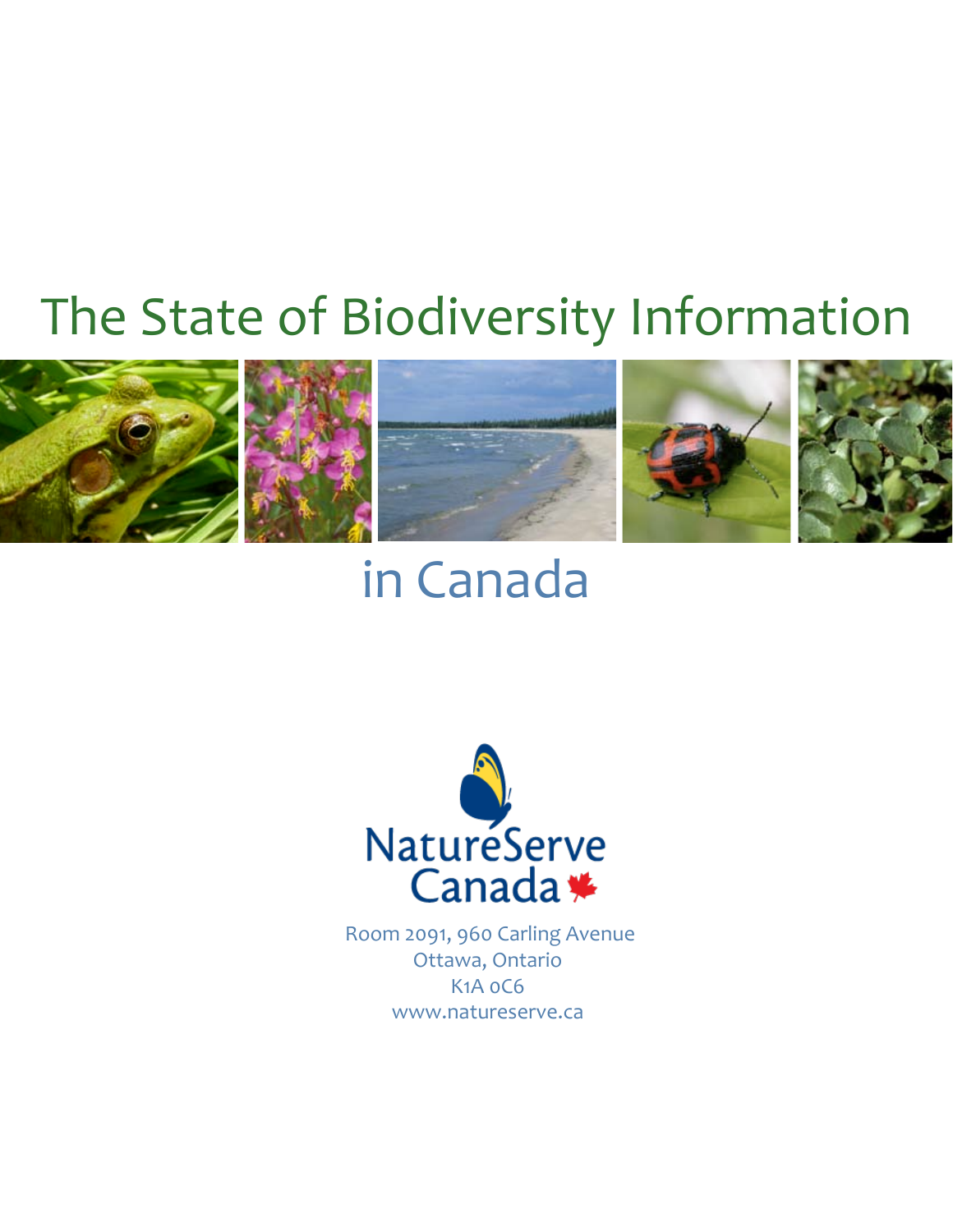*Natureserve Canada contributes to the conservation of Canada's biodiversity by providing scientific data and expertise about species and ecosystems of conservation concern to support decision making, research, and education.*

Citation: Hyde, D., Herrmann, H., Lautenschlager, R.A. 2010 *The State of Biodiversity in Canada.* Natureserve Canada: Ottawa, Ontario.

© Natureserve Canada 2010

ISBN 978-0-9813011-1-2



Natureserve Canada Room 2091, 960 Carling Avenue Ottawa, Ontario K1A 0C6 613-759-1861 www.natureserve.ca

*Front cover image credits (L to R):*

*Green Frog (Rana clamitans) - Colin D. Jones Meadow-beauty (Rhexia virginica) - Michael McMurtry Fidler-Greywillow Wildland Provincial Park - Drajs Vujnovic Swamp Milkweed Leaf Beetle (Labidomera trimaculata) - Colin D. Jones Dwarf Willow, Least Willow, or Snowbed Willow (Salix herbacea) - Marilyn Anions*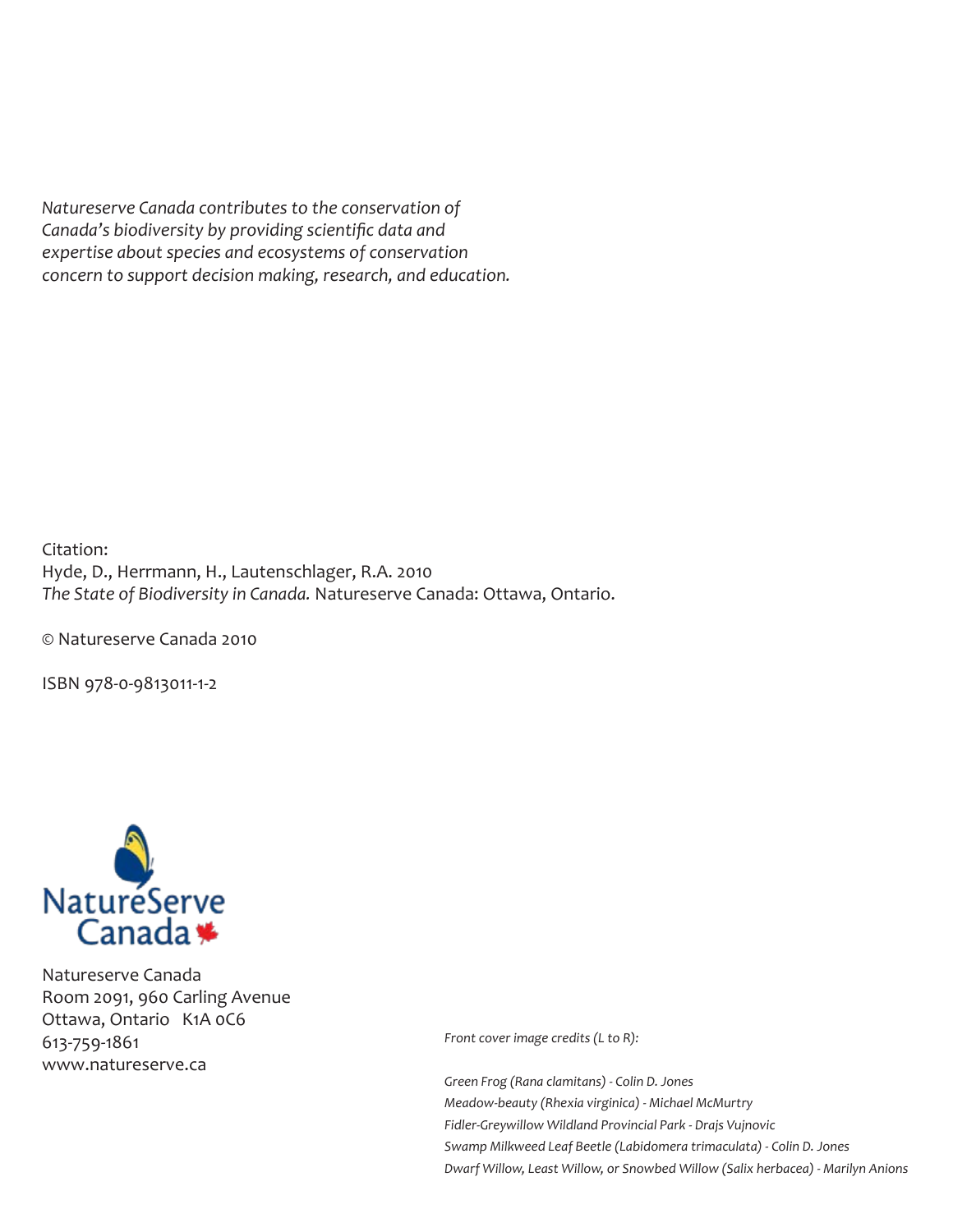# The State of Biodiversity Information in Canada

by Douglas Hyde Hans Herrmann R.A. Lautenschlager May 22, 2010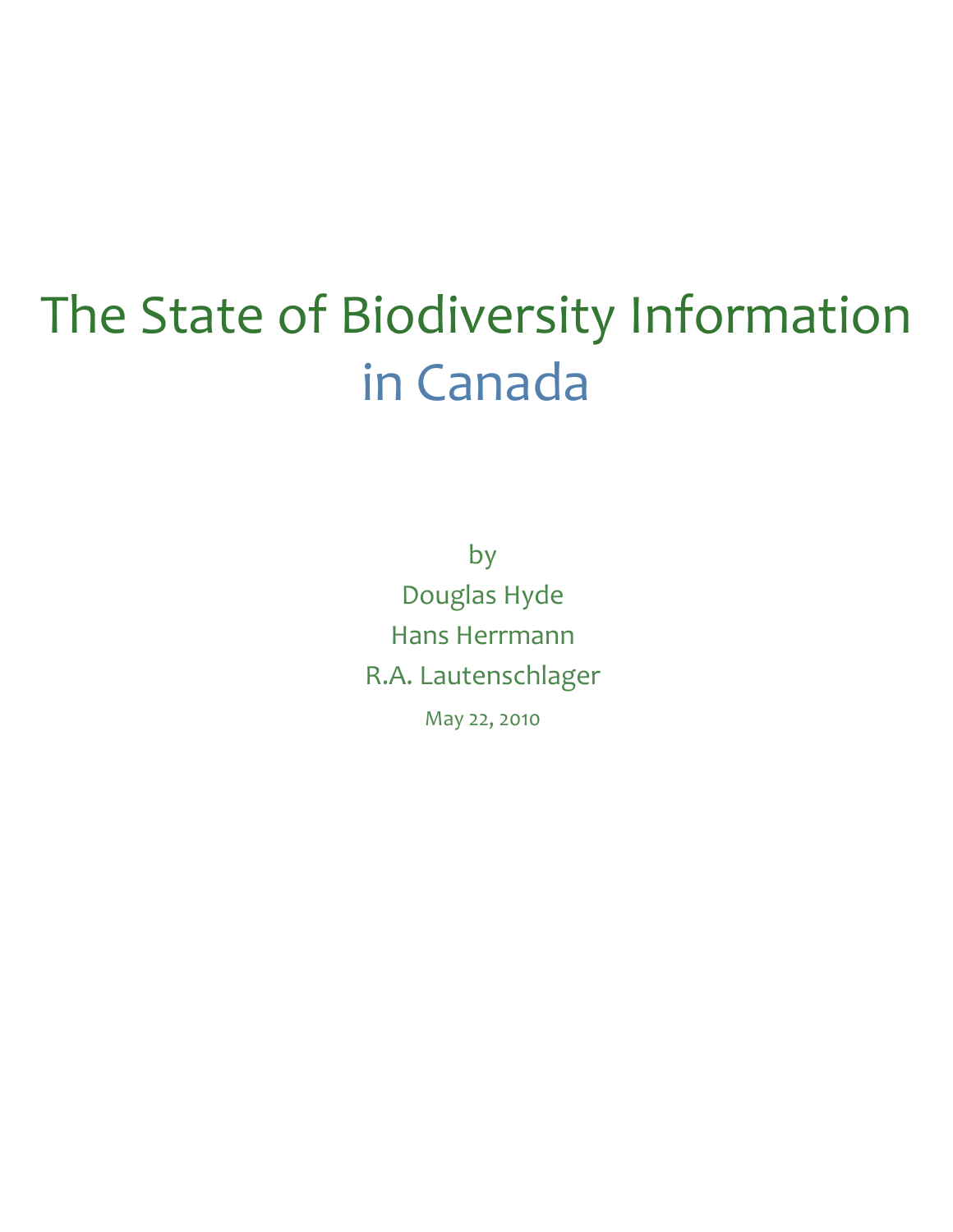# **Acknowledgements**

This report would have been impossible without the work of staff from Canada's conservation data centres and from NatureServe. Those individuals are the stewards of the methods, standards, and technologies that allowed data to be collected, processed, reviewed, and shared. A brief review of this information is what stimulated the production of the report. In addition, this report benefited from partnerships and data sharing arrangements between NatureServe Canada and a growing array of federal, provincial, and non-governmental organizations.

We thank those who were interviewed (listed in Appendix 1 of this report) and those who reviewed drafts of this report, plus members of NatureServe Canada's Strategic Advisory Committee, who set NatureServe Canada on the path that led to this publication. Finally, we acknowledge the gracious support and encouragement of Scott Vaughan, Commissioner of the Environment and Sustainable Development, with the Office of the Auditor General of Canada.

Special thanks go to Marilyn Anions, the Director of Science at NatureServe Canada; Jim Mackenzie of the Ontario Natural Heritage Information Centre; and Jason Greenall of the Manitoba Conservation Data Centre; who each provided extensive comments on the final drafts of this publication. Warren Coleman and Wendy Price both reviewed and helped edit the Executive Summary. Credit for layout goes to Allison MacAlister. Barbara Robinson provided assistance with final production.

This report was reviewed and approved by the NatureServe Canada Board of Directors. NatureServe Canada, established as a national not-for-profit conservation organization in 1999, also represents the Canadian section of NatureServe. Headquartered in Ottawa, NatureServe Canada represents Canada's conservation data centres (CDCs – located throughout Canada). CDCs use their scientific and data management expertise to serve the conservation information needs of government, corporations, researchers, conservation groups, and the public.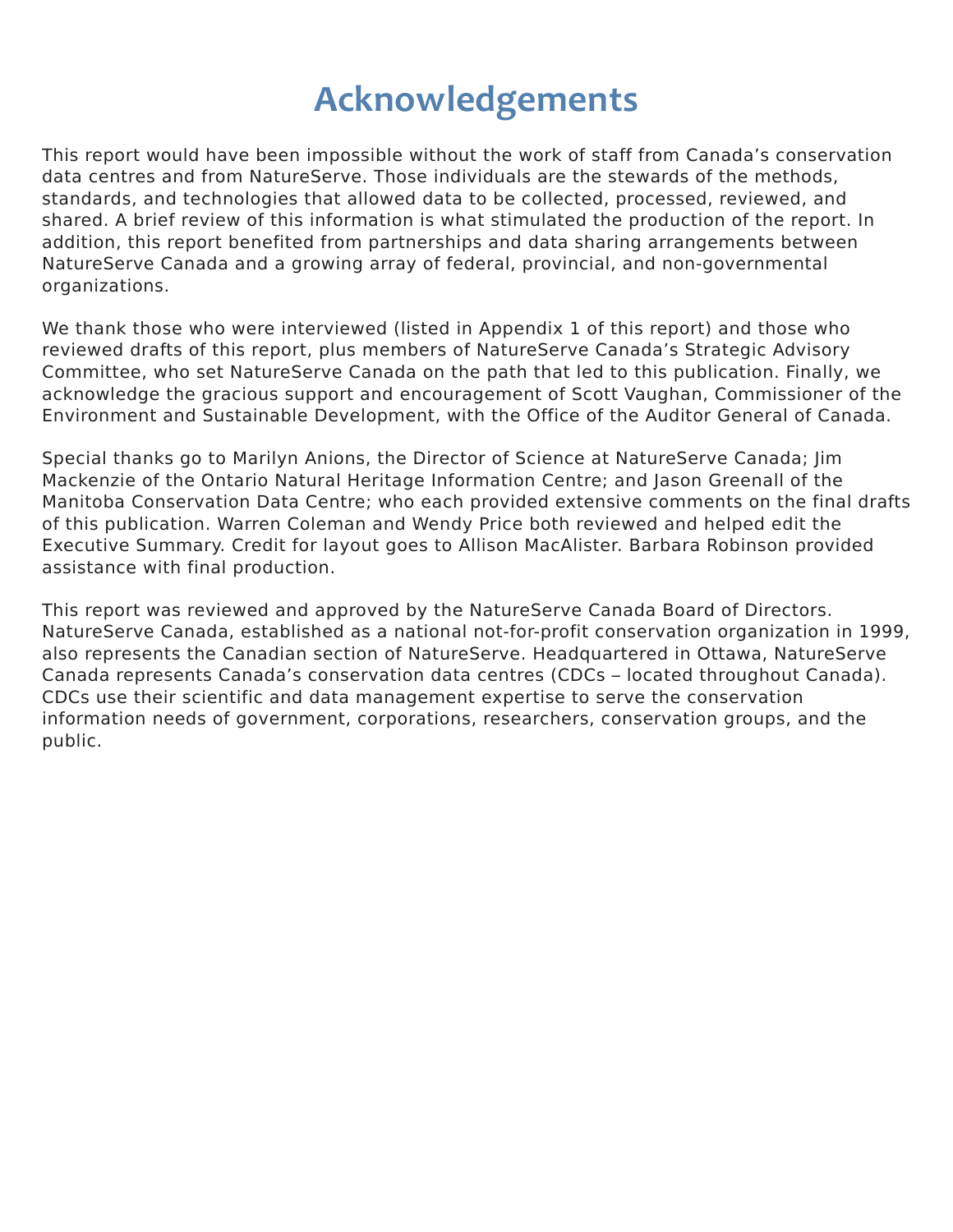# **Foreword**

Does Canada have the information needed to report effectively about its natural heritage? Do we have the information required to manage pressures such as development, alien invasive species, or climate change - known to affect Canada's species and ecosystems? What information do we need to conserve our biodiversity? This report raises basic concerns about Canada's environmental priorities. Are we meeting national and international obligations and are we focusing on the right things? By focusing on broad-scale issues, some of which we can do little about, have we ignored the need to build basic capacity and establish the foundation needed to adapt, conserve, and protect Canada's natural heritage, its environment? Are we taking action before we have the basic information needed to ensure our efficiency and effectiveness?

Through its network of conservation data centres, NatureServe Canada plays an important role as a steward of natural heritage or "biodiversity" information in Canada. Many other organizations are involved in developing, managing, and sharing such information - as noted in this report. What makes NatureServe Canada unique is the broad scale of its approach, both geographically and taxonomically. Natural heritage methods involve listing known biodiversity "elements" (i.e., species and ecosystems) for all of Canada, developing rarity ranks among those elements, and then focusing further information collection efforts on elements ranked as a conservation priority. Taking such an integrated, national-level (and beyond) approach is unique in Canada.

By looking at sources of accessible data, including those of NatureServe Canada, this report reveals gaps in Canada's information holdings. To enable conservation action and effective reporting about biodiversity, an important new priority for Canada emerges: to survey, inventory, and monitor our biodiversity through the joint efforts of conservation data centres, academics, citizen scientists, industry, and governments. Such science, underpinned by a requirement for data sharing and accessibility, is fundamental to sustainability in the 21st century. It is not the first time such a call has been made in Canada. Perhaps in this 2010 International Year of Biodiversity, it is time to listen.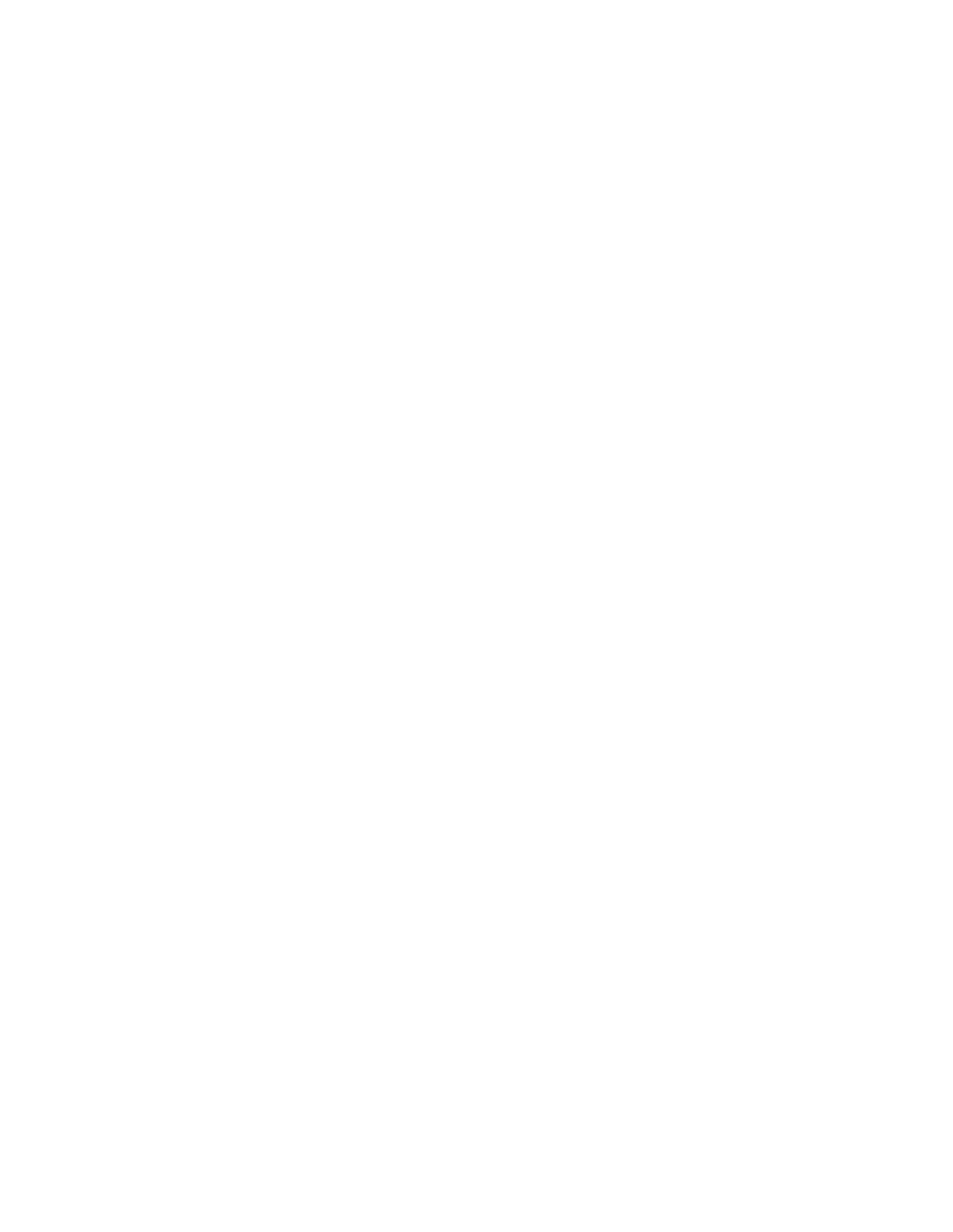# **Executive Summary**

To understand the state of biodiversity in Canada, it is important to understand the state of available biodiversity information.<sup>1</sup> Effective biodiversity information allows assessments of ecosystem health, the state of at-risk species, the location and distribution of invasive species, and changes in species numbers or distributions. Canada needs biodiversity information to manage, respond, and adapt to a variety of environmental changes (e.g., climate) through time. Such information is critical to Canada's Biodiversity Outcomes Framework, and to meeting commitments set out in the Convention on Biological Diversity.

Biodiversity itself has intrinsic, economic, social, cultural, and evolutionary value as well as providing a variety of ecosystem services. Biodiversity occurs at local (fine) through broad scales and encompasses genetic, species, and ecosystem diversity. Primary biodiversity information identifies, locates, and communicates the status of biodiversity at different scales. The biodiversity information required for managing species and ecosystems must be supported by accurate, consistent, science-based data, which is developed by biologists, ecologists, and other experts.

This report, which outlines the state of primary biodiversity information in Canada, is based on (1) a review of available literature including biodiversity-related legislation, policies, and initiatives; (2) known sources of Canadian biodiversity information, in particular data held by the NatureServe Canada network of conservation data centres and the Global Biodiversity Information Facility;2 and (3) interviews with selected key experts (Appendix 1).

This review found that Canada's biodiversity information requires dramatic improvement if it is going to serve Canadian needs. Specifically, it found that:

1. Canada does not have ready access to the biodiversity information needed to understand its natural heritage or assess the shared outcomes set out in Canada's Biodiversity Outcomes Framework.

2. Canada has significant data holdings for some taxonomic groups (e.g., birds, mammals), largely developed in response to legislative priorities or opportunistic data gathering efforts, yet, in most cases, that information is inaccessible or inconsistent.

3. Canada lacks both an understanding of its species diversity and a national inventory program designed to develop primary information for known species.

4. Canada does not have a national biomonitoring system that works across scales and builds on existing initiatives, nor the depth of interpretive expertise required to monitor ecological change. Canada needs to invest in biomonitoring and mapping (including remote-sensing and other related technologies).

*<sup>1 &</sup>quot;Biodiversity information" is a combination of consistent, science-based data about species (which encompass genetic diversity) and ecosystems and the biological/ecological expertise required to ensure that data are accurate and consistent.*

<sup>&</sup>lt;sup>2</sup> There are a large number of biodiversity information holders in Canada; these two sources were chosen because *they uniquely aim to capture biodiversity information for all taxonomic groups for all of Canada.*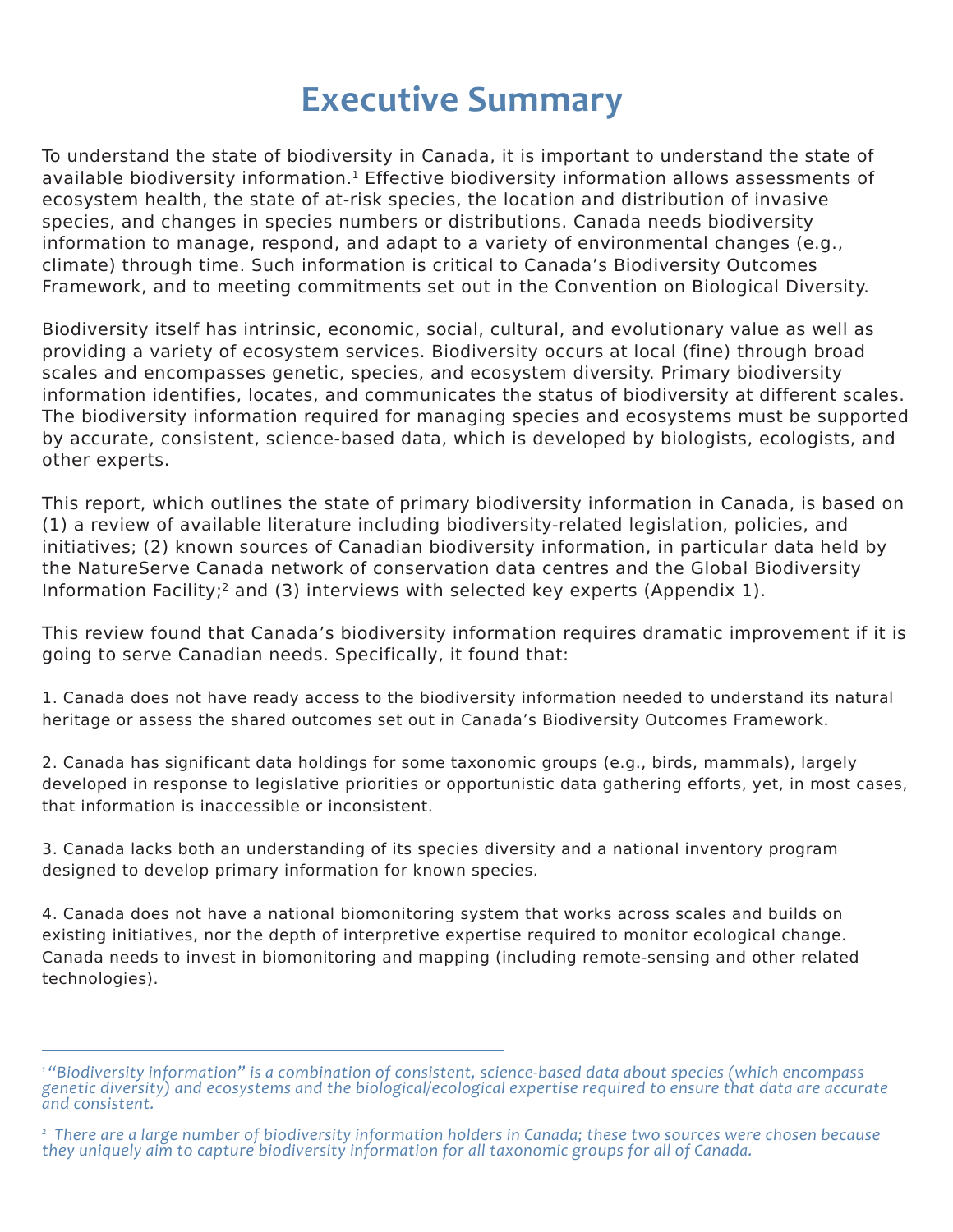5. Canada lacks investments in taxonomic expertise (capacity) and digitized data (presently held as "hard-copy" in Canadian collections). It is ill-prepared to respond to issues like species extinction potentials, invasive species, and climate change.

6. Canada needs to promote biodiversity information sharing and access, including one or more common repositories, and remove cultural and institutional barriers that keep information fragmented.

7. Canada needs to complete efforts to classify and map ecological communities (wetlands, grasslands, arctic tundra, etc.) as a complement to species data, and as a means of exploring and enhancing its understanding of Canadian ecosystems.

8. Canada's approach to biodiversity information management must be based on a strategy that recognizes the shared, multi-jurisdictional mandate and responsibility for biodiversity conservation.

9. Canada needs an effective **national** biodiversity information partnership among federal, provincial, and territorial agencies that includes non-government, academic, aboriginal groups, and the business community.

10. Institutions in other countries, in particular the United States, publish more primary information about Canadian biodiversity than Canada does.

In the short-term, priority for discovery and biodiversity information development should be given to: (a) regions facing rapid environmental change, where there is a lack of baseline data, particularly in Canada's North; (b) regions with highly valued ecosystem components, such as wetlands or other areas of high conservation value; (c) regions with rapidly growing human populations and related development; (d) known biodiversity "hot spots; and (e) taxa that are poorly known in Canada.

The growing demands of Canadian society exceed the current supply of biodiversity information required to protect and conserve our natural heritage. To be effective, Canada needs an appropriately funded and staffed primary steward of biodiversity information. It needs a non-advocacy group that gathers, maintains, and provides that information, addresses legislative priorities and emerging policy issues, links economic and social development, and informs decision making.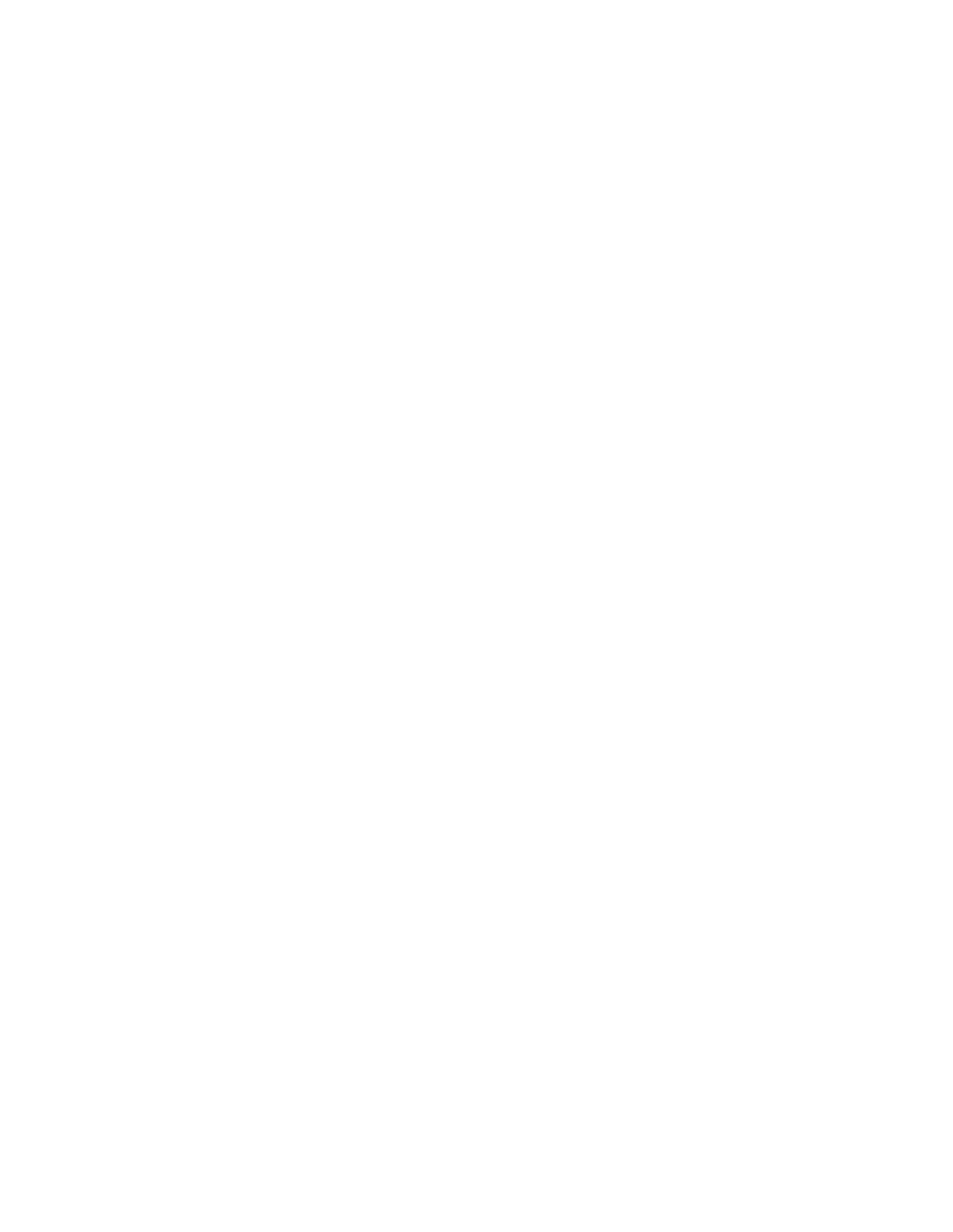# **Table of Contents**

| <b>Acknowledgements</b>                                                                                                                               | 4  |
|-------------------------------------------------------------------------------------------------------------------------------------------------------|----|
| <b>Foreword</b>                                                                                                                                       | 5  |
| <b>Executive Summary</b>                                                                                                                              | 7  |
| 1. Introduction                                                                                                                                       | 13 |
| 2. Purpose                                                                                                                                            | 15 |
| 3. Defining Biodiversity Information                                                                                                                  | 15 |
| 4. Demand for Biodiversity Information                                                                                                                | 16 |
| 4.1 A commitment to enhance and manage biodiversity information                                                                                       | 16 |
| 4.2 Federal legislation and strategies related to biodiversity                                                                                        | 17 |
| 4.3 The role of international initiatives                                                                                                             | 22 |
| <b>5. Current Biodiversity Information Holdings</b>                                                                                                   | 23 |
| 5.1 Summary of GBIF/CBIF data holdings                                                                                                                | 23 |
| 5.2 Summary of NatureServe Canada data holdings                                                                                                       | 24 |
| 5.3 Overview and implications                                                                                                                         | 27 |
| 6. Understanding the state of biodiversity information                                                                                                | 28 |
| 6.1 Perspectives on the state of biodiversity information in Canada                                                                                   | 28 |
| 6.2 Perspectives on challenges facing biodiversity information                                                                                        | 30 |
| management in Canada                                                                                                                                  |    |
| 6.3 Perspectives on how to manage biodiversity information in                                                                                         | 32 |
| Canada                                                                                                                                                |    |
| <b>7. Summary of Findings</b>                                                                                                                         | 35 |
|                                                                                                                                                       |    |
| <b>Appendix 1: List of Interview Participants</b>                                                                                                     | 39 |
| <b>Appendix 2: Interview Guide</b>                                                                                                                    | 41 |
| <b>Appendix 3: International Biodiversity Information Initiatives</b>                                                                                 | 43 |
| <b>Appendix 4: Federal Agencies With a Biodiversity Mandate, including</b><br><b>Participants in the Federal Biodiversity Information Partnership</b> | 45 |
| <b>Appendix 5: Guiding Principles for Managing Biological Information</b>                                                                             | 49 |
| <b>Appendix 6: List of Acronyms</b>                                                                                                                   | 51 |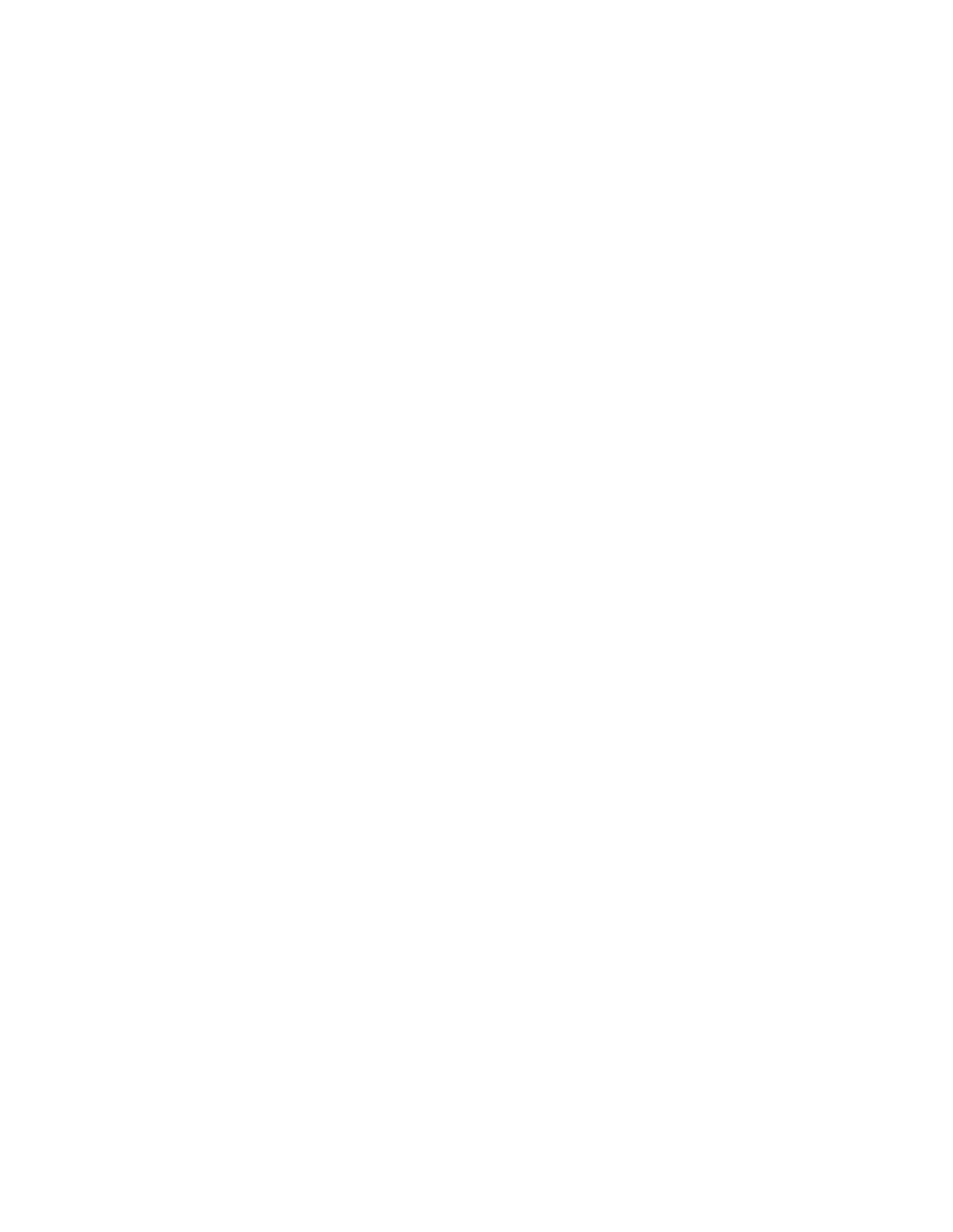# **Introduction**

Biodiversity has intrinsic, economic, social, cultural, and evolutionary value and it provides a variety of ecosystem services<sup>3</sup>. It ranges from local (fine-) to global broad-scale and encompasses genetic, species, and ecosystem diversity. The United Nations International Year of Biodiversity (2010) is an appropriate time to consider Canada's capacity to report on progress in meeting commitments to the conservation and sustainable use of biodiversity.

Accessing current information about Canada's biodiversity is fundamental to reporting on progress in meeting our international biodiversity commitments. When Canada signed the United Nations Convention on Biological Diversity in 1992, it committed to implementing policies and practices that encourage the conservation and sustainable use of our biological resources.4 At that time, Canada and other signatories feared that biological diversity was being significantly reduced by human activities and that there was a general lack of information and knowledge regarding biological diversity. In addition, all recognized the urgent need to develop scientific, technical, and institutional capacities to provide the basic understanding required to plan and implement biodiversity conservation measures.

Since 1992, international reports and organizations have documented the effects of human activities on biodiversity around the world. The Millennium Ecosystem Assessment revealed that approximately 60 percent of the ecosystem services on earth are being degraded or used unsustainably.<sup>5</sup> In 2009, the International Union for the Conservation of Nature (IUCN)<sup>6</sup> revealed, through its Red List, that 36% of the more than 47,000 species assessed by the IUCN in the world are threatened, a 14% increase since 1998.<sup>7</sup> In addition, the third Global Biodiversity Outlook identified similar trends, including that the average abundance of individual species declined by 40% between 1970 and 2000 and ecosystems have been negatively affected by biodiversity loss.<sup>8</sup>

To varying degrees (the exact extent of which is unclear) Canada faces similar challenges. Canada's General Status Program<sup>9</sup> examines and reports on the status of species in Canada.<sup>10</sup> However, it does not provide detailed data about species abundance, explore reasons why species are of conservation concern, or examine the large variety of taxonomic groups that may be of concern. In addition to exploring the status of species, Canada has only started exploring the status and trends of its ecosystems. $11$ 

Recent efforts to assess species at risk, for example, by the Committee on the Status of Endangered Wildlife in Canada, indicate that habitat loss, invasive species, direct or incidental over-harvesting, and changing climate all threaten Canada's biological resources.12

*<sup>3</sup> Services that support life on earth.*

<sup>&</sup>lt;sup>4</sup> Convention on Biological Diversity, 5 June 1992, Can. T.S. 1993, No 24. The Convention was drafted in June 1992; Canada signed in *June and ratified in December of the same year.*

*<sup>5</sup> Millennium Ecosystem Assessment, 2005. Ecosystems and Human Well-being: Synthesis. Island Press, Washington, DC.*

*<sup>6</sup> All acronyms are defined in Appendix 6.*

*<sup>7</sup> Information on the Red List is available here: http://www.iucnredlist.org.*

*<sup>8</sup> Secretariat of the Convention on Biological Diversity, (2006) Global Biodiversity Outlook 2. Montreal, 81 + vii pages.*

*<sup>9</sup> See: http://www.wildspecies.ca/ as at March 18, 2010.*

*<sup>10</sup> Canada has tried to develop an effective reporting tool called the Canadian Biodiversity Index to enable decision makers to foresee and forestall problems; developing such an index has proven to be difficult.*

*<sup>11</sup> See: http://www.cbin.ec.gc.ca/cadre-framework/ecosysteme-ecosystem.cfm?lang=eng as at March 18, 2010.*

*<sup>12</sup> Threats to Endangered Species in Canada, Oscar Venter, Nathalie N. Brodeur, Leah Nemiroff, Brenna Belland, Ivan J. Dolinsek and James W. A. Grant, In: BioScience, November 2006 / Vol. 56 No. 11, pp 903-910.*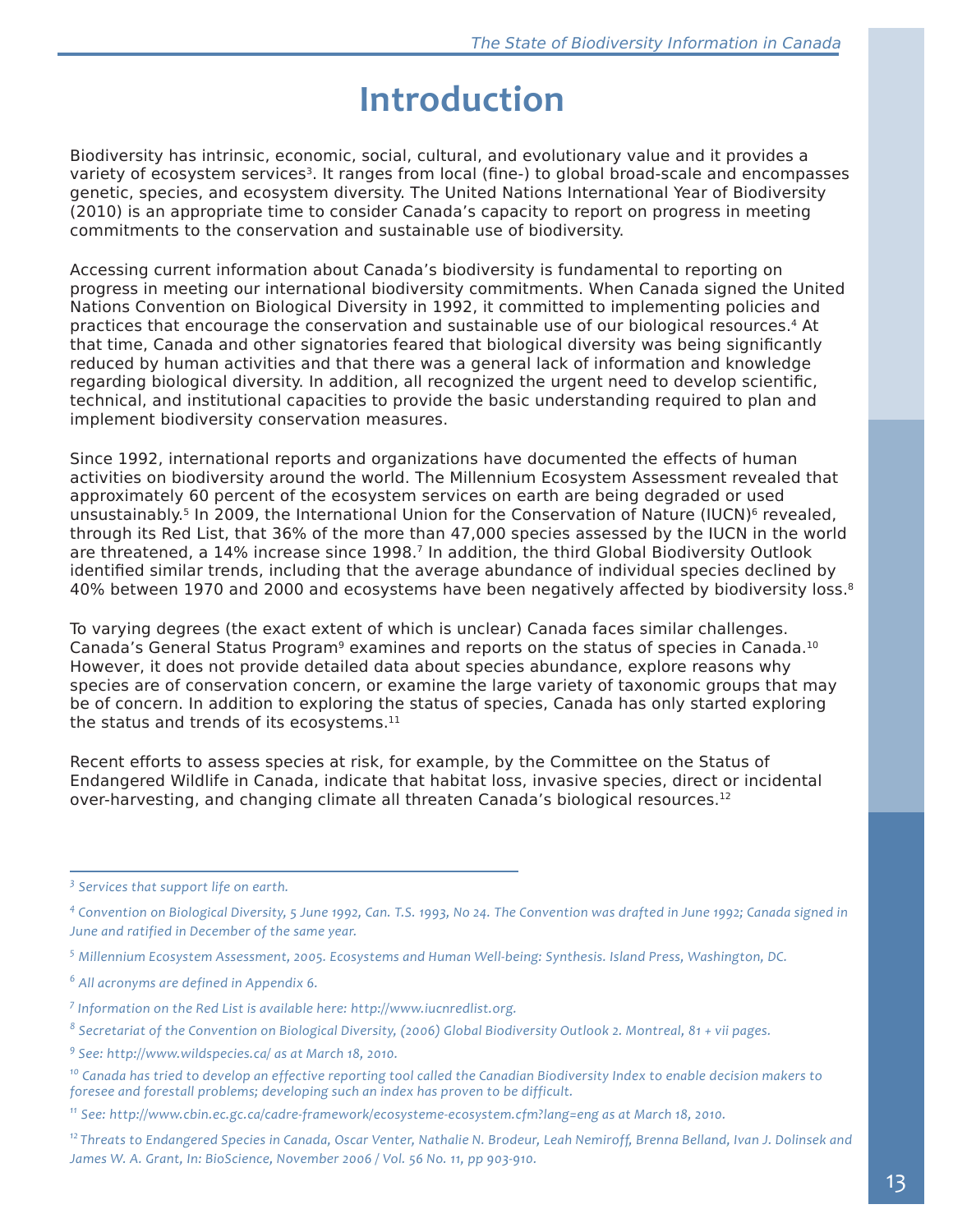Biodiversity management is complicated in Canada by diverse and in some cases, shared responsibility for sustainable outcomes.<sup>13</sup> For species that move across political boundaries in Canada, the federal government has a leadership role in coordinating conservation efforts and managing Canada's natural heritage. It also has a leadership role in meeting international commitments, a fiduciary responsibility in relation to aboriginal peoples, and a responsibility for managing lands in Canada's North.

Although the federal government has been working toward more coordinated and comprehensive reporting and some biodiversity data collection and sharing, Canada's Commissioner for the Environment and Sustainable Development (CESD) has repeatedly pointed out that there is no overall picture of the state and trends of biodiversity in Canada. In 2001, 2005, and 2008 reports, the CESD observed that commitments to improve Canada's capacity to understand biodiversity and manage biodiversity information have not been fulfilled. For example, the Commissioner noted that a federal commitment to develop a strategy to enhance biological information by the fall of 2002 was not met, even though the Biodiversity Knowledge and Information Network was nearly set in place. The Commissioner also observed that there is no consolidated comprehensive report, underpinned with evidence and a systematic approach to the collection and sharing of biodiversity data, about the state of biodiversity in Canada. The extent to which this lack of information limits Canada's ability to conserve biodiversity, use it sustainably, and reduce its loss affects our ability to address issues such as invasive and endangered species effectively. It also has implications for Canada's ability to understand and adapt to climate change.

Still, the CESD has acknowledged progress in making biodiversity information available through effective technologies and through partnership-based approaches. Examples noted by the Commissioner include NatureServe Canada, a key steward of biodiversity information in Canada, and the Canadian Biodiversity Information Facility.

Provincial and territorial agencies work with NatureServe Canada to capture biodiversity information through its network of conservation data centres. As a result, the NatureServe Canada network has some of the most comprehensive information on biodiversity in Canada. In addition, the Canadian Biodiversity Information Facility (CBIF) hosted by Agriculture and Agri-food Canada facilitates the sharing of observation and specimen data held in collections across Canada and contributes to the Global Biodiversity Information Facility (GBIF).<sup>14</sup> In addition to Agriculture and Agri-food Canada, other departments and agencies involved include Environment Canada, Fisheries and Oceans Canada, Natural Resources Canada, and the Canadian Museum of Nature. Through GBIF, Canadian researchers and decision makers are able to access information from datasets held around the world. Information held by NatureServe Canada and GBIF are used extensively in this report.

*<sup>13</sup> See Canada's Biodiversity Outcomes Framework at http://www.cbin.ec.gc.ca/cadre-framework/default.cfm?lang=eng as of March 18, 2010.*

*<sup>14</sup> GBIF contributions in Canada do not occur only through CBIF; there are a number of other direct connections between Canadian biodiversity databases and GBIF. This is explored in "Current Biodiversity Information Holdings", the fifth section in this report.*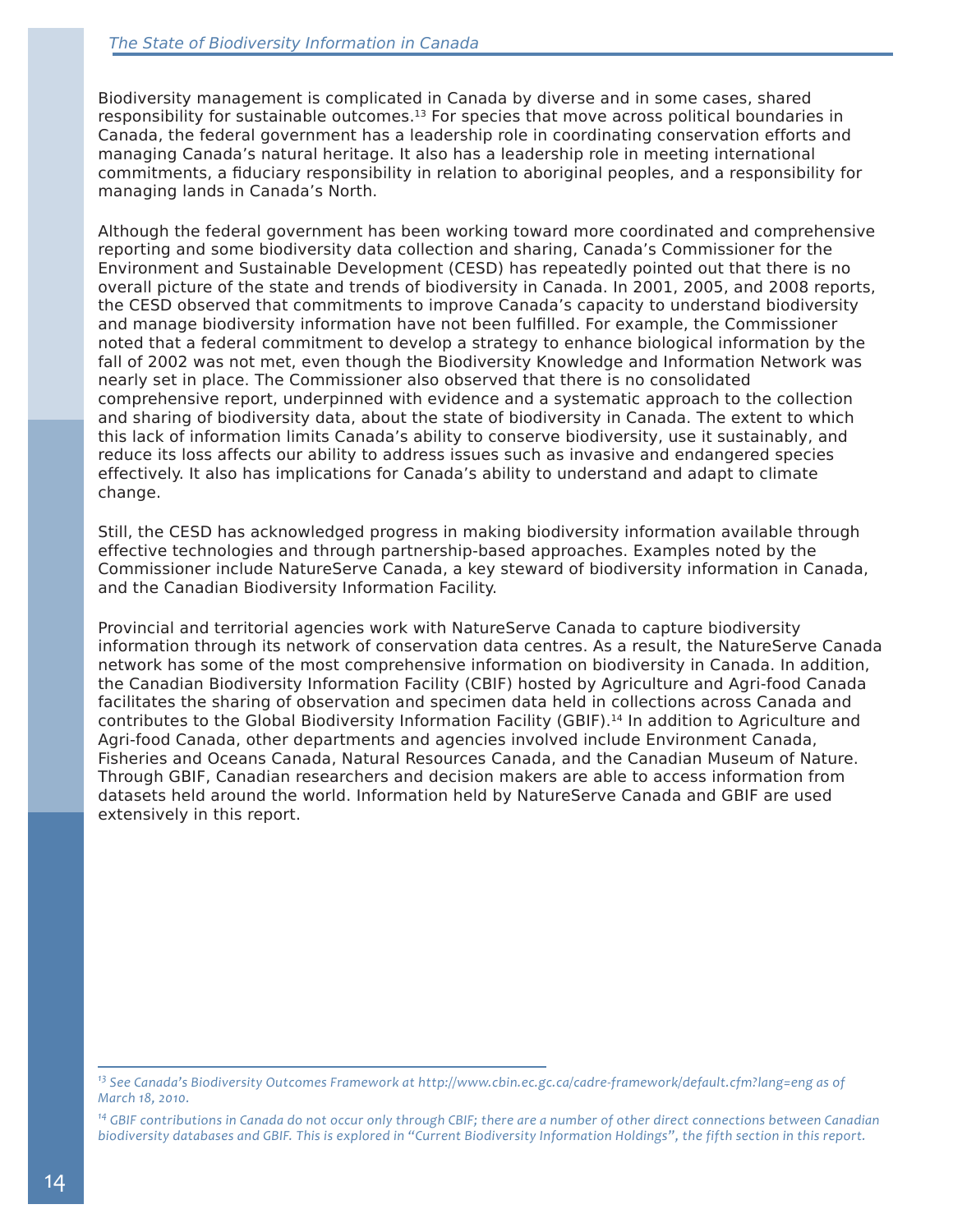# **Purpose**

This report identifies the state of primary biodiversity information in Canada, and highlights potential directions required to address identified gaps. It is based on (1) a review of available literature including biodiversity related legislation, policies, and initiatives; (2) known sources of Canadian biodiversity information, in particular data held by the NatureServe Canada network of conservation data centres and the Global Biodiversity Information Facility; and (3) interviews with selected key experts (Appendix 1). Expert input was facilitated by an "interview guide" (Appendix 2) designed to provide interviewees with a standard base of knowledge and outline of the questions that would be discussed.

This report defines biodiversity information in order to clarify scope; explores the quality and level of information needed based on a brief review of policies and legislation; identifies information gaps based on interviews and a review of existing data; and highlights key findings.

# **Defining Biodiversity Information**

To review the state of Canada's biodiversity information, it is important to define biodiversity information, which consists of three components: ecosystem, species and genetic diversity and the biological/ecological expertise required to gather, review, and understand these. Each of these components represents related domains of information—ecosystems and ecosystem diversity are made up of species and encompass species diversity, and species are a reflection of genetic diversity. Unlike genes, both ecosystems and species can be readily observed. Assemblages of species and their unique relationships to biotic and abiotic components within their physical environment is what allows ecosystems to be distinguished.

This report considers information about observable components of Canada's biodiversity as "primary biodiversity information". To manage biodiversity and inform decisions that affect these components, primary biodiversity information addresses the following:

- What are the identities and details of Canada's observable biodiversity components (species and ecological communities)?
- Where do these biodiversity components occur in Canada?
- What are the status and/or trends of individual components of biodiversity?

Information that addresses these questions is fundamental to the management of biodiversity and must be supported by accurate, consistent, science-based data. The link to data is fundamental—data are simple facts that must be reviewed by experts, processed, organized, and presented in context to make them "information". For example, an observation of a species in the wild is "data" and to be meaningful information, it must, at a minimum, accurately identify attributes of the observation: species, date, and location. Each of these attributes constitutes data that can be stored but which have no meaning when considered in isolation—to be meaningful, these data must be considered together. Meaning increases when such information is considered in context, for example, with other observations. The process of developing such data and understanding the relationships among data is critical, and is based on biological and ecological expertise. Expertise therefore is a fundamental part of putting biological/ecological data in context and creating biodiversity information.

It is important to note that other aspects of information can be derived from this primary information. For example, best practices such as development offsets or conservation plans, were not considered within the scope of the report.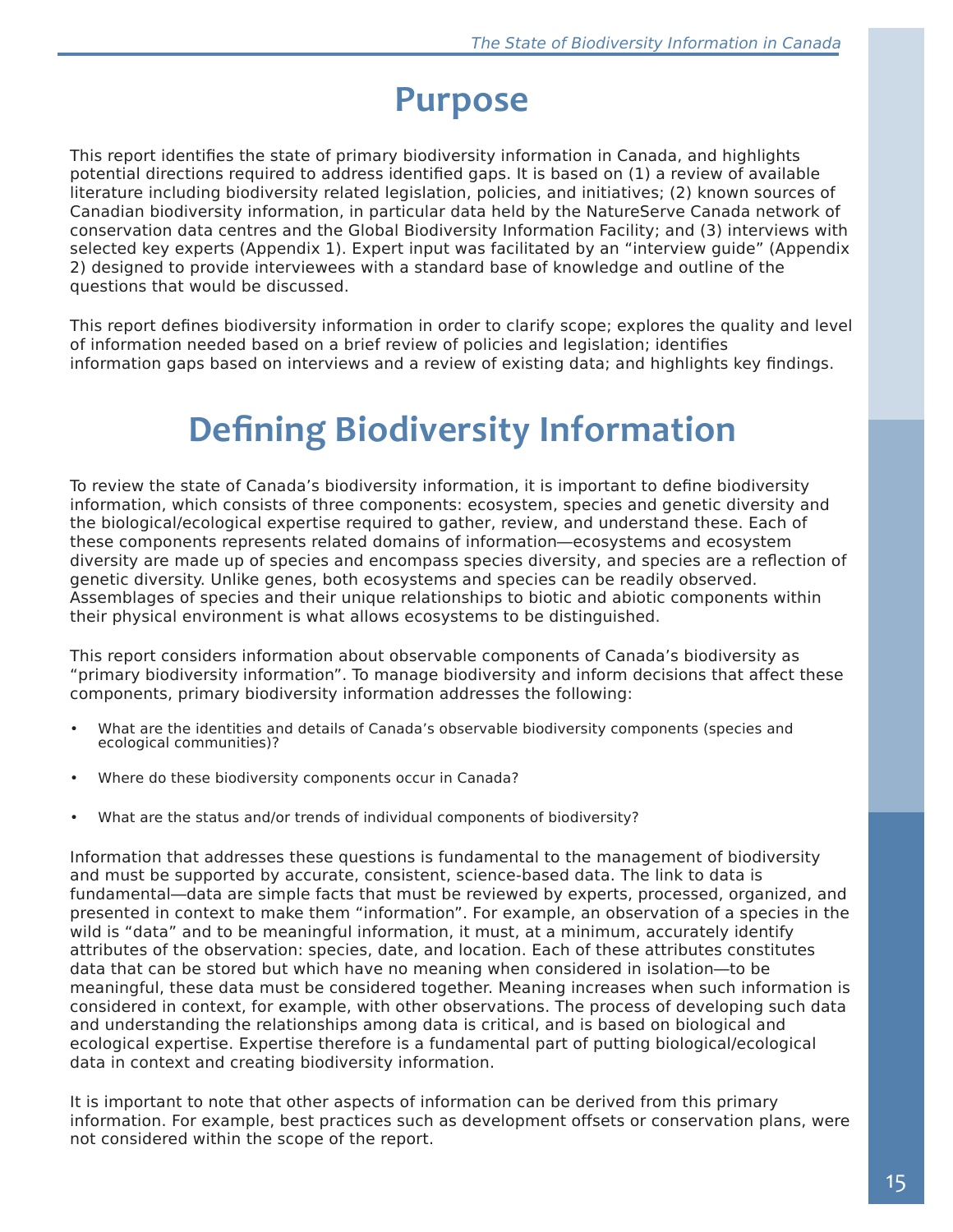# **Demand for Biodiversity Information**

In Canada, biodiversity information provides the foundation for legal requirements and policy aimed at the protection and sustainable use of species and ecosystems. To identify gaps in Canada's legal and policy framework, the Convention on Biological Diversity (CBD) stimulated a review of legal and policy tools to support implementation of the CBD, as well as a range of other international commitments made by Canada.

In 1996, the Canadian Institute for Environmental Law and Policy prepared a report<sup>15</sup> that noted that Canada's constitutional framework and mixed responsibilities were ill suited for biodiversity conservation and sustainable use. The report highlighted the policy and legislative initiatives required to meet Canada's commitments under the CBD. Specifically, it cited the following needs:

- Federal and some provincial legislation and policies regarding species at risk;
- Strengthening environmental assessment procedures;
- Comprehensive law and policy for wild, non-commercial, plant species conservation, both in situ and ex situ; and
- Mechanisms to ensure "ecological integrity" within and surrounding protected areas.

Governments of Canada have addressed several of these and have worked towards a cooperative, integrated approach to biodiversity conservation. A foundation for this effort has been the Canadian Biodiversity Strategy (CBS) developed by a federal, provincial, territorial Biodiversity Working Group.16

### **A commitment to enhance and manage biodiversity information**

Canada's primary response to the CBD was the Canadian Biodiversity Strategy, which outlines research needs and specific commitments designed to enhance and manage biological information. The strategy, under Goal 2, identifies the need to support research, develop traditional knowledge, and conduct inventories; and it outlines the following needs:

Improve and enhance biophysical inventories at ecosystem, species, and genetic levels, by: (1) developing and applying regionally integrated landscape-level classification systems for terrestrial, fresh water, and marine areas and provide a framework for inventories and the management of resources; (2) identifying linkages among biological inventories, soils, climate, and other surveys; and (3) increasing biological inventory efforts, based upon jurisdictional priorities with consideration of: vulnerable, threatened; and endangered species and ecosystems; critical habitats; poorly studied taxonomic groups; taxonomic groups of economic importance; areas of high diversity; and areas where human development and disturbance are significant.

Enhance coordination among government agencies, museums, and other organizations and individuals that conduct biological and biophysical inventories by: (1) developing means to identify sources of funding and determining priorities for inventories; and (2) identifying and developing mechanisms to ensure that there is adequate expertise, including taxonomists,

*<sup>15</sup> Biodiversity Law and Policy in Canada: Review and Recommendations, 1996. Canadian Institute for Environmental Law and Policy, Edited by Ian Attridge.*

<sup>&</sup>lt;sup>16</sup> Federal-Provincial-Territorial Working Group, Canadian Biodiversity Strategy: Canada's Response to the Convention on *Biological Diversity (Ottawa: Minister of Supply and Services Canada, 1995).*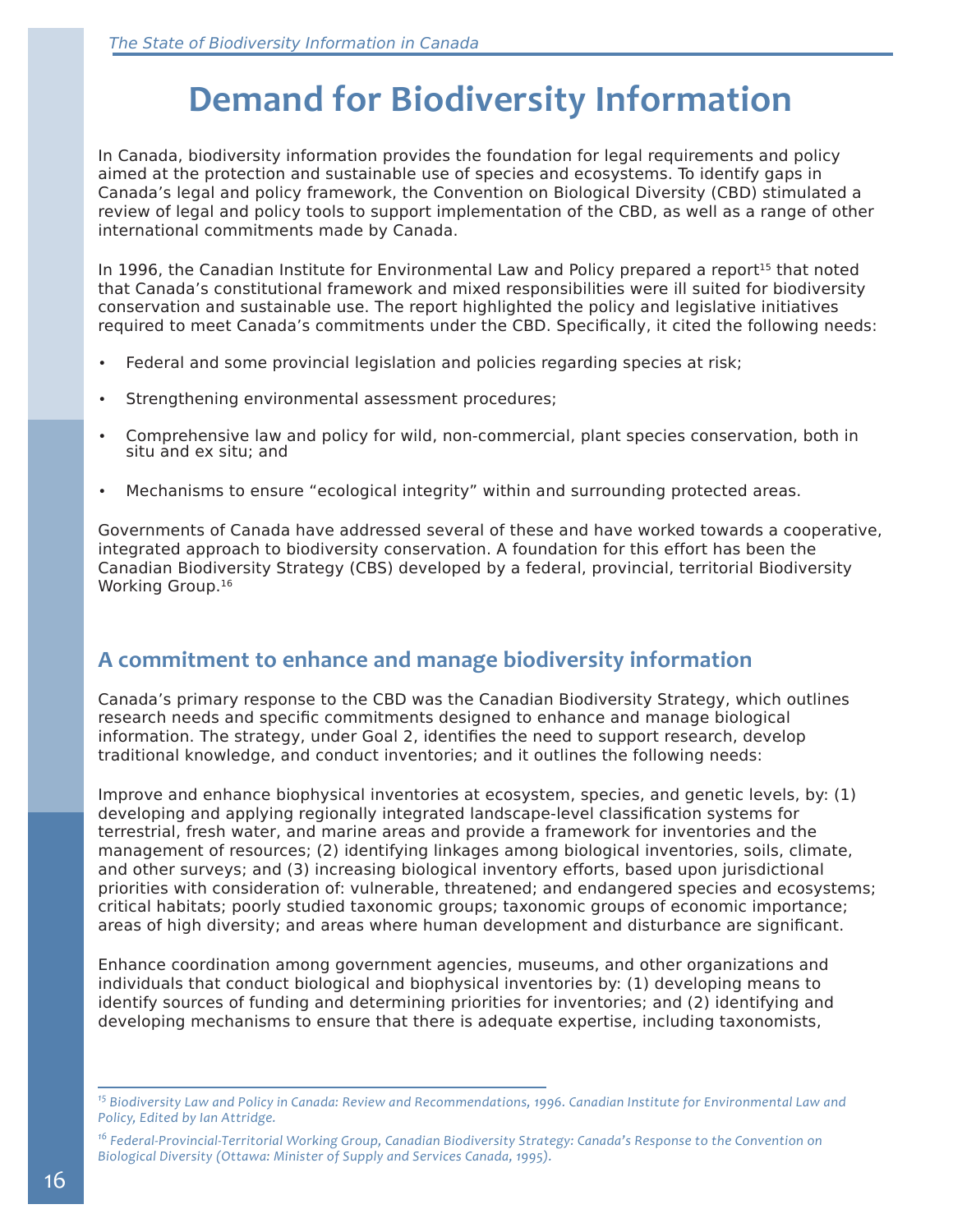biosystematists, parataxonomists, museum professionals, ecologists, and genetic biologists, to conduct inventories.

- Develop reliable and cost-effective biological inventory methods and techniques.
- Maintain or enhance the capacity of museums and other institutions, including conservation data centres to scientifically describe, classify, and store collected specimens, and enhance their ability to effectively disseminate data and information.
- Continue to establish networks of conservation data centres to represent all of Canada and to develop and harmonize databases for, among other things, vulnerable, threatened, and endangered species and ecosystems.
- Improve inventories to determine the genetic diversity of domesticated and non-domesticated biological resources and maximize the conservation and economic use of genetic resources.
- Collaborate with other countries to inventory migratory species and their habitats and transboundary species that are at risk.
- Investigate and implement means to enhance the collection, sharing, analysis, scope, and distribution of relevant data and information.
- Promote the continuing development of information management systems such as Geographic Information Systems and other technologies that facilitate the rapid analysis and distribution of biological and biophysical data and information.
- Work towards ensuring that data and information generated by publicly funded studies are made available to potential users through appropriate sharing arrangements.
- Participate in developing and maintaining appropriate international databases.

It is important to note that the CBD and CBS have continued to guide biodiversity conservation efforts in Canada. The CBS was the basis for the "Accord on the Protection of Species at Risk" in 1996, which in turn led to the development of the federal Species at Risk Act (SARA) and the development of Canada's General Status Program. Commitment to the vision of the CBS was reaffirmed in 2006 with the development of Canada's Biodiversity Outcomes Framework.

### **Federal legislation and strategies related to biodiversity**

The CBS highlights the broad range of initiatives needed for Canada to manage biodiversity effectively. Federally, a number of legal tools and strategies facilitate the management and protection of biodiversity. They highlight the importance of primary biodiversity information to achieve specific objectives. While most of these predate the Convention on Biological Diversity and the Canadian Biodiversity Strategy, others, like SARA, are responses to identified gaps. A list of key federal legislation, including the information required to support their implementation, is outlined in Table 1.<sup>17</sup>

Given the time it takes to develop biodiversity information, and the directions set out by the Canadian Biodiversity Strategy, it is important to note that a number of gaps still exist in Canada's legislative and policy coverage. Canada's legislation and policies focus primarily on "mega-fauna" and key species with commercial or economic value.

*<sup>17</sup> Details about the mandate of agencies who implement these legislative tools, and/or make up the Federal Biodiversity Information Partnership are provided in Appendix 4.*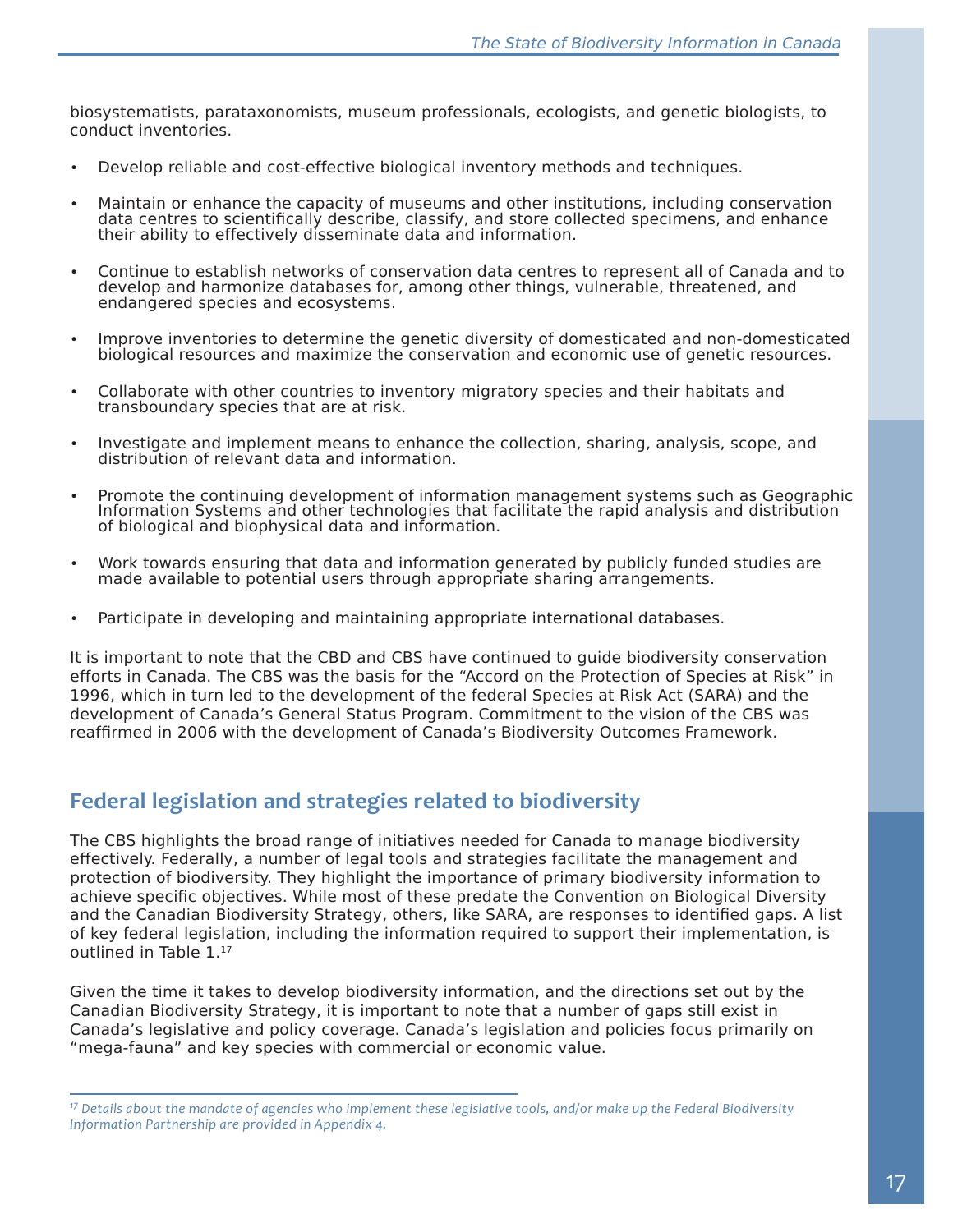#### **Table 1: Key federal legislation, purpose/scope/details, information requirements, and responsible agencies/departments.**

| Federal<br>Legislation                                                                | Purpose/Scope/Details                                                                                                                                                                                                                                                                                                                                                                                                                                                                                                                                                                                                                                                                                                                                                                                                                                                                                                                                                                                                                                                                                      | Biodiversity<br>Information<br>Requirements                                                                                                                                                                                                                                                                                                                                                                                                                              | Key Agencies/<br>Departments                                                              |
|---------------------------------------------------------------------------------------|------------------------------------------------------------------------------------------------------------------------------------------------------------------------------------------------------------------------------------------------------------------------------------------------------------------------------------------------------------------------------------------------------------------------------------------------------------------------------------------------------------------------------------------------------------------------------------------------------------------------------------------------------------------------------------------------------------------------------------------------------------------------------------------------------------------------------------------------------------------------------------------------------------------------------------------------------------------------------------------------------------------------------------------------------------------------------------------------------------|--------------------------------------------------------------------------------------------------------------------------------------------------------------------------------------------------------------------------------------------------------------------------------------------------------------------------------------------------------------------------------------------------------------------------------------------------------------------------|-------------------------------------------------------------------------------------------|
| <b>Species at Risk Act</b><br>(SARA), 2003                                            | To prevent Canadian indigenous species,<br>subspecies, and distinct populations of wildlife<br>from becoming extirpated or extinct, and<br>contribute to the recovery of endangered or<br>threatened species, and to manage species of<br>special concern to prevent them from<br>becoming endangered or threatened.<br>Establishes the Committee on the Status of<br>Endangered Wildlife in Canada (COSEWIC) as<br>an independent body of experts responsible<br>for assessing and identifying species at risk.<br>COSEWIC's assessments are reported to<br>the Minister of the Environment and to the<br><b>Canadian Endangered Species Conservation</b><br>Council, It authorizes the Governor in Council<br>to establish, by regulation, the official list of<br>species at risk.<br>The Act requires that the best available<br>information is used in completing<br>assessments, developing recovery documents,<br>identifying critical habitat, and monitoring<br>progress-achieving recovery.<br>It includes permitting provisions and allows for<br>orders and/or regulations to be set in place. | The identity,<br>location, and<br>distribution of 506<br>(and growing) listed,<br>species at risk, and<br>the abundance<br>(status) of species<br>and their habitat<br>requirements.<br>Identifying critical<br>habitat based on best<br>available information.<br>(There is some<br>overlap in<br>information needs<br>with the Fisheries Act<br>and the Migratory<br><b>Bird Convention Act</b><br>for aquatic and<br>migratory bird<br>species listed as at<br>risk.) | <b>Environment Canada</b><br><b>Fisheries and Oceans</b><br>Canada<br>Parks Canada Agency |
| Canada National<br><b>Marine Conservation</b><br>Areas Act, 2002<br>(CNMCAA, or NMCA) | Marine areas managed for sustainable use<br>and containing smaller zones of high<br>protection. They include the seabed, the water<br>above it, and any species, which occur there.<br>They may also include wetlands, estuaries,<br>islands, and other coastal lands.                                                                                                                                                                                                                                                                                                                                                                                                                                                                                                                                                                                                                                                                                                                                                                                                                                     | The identity,<br>distribution and<br>abundance of marine<br>species and areas of<br>ecological importance<br>or sensitivity zoned<br>for protection.                                                                                                                                                                                                                                                                                                                     | <b>Parks Canada Agency</b>                                                                |
| <b>Canada National</b><br>Parks Act, 2000 (and<br>related Acts and<br>Regulations)    | To protect and present outstanding<br>representative examples of natural<br>landscapes and natural phenomena that occur<br>in Canada's 39 natural regions. These wild<br>places, including: mountains, plains, boreal<br>forests, tundra, lakes, glaciers, and much<br>more, located in every province and territory,<br>protect the habitats, wildlife, and ecosystem<br>diversity representative of - and sometime<br>unique to - Canada's natural regions.<br>A key focus, and first priority in park<br>management is the maintenance or<br>restoration of "ecological integrity", through<br>the protection of natural resources and natural<br>processes.                                                                                                                                                                                                                                                                                                                                                                                                                                            | The identity,<br>distribution and<br>status of species<br>within parks and in<br>the greater park<br>ecosystem; the<br>identity, distribution,<br>and status of<br>ecosystem<br>components,<br>including vegetative<br>communities                                                                                                                                                                                                                                       | Parks Canada Agency                                                                       |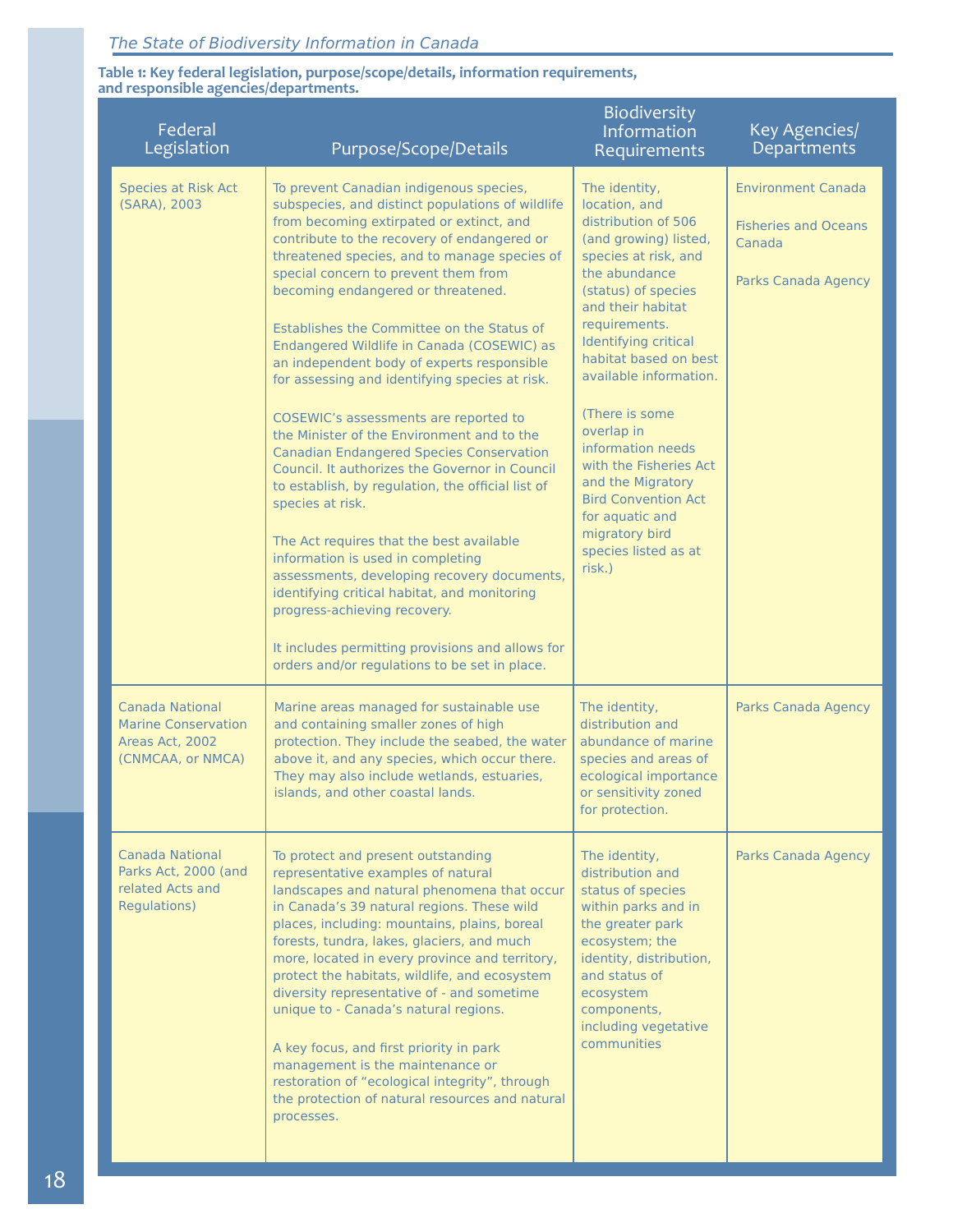| Federal<br>Legislation                                                                  | Purpose/Scope/Details                                                                                                                                                                                                                                                                                                                                                                                                                                                                                                                                                                                                                                                                                                                                                                   | Biodiversity<br>Information<br>Requirements                                                                                                                                                                                                                                                                                                                                                                                                                | Key Agencies/<br>Departments                                                                                                                                                                  |
|-----------------------------------------------------------------------------------------|-----------------------------------------------------------------------------------------------------------------------------------------------------------------------------------------------------------------------------------------------------------------------------------------------------------------------------------------------------------------------------------------------------------------------------------------------------------------------------------------------------------------------------------------------------------------------------------------------------------------------------------------------------------------------------------------------------------------------------------------------------------------------------------------|------------------------------------------------------------------------------------------------------------------------------------------------------------------------------------------------------------------------------------------------------------------------------------------------------------------------------------------------------------------------------------------------------------------------------------------------------------|-----------------------------------------------------------------------------------------------------------------------------------------------------------------------------------------------|
| Oceans Act, 1997                                                                        | Establishes authority over an Exclusive<br>Economic Zone (EEZ) covering almost five<br>million square kilometres of the Atlantic,<br>Pacific, and Arctic Oceans. Canada's<br>jurisdiction covers economic activity, scientific<br>research, and protection and preservation of<br>the marine environment.<br>Outlines an ecosystems-based approach to<br>marine resource management, which<br>consolidates federal management of oceans<br>and coasts. Under the Act, Marine Protected<br>Areas may be created for the purpose of<br>conserving living marine resources that are of<br>interest economically, threatened, or<br>endangered and that are areas of high or<br>unique biodiversity.                                                                                        | The identity,<br>distribution and<br>abundance of<br>specifically defined<br>marine species.                                                                                                                                                                                                                                                                                                                                                               | <b>Fisheries and Oceans</b><br>Canada                                                                                                                                                         |
| <b>Migratory Birds</b><br>Convention Act, 1994;<br><b>Migratory Bird</b><br>Regulations | To implement protect and conserve migratory<br>bird populations, individual birds, and their<br>nests.<br>During migrations, many bird species<br>traverse parts of Canada, the United States,<br>and beyond; many of these are used as food<br>or destroy insects which damage forests,<br>forage, and other plants, including<br>agricultural crops; nevertheless a lack of<br>adequate protection results in many being<br>killed during migration or during the nesting<br>season.                                                                                                                                                                                                                                                                                                  | Identity, location, and<br>distribution of 726<br>migratory bird<br>species as listed in<br>the Act: information<br>about abundance<br>(status) of species<br>and the location of<br>their nests<br>(associated with new<br>regulations).                                                                                                                                                                                                                  | <b>Environment Canada</b>                                                                                                                                                                     |
| Canadian<br>Environmental<br><b>Assessment Act</b><br>(CEAA), 1992                      | To establish a federal environmental<br>assessment process to:<br>(a) ensure that projects are considered in a<br>careful and precautionary manner before<br>federal authorities take associated action<br>in order to ensure that such projects do not<br>cause significant environmental damage;<br>(b) encourage responsible authorities to take<br>actions that promote sustainable development<br>and thereby achieve or maintain a healthy<br>environment and a healthy economy;<br>(b.1) ensure that responsible authorities<br>conduct their responsibilities in a coordinated<br>manner, with a view to eliminating<br>unnecessary duplication in the environmental<br>assessment process;<br>(b.2) promote cooperation and coordinated<br>action among federal and provincial | A key element of<br>CEAA, with respect to<br>biodiversity, is its tie,<br>either explicitly (e.g.,<br><b>Species at Risk Act)</b><br>or through required<br>permits (e.g.,<br>Fisheries Act,<br><b>Migratory Birds</b><br>Convention Act), to<br>other federal acts. As<br>such, CEAA<br>implementation<br>requires information<br>about affects on<br>migratory birds,<br>aquatic species and<br>species at risk as<br>identified in these<br>other Acts. | The Canadian<br>Environmental<br><b>Assessment Agency</b><br>has strong ties to<br>other federal<br>agencies with<br>responsibility for<br>legislation which<br>triggers CEAA<br>assessments. |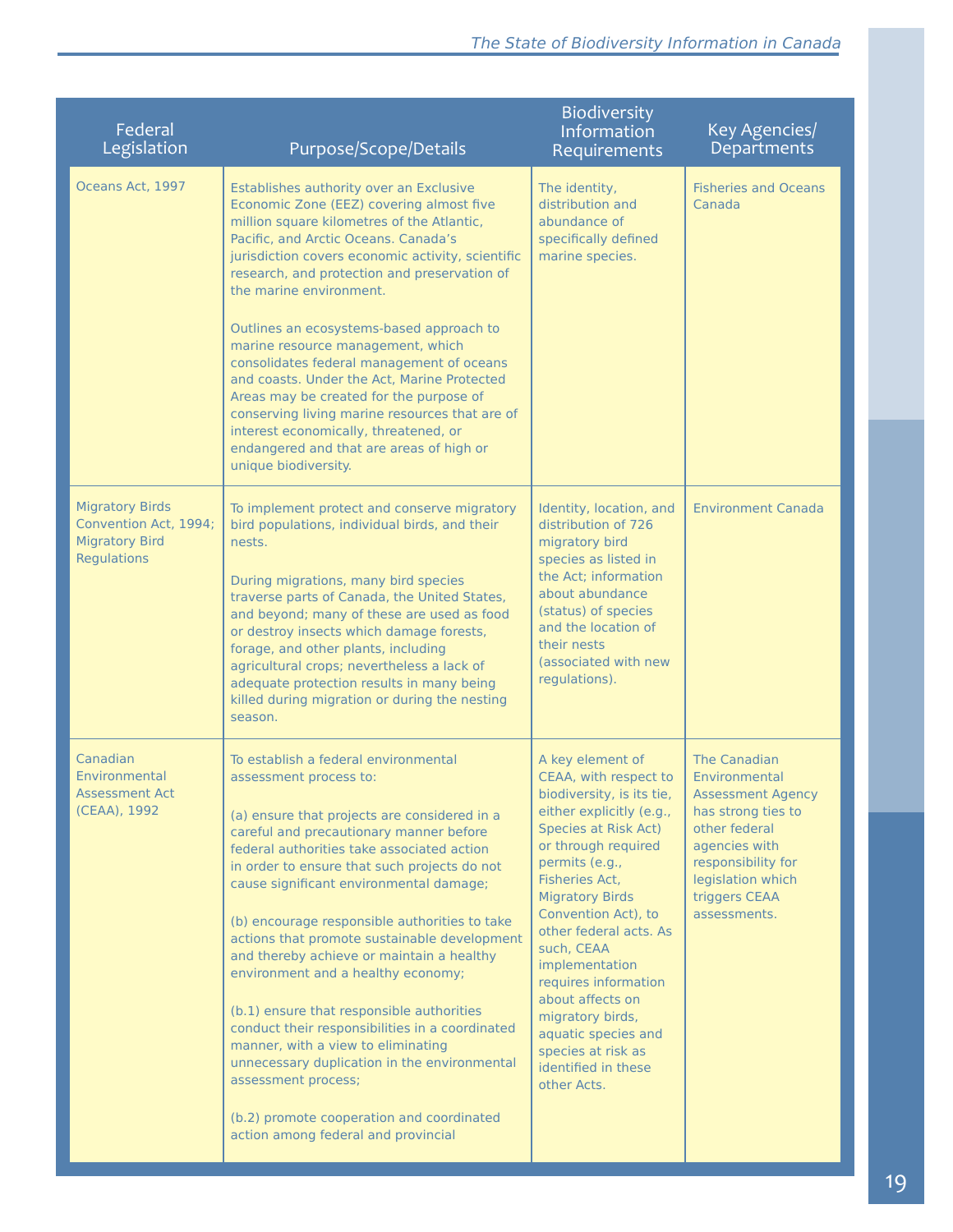| Federal<br>Legislation                                                                                                                                    | Purpose/Scope/Details                                                                                                                                                                                                                                                                                                                                                                                                                                                                                                                                                                                                                                                                                                                                                                                                                                                                                                                                                                                                                                                                                                                                          | <b>Biodiversity</b><br>Information<br>Requirements                                        | Key Agencies/<br><b>Departments</b> |
|-----------------------------------------------------------------------------------------------------------------------------------------------------------|----------------------------------------------------------------------------------------------------------------------------------------------------------------------------------------------------------------------------------------------------------------------------------------------------------------------------------------------------------------------------------------------------------------------------------------------------------------------------------------------------------------------------------------------------------------------------------------------------------------------------------------------------------------------------------------------------------------------------------------------------------------------------------------------------------------------------------------------------------------------------------------------------------------------------------------------------------------------------------------------------------------------------------------------------------------------------------------------------------------------------------------------------------------|-------------------------------------------------------------------------------------------|-------------------------------------|
|                                                                                                                                                           | governments with respect to environmental<br>assessment processes for projects;<br>(b.3) promote communication and cooperation<br>among responsible authorities and Aboriginal<br>peoples with respect to environmental<br>assessment:<br>(c) ensure that projects conducted in Canada<br>do not cause significant environmental<br>damage inside or outside the jurisdictions in<br>which the projects are conducted; and<br>(d) ensure opportunities for timely and<br>meaningful public participation throughout the<br>environmental assessment process.                                                                                                                                                                                                                                                                                                                                                                                                                                                                                                                                                                                                   |                                                                                           |                                     |
| <b>Wild Animal and Plant</b><br>Protection and<br>Regulation of<br>International and<br><b>Interprovincial Trade</b><br><b>Act (WAPPRIITA</b><br>$-1992)$ | Places controls on the illegal trade of wild<br>plants and animals, and prohibits trade or<br>trafficking of endangered species - supporting<br>implementation of CITES.<br>For less threatened species, trade is carefully<br>monitored and regulated through a permit<br>system. In addition to contributing to the<br>conservation of Canadian and foreign wild<br>species, it is designed to protect Canadian<br>ecosystems from the introduction of<br>undesirable species that could harm Canadian<br>species.<br>The Act consolidates existing federal trade<br>controls. No new or additional permits are<br>required for international or interprovincial<br>trade in wild specimens.<br>Under the Act, a person can be prosecuted<br>anywhere in Canada for contravening a<br>provincial law, as well as for violating foreign<br>legislation. In addition, all wild plant and<br>animal species are protected. Previously, only<br>game species and species listed in CITES were<br>protected. The legislation provides for more<br>effective and efficient enforcement and sets<br>higher penalties for failure to comply with the<br>regulations. | The identity,<br>location and<br>distribution of<br>endangered and<br>introduced species. | <b>Environment Canada</b>           |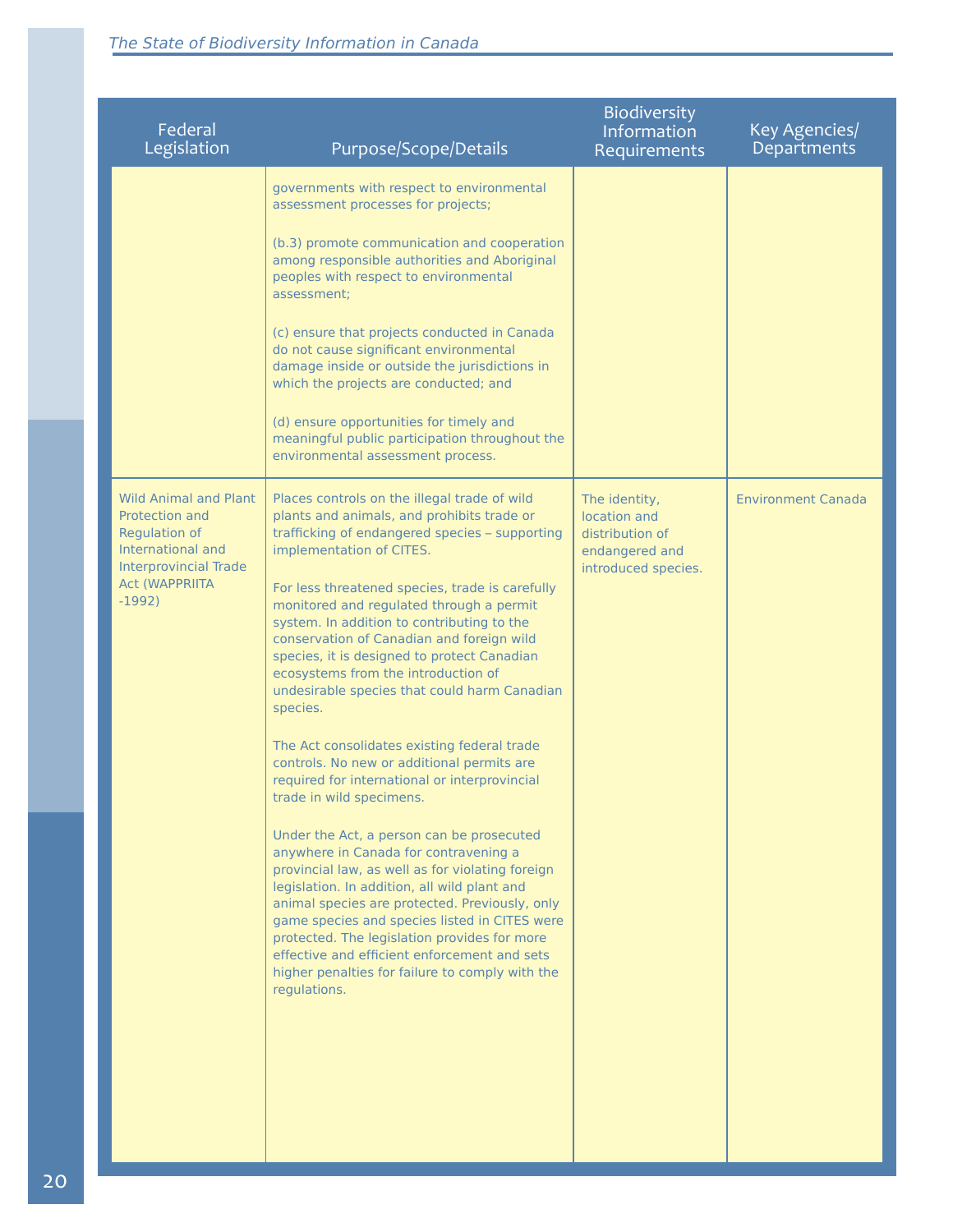| Federal<br>Legislation                              | Purpose/Scope/Details                                                                                                                                                                                                                                                                                                                                                                                                                                                                                                                                                                                                                                                                                                                                                               | Biodiversity<br>Information<br>Requirements                                                                                                                        | Key Agencies/<br>Departments          |
|-----------------------------------------------------|-------------------------------------------------------------------------------------------------------------------------------------------------------------------------------------------------------------------------------------------------------------------------------------------------------------------------------------------------------------------------------------------------------------------------------------------------------------------------------------------------------------------------------------------------------------------------------------------------------------------------------------------------------------------------------------------------------------------------------------------------------------------------------------|--------------------------------------------------------------------------------------------------------------------------------------------------------------------|---------------------------------------|
| Canada Wildlife Act.<br>1985                        | Allows for the creation, management and<br>protection of wildlife areas for wildlife research<br>activities, or for conservation or interpretation<br>of wildlife.<br>To preserve habitats that are critical to<br>migratory birds and other wildlife species,<br>particularly those that are at risk.<br>Regulations prohibits all activities that could<br>be harmful to species and to their habitat.                                                                                                                                                                                                                                                                                                                                                                            | Information about the<br>location and status of<br>target species (birds,<br>aquatic species,<br>species of<br>conservation concern.<br>or species at risk).       | <b>Environment Canada</b>             |
| Fisheries Act, 1985<br>(and related<br>regulations) | Deals with the management of Canada's<br>fisheries resources and the conservation and<br>protection of fish and fish habitat throughout<br>Canada (including private property).<br>Fisheries and Oceans Canada, responsible for<br>conserving and protecting fish and fish habitat<br>throughout Canada, defines fish habitat as:<br>spawning grounds, nursery and rearing areas,<br>food supplies, and migration areas on which<br>fish depend directly or indirectly to live.<br>The habitat protection provisions outlines<br>powers and authorities to protect the<br>unobstructed passage of fish, provide<br>sufficient flow for fish, prevent fish mortality,<br>and prohibit the harmful alteration, disruption<br>or destruction of fish habitat without<br>authorization. | Information about the<br>identity, location, and<br>distribution of fish,<br>and information about<br>abundance (status) of<br>fish species and their<br>habitats. | <b>Fisheries and Oceans</b><br>Canada |

As such, with the exception of the Species at Risk Act, the focus is on mammals, birds and fish, and Canada's federal legal framework does little to support the management of "lesser-known species" such as insects, non-vascular plants, or fungi. For example, although insect species represent approximately 50% of Canada's estimated species richness (roughly 140,000 species)<sup>18</sup>, only 26 insect species are listed in the federal Species at Risk Act<sup>19</sup> (about 5% of total listed species).

For species listed under SARA, additional protection is in place, for example, by requiring consideration of listed species under the Species at Risk Act in relation to federal environmental assessment<sup>20</sup> irrespective of whether an order to protect such species is in place on either federal or non-federal lands. While this provides some protection to listed species, there has been little effort to address the need for comprehensive law and policy for other wild, non-commercial, species, either in situ and ex situ, as called for by the Canadian Institute for Environmental Law and Policy.<sup>21</sup>

<sup>&</sup>lt;sup>18</sup> See the Biological Survey of Canada, http://www.biology.ualberta.ca/bsc/bschome.htm as at March 19, 2010.

*<sup>19</sup> See the SARA Public Registry.*

*<sup>20</sup> The largest impacts on biodiversity currently come from habitat loss, and not climate change or alien invasive species.*

<sup>&</sup>lt;sup>21</sup> Biodiversity Law and Policy in Canada: Review and Recommendations, 1996. Canadian Institute for Environmental Law and *Policy, Edited by Ian Attridge.*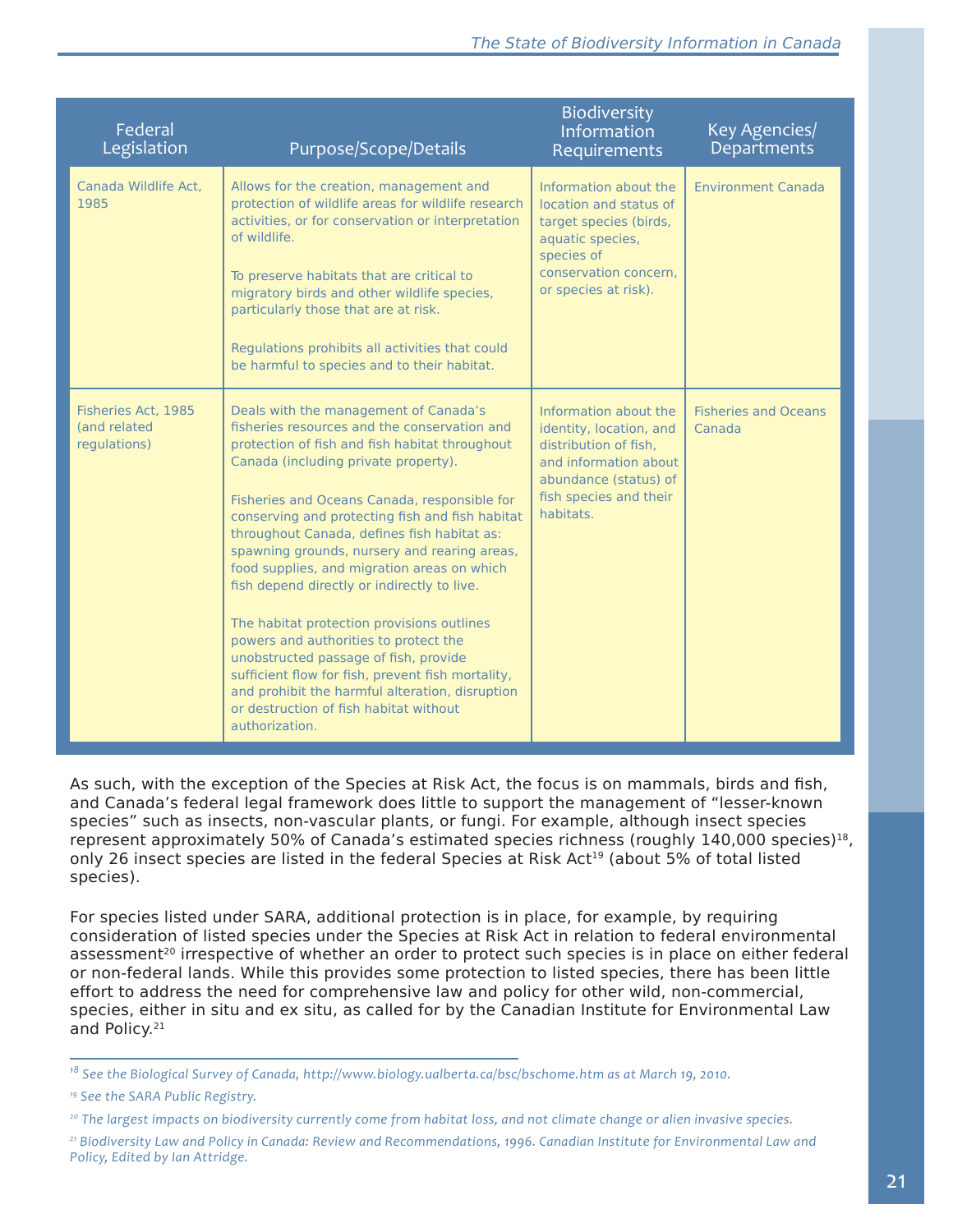It is also important to note that Canada's federal legal framework lacks explicit links between biodiversity and important issues such as climate change and invasive species, although some policy initiatives are in place. For example, in 2004, Canada developed an "Alien Invasive Species Strategy", as a joint federal, provincial, territorial initiative in order to determine identity, location, and distribution of known and suspected alien invasive species. In 2010, the federal budget allocated \$38 million over two years, to reduce the risk of invasive plant and animal species being further introduced to Canada, although the funding does little to address the continued invasion of species already found in Canada. As part of its efforts through the World Conservation Monitoring Centre, the United Nations Environment Program aims to incorporate authoritative knowledge ("expertise") about biodiversity and climate change into its decision making and has outlined the urgent need for accessible information about the likely affects of climate change on biodiversity. As measures to address climate change and cope with its effects are increasingly being developed, analyzing possible benefits and risks to biodiversity and ecosystem services are critical; legal tools have great influence over funding and focusing efforts on these needs. Given that Canada is experiencing effects of alien invasive species (particularly along its southern border) and climate change (particularly in the Far North), linking environmental issues and biodiversity is becoming increasingly important.

### **The role of international initiatives**

A number of important international initiatives have helped to catalyze better information sharing in Canada, create demand for this information and develop an understanding of the state of information in comparison to other countries. One key initiative has been the "Global Biodiversity Information Facility" (GBIF), an international government-initiated and funded initiative focused on making biodiversity data available for scientific research, conservation, and sustainable development.

GBIF provides the following three core services:

- An information infrastructure: an Internet-based index of a globally distributed network of interoperable databases that contain primary biodiversity data (museum specimens, field observations of plants and animals, and results from experiments) so that data providers and users, around the world can access and share them;
- Community developed tools, standards and protocols: the tools data providers and users need to format and share their data; and
- Capacity building: the training, access to international experts, and mentoring programs that national and regional institutions need to become part of a decentralized network of biodiversity information facilities.

It is important to note that international initiatives like GBIF have helped Canada aim for consistency in its data holdings.

Another key initiative is the Integrated Taxonomic Information System (ITIS). To organize its biodiversity information, Canada needs a national list of its biodiversity and staff dedicated to developing and validating Canadian content for all taxonomic groups. ITIS was developed in collaboration with United States and Mexico. ITIS is used by Fisheries and Oceans Canada, which is using it to standardize its regional databases, and by Environment Canada, which recently recommended the use of ITIS Taxonomic Serial Numbers (TSN) as a mandatory data element for trade of wild species under the Convention on International Trade in Endangered Species (CITES). Additionally ITIS is partnering with Species 2000 to produce the "Catalogue of Life", which is published each year and used as the taxonomic foundation for projects such as GBIF, the Encyclopedia of Life (EOL) and others. Although ITIS has potential to become a reference source for Canadian taxonomic information, it is not properly funded, maintained or staffed. It is important to acknowledge, however, that ITIS could provide a foundation for taxonomic consistency across different biodiversity information networks in Canada. This consistency is fundamental to the management and sharing of biodiversity information.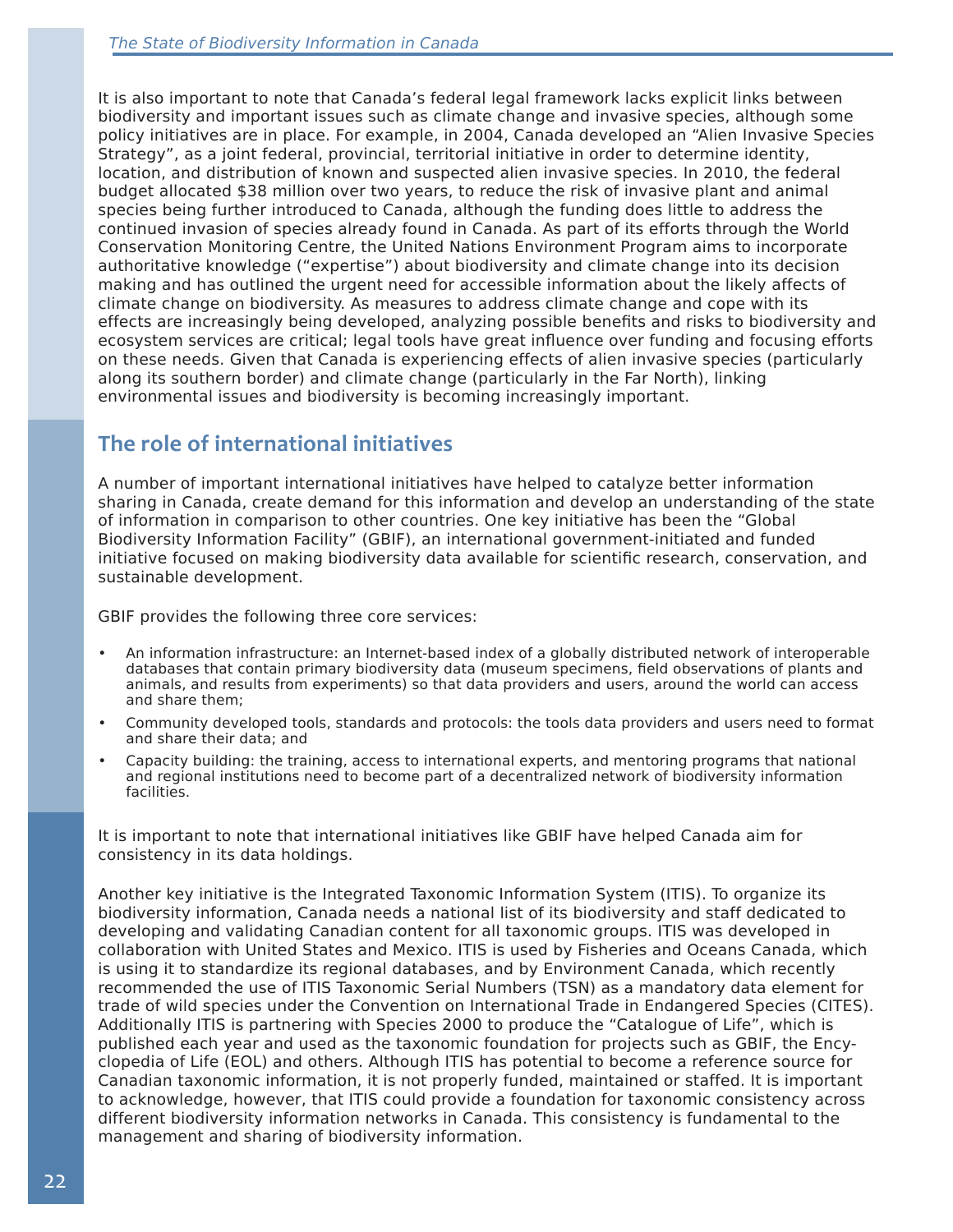# **Current Biodiversity Information Holdings**

Primary information helps Canada understand its biodiversity, and underpins the planning and implementation of effective legal tools and management actions designed to conserve and sustainably use Canada's biodiversity. For example, when combined with data about land-use patterns, biodiversity information contributes to understanding human-environment interactions at local through broader-scales (including national, international, and global). Understanding the conditions under which an invasive species colonizes a new area can be used to forecast the spread of that species, and understanding disturbance effects on terrestrial ecosystems allows better forecasts of responses of terrestrial ecosystems to land management. The foundation for such analyses is information about the location, status, and distribution of Canada's biodiversity.

For the past decade, rapidly advancing information technologies, digitized data, and databases have revolutionized the way that biodiversity information is created, maintained, distributed, and used. While there are many databases, Canada currently has two fundamental repositories for such data on a national basis: (1) NatureServe Canada, which acquires significant amounts of new observational data annually, captures data held in collections across Canada and beyond, and publishes its data to the GBIF through the NatureServe network, and (2) the Canadian Biodiversity Information Facility (CBIF) which also captures data from collections and observations in Canada and contributes, on a regular basis, to the Global Biodiversity Information Facility (GBIF).

An enormous amount of information about Canada's biodiversity, presently held in individual biological collections, has already been collected. The Alliance of Natural History Museums is formulating a "National Collection Development Plan" to better understand what specimens collections hold and how they can be best stored and used.<sup>22</sup> Specimens in these collections are regularly accessed and used in initiatives outside of these institutions. However, to date most of the information associated with these specimens has not been digitized, captured, or shared in a common repository. Based on numbers of specimens held $^{23}$ , Canada could have in excess of 70 million records, many of which could be geo-referenced. This would represent a majority of the data held for Canadian species diversity, data that is currently functionally inaccessible.<sup>24</sup> When biodiversity information is not immediately at hand, it is generally not applied in policy or management decisions that affect the organisms and ecosystems involved.

### **Summary of GBIF/CBIF data holdings**

Although it does not capture all data, the Global Biodiversity Information Facility (GBIF) has much of the data held in association with digitized biological collections and observations from around the world. The GBIF portal provides some basic information about Canadian data. It records 6,361,336 occurrences (observations and specimen data from collections) for 51,209 species<sup>25</sup> recorded in Canada. However, many of these may be duplicates or fossil records (GBIF does not attempt to ensure taxonomic information is accurate, unique, or consistent). By comparison, Mexico has 2,995,331 occurrences recorded for 82,687 species, and the United States has 57,387,678 occurrence records for 262,376 species; mostly species found outside of the United States. Although Canada's data holdings may seem impressive, institutions located outside Canada hold the majority, indicating that other countries have greater capacity for biodiversity information gathering and management than Canada has itself. For example, of the more than 6.3 million Canadian occurrence records approximately 60 percent are held in the United States. Indeed, more than 80 percent of the Canadian data held in GBIF is held outside Canada.

*22 See http://www.naturalhistorymuseums.ca/index\_e.htm as at March 31, 2010.*

*23 ibid.*

*25 See the Canadian Biodiversity Information Facility at http://www.cbif.gc.ca. These data are current as of March 5, 2010.*

*<sup>24</sup> A recent biodiversity science panel, established by the Council of Canadian Academies, has been conducting a survey of biodiversity collections in Canada in support of an effort to understand the state of biodiversity science in Canada. See http://www. scienceadvice.ca/biodiversity.html as at March 19, 2010.*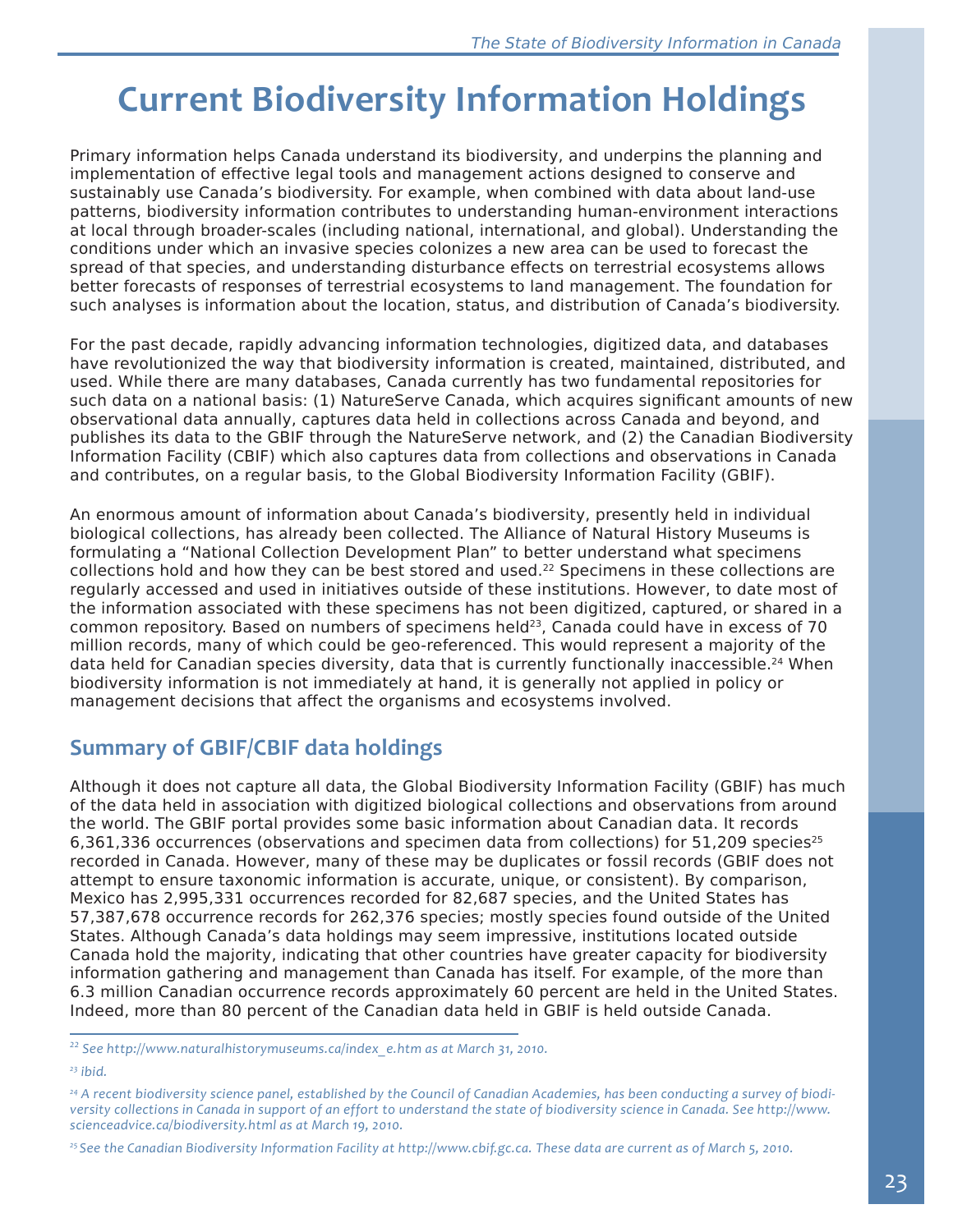Interestingly, of the 51,209 unique species for which data are recorded by GBIF as being in Canada, less than 20% are insects, roughly  $14%$  are plants and  $~6%$  are vertebrate species. These proportions do not accurately reflect biodiversity in Canada, as insects represent ~50% of known species, plants  $\sim$ 11%, and  $\sim$ vertebrates 2%, of known species.<sup>26</sup> When taken with the fact that ~56% of all GBIF records of Canadian occurrences are for bird species and roughly 75% of all records are for animal species, GBIF data indicates that Canada has an over-representation of data on vertebrate taxonomic groups, not surprising given that Canada's legal and policy tools are focussed (for the most part) on vertebrate species.

### **Summary of NatureServe Canada data holdings**

Data held by NatureServe Canada provides further insights into Canada's data holdings; it has data for 48,630 unique taxa (species, taxonomic subspecies, varieties and hybrids) in 10 provinces and one territory (the Yukon), with limited data to date for the Northwest Territories and Nunavut. NatureServe Canada's network of conservation data centres develops conservation status ranks for these taxa, and actively tracks (gathers observational and specimen data for) those considered to be of conservation concern.

| Province/<br>Territory | Number of Taxa | Number of<br><b>Tracked Taxa</b> | <b>Total Number of</b><br>Element<br>Occurrences |
|------------------------|----------------|----------------------------------|--------------------------------------------------|
| <b>YT</b>              | 3,469          | 421                              | 185                                              |
| <b>BC</b>              | 8,477          | 1,031                            | 6,726                                            |
| AB                     | 5,784          | 1,486                            | 12,559                                           |
| <b>SK</b>              | 4,963          | 1,053                            | 10,395                                           |
| MB                     | 6,206          | 974                              | 4,096                                            |
| ON                     | 13,184         | 1,819                            | 18,968                                           |
| QC                     | 7,636          | 543                              | 10,362                                           |
| <b>NB</b>              | 4,178          | 1,182                            | 16,789                                           |
| <b>NS</b>              | 4,271          | 999                              | 12,180                                           |
| PEI                    | 2,502          | 770                              | 4,814                                            |
| <b>NF</b>              | 2,415          | 974                              | 15,864                                           |
| LB                     | 1,713          | 660                              | 1,211                                            |

**Table 2: A summary of taxa (species, subspecies, varieties and hybrids), tracked taxa and element occurrences held by NatureServe Canada. May 2010** 

Table 2 (above) provides a summary of the number of taxa currently with data and indicates the number of taxa actively tracked by each conservation data centre. Table 2 also provides the total number of element occurrences, a representation of spatial data based on observations developed by each conservation data centre following standards created by NatureServe and implemented by all members of the NatureServe network in Canada, the United States, the Caribbean, Central America, and South America.

*26 The exact number of species in Canada is unknown, although estimates place the number at approximately 140,000 species, twice the number of currently known species.*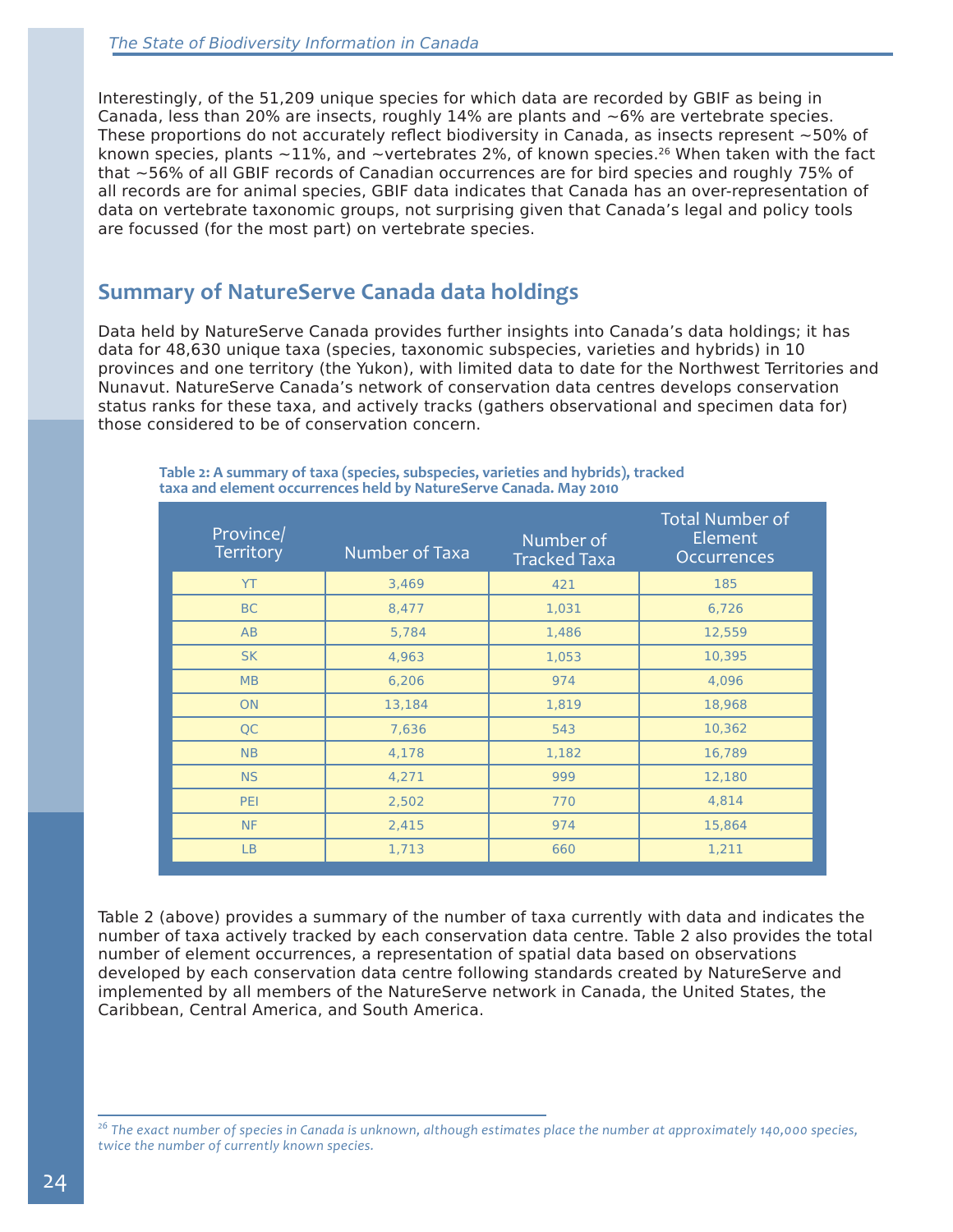The fact that element occurrences are developed in a consistent manner across the NatureServe network allows cross-border comparisons. For example, a comparison of data holdings between Canada and the United States demonstrates that the United States has much higher densities of spatial data associated with species of conservation concern. Figure 1 (below) provides a map of the distribution of element occurrences held by NatureServe in Canada and the United States.



**Figure 1: Distribution of spatial data held by NatureServe in Canada and the United States, as of March 2008.**

Table 3 (following page) provides, by taxonomic group, a breakdown of data provided in Table 1 (it includes only limited data held by NatureServe Canada for Nunavut and the Northwest Territories).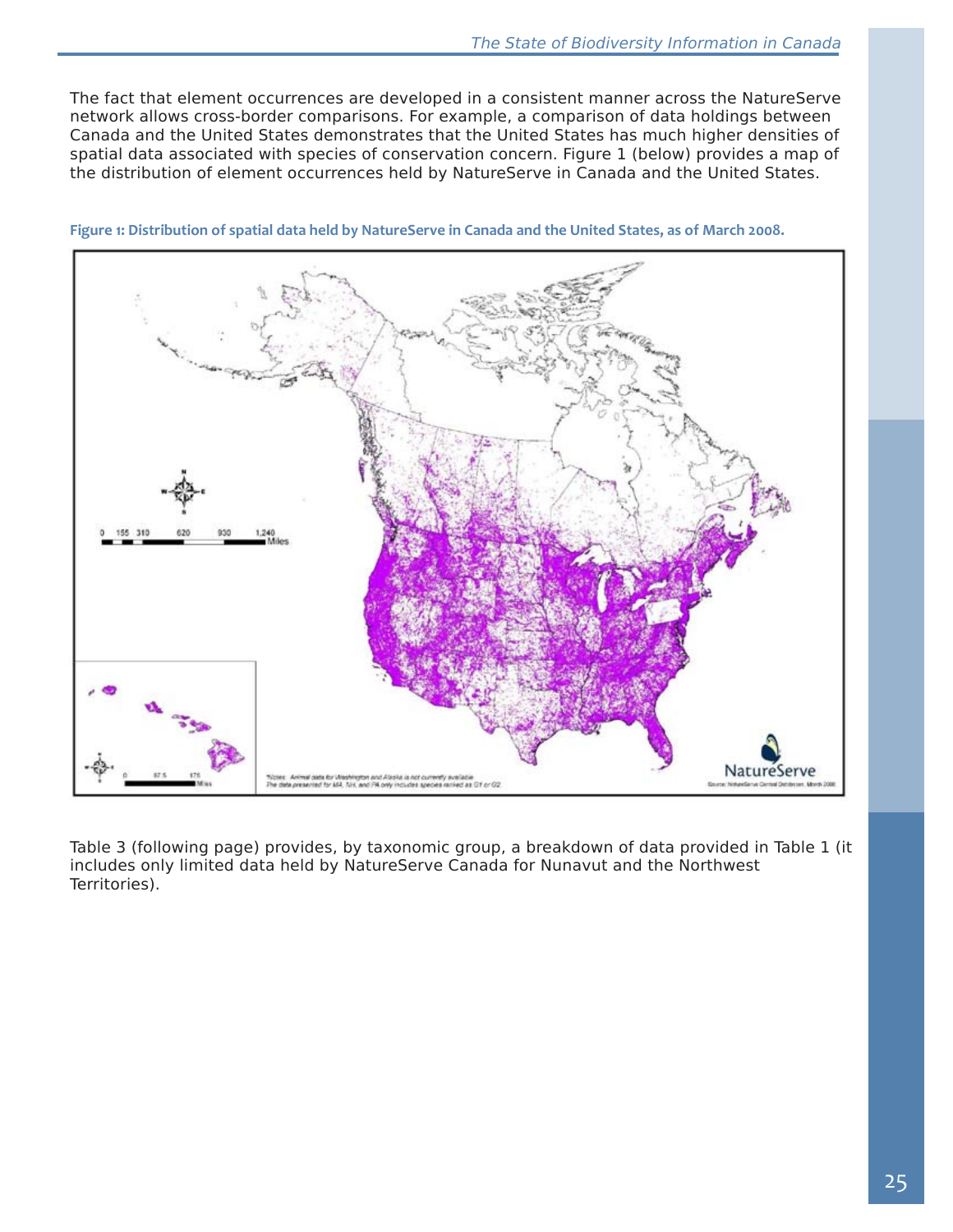#### The State of Biodiversity Information in Canada

#### **Table 3: Data by taxonomic group held by NatureServe Canada as of March 2010**

| <b>Taxonomic Group</b>          | Percentage of all<br>species held | Percentage of<br>species tracked<br>in this class |
|---------------------------------|-----------------------------------|---------------------------------------------------|
| <b>Dicots</b>                   | 34.93                             | 29.60                                             |
| Insects                         | 22.17                             | 8.28                                              |
| Monocots                        | 14.55                             | 34.21                                             |
| <b>Birds</b>                    | 6.75                              | 43.44                                             |
| <b>Mosses</b>                   | 5.90                              | 37.17                                             |
| Fungi                           | 5.08                              | 27.04                                             |
| Fish                            | 2.01                              | 44.01                                             |
| Ferns and Fern Allies           | 1.97                              | 44.07                                             |
| <b>Mammals</b>                  | 1.78                              | 36.38                                             |
| Gastropods                      | 1.51                              | 23.99                                             |
| <b>Liverworts and Hornworts</b> | 1.02                              | 27.94                                             |
| <b>Hepatics</b>                 | 0.09                              | 34.29                                             |
| <b>Hepatics</b>                 | 0.00                              | 0.00                                              |
| <b>Hornworts</b>                | 0.02                              | 21.43                                             |
| <b>Spiders</b>                  | 0.66                              | 1.89                                              |
| <b>Bivalves</b>                 | 0.39                              | 30.25                                             |
| Conifers                        | 0.37                              | 37.84                                             |
| Amphibians                      | 0.28                              | 40.53                                             |
| Reptiles                        | 0.17                              | 46.67                                             |
| <b>Branchiopods</b>             | 0.10                              | 0.00                                              |
| <b>Turtles</b>                  | 0.10                              | 40.51                                             |
| Crustaceans                     | 0.07                              | 18.18                                             |
| Algae                           | 0.06                              | 0.00                                              |
| Centipedes                      | 0.02                              | 6.25                                              |
| <b>Sponges</b>                  | 0.01                              | 0.00                                              |
| <b>Bryozoans</b>                | 0.01                              | 27.27                                             |
| Sea Stars                       | 0.00                              | 0.00                                              |
| <b>Sea Cucumbers</b>            | 0.00                              | 0.00                                              |
| <b>Brittle Stars</b>            | 0.00                              | 0.00                                              |
| Polychaetes                     | 0.00                              | 0.00                                              |
| Sea Squirts                     | 0.00                              | 0.00                                              |
| <b>Diatoms</b>                  | 0.00                              | 0.00                                              |
| Sea Urchins                     | 0.00                              | 0.00                                              |
| <b>Worms</b>                    | 0.00                              | 100.00                                            |
| Chitons                         | 0.00                              | 100.00                                            |
| Flatworms                       | 0.00                              | 0.00                                              |

As for GBIF, these data indicate that Canada has large amounts of data for animal species, vertebrates in particular, as well as plant species. Plant species, including vascular and non-vascular plants, make up more than 53% of the species data held by NatureServe Canada and more than 30% of those are tracked. However, other groups seem unrepresented. Insects for example, which make up greater than 50% of Canada's known species, represent only 22% of the species data held by NatureServe Canada, and only 8% of those are tracked.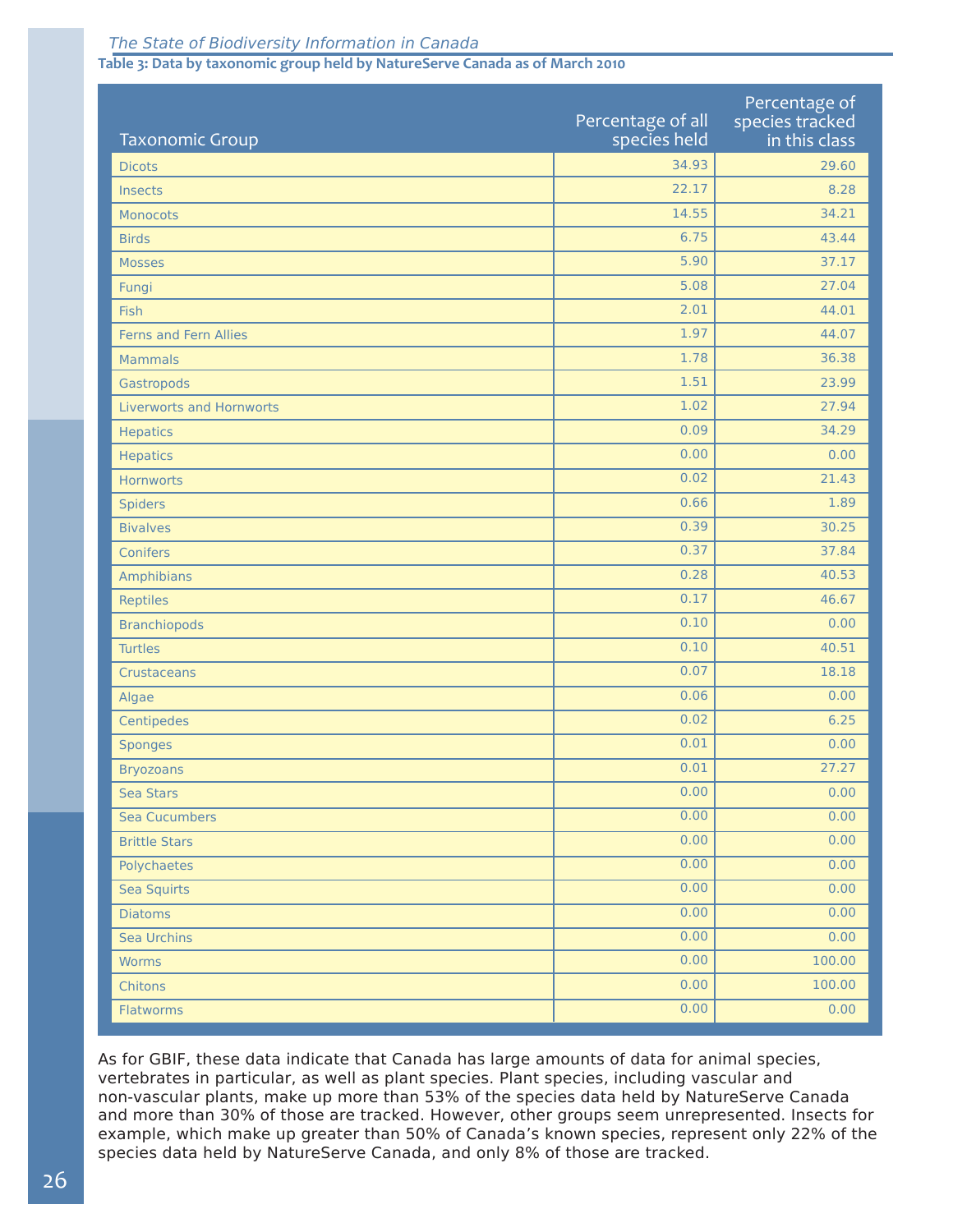In addition to species diversity, Canada is beginning to track ecosystem diversity, as represented by ecological communities. Table 4 (below) indicates the data on ecological communities held by the NatureServe Canada network. The tracking of ecological communities is a component of biodiversity that is not documented elsewhere, including GBIF or ITIS. As an example, NatureServe Canada, working with NatureServe and based on funding from Suncor Energy Foundation, developed maps of ecological communities in mid-western Alberta, one of the first of such maps developed in Canada. This classification and mapping effort has been completed across the continental United States, and these data inform a range of decisions about forest and grassland management (e.g., fires and pests), and models for predicting species distributions.

|           | Number of Ecological<br>Communities | Number of Tracked<br>Communities | Number of Community<br><b>Element Occurences</b> |
|-----------|-------------------------------------|----------------------------------|--------------------------------------------------|
| YT.       |                                     | $\overline{0}$                   | $\Omega$                                         |
| BC        | 755                                 | 272                              | 255                                              |
| AB        | 278                                 | 227                              | 109                                              |
| <b>SK</b> | 84                                  | $\overline{0}$                   | $\Omega$                                         |
| MB        | 188                                 | 50                               | 70                                               |
| ON        | 469                                 | 469                              | 293                                              |
| QC        | 740                                 | 144                              | 668                                              |
| <b>NB</b> | 130*                                | 50                               | $\Omega$                                         |
| <b>NS</b> | 108                                 | Incomplete                       | $\Omega$                                         |
| PE.       | 80                                  | 72                               | 0                                                |
| <b>NF</b> | $\Omega$                            | $\overline{0}$                   | $\Omega$                                         |
| <b>LB</b> | $\Omega$                            | $\overline{0}$                   | $\Omega$                                         |

**Table 4: NatureServe Canada ecological community data as of May 2010.**

\*These numbers are for forests and dunes in NB, and forests only in NS and PE.

### **Overview and implications**

Biodiversity is complex and therefore, having perfect information to inform decisions is likely impossible. Having that information for any one species would be prohibitively expensive and provide diminishing returns to decision makers. In part as a reflection of this reality, the current approach to gathering and sharing biodiversity information in Canada is for the most part piecemeal and opportunistic. Stewards of biodiversity information, both within and outside government agencies, often rely on entrepreneurial approaches to gathering data and attracting resources (e.g., short-term contracts) to generate or manage data. Some of these efforts are captured in existing databases, such as the NatureServe Canada network of conservation data centres or the Canadian Biodiversity Information Facility. New databases are coming online, for example those being developed by Canadensys.<sup>27</sup> However, much data is generated in association with conservation projects, local land-use decisions, or environmental assessments, and is not captured by these networks. Support for even this piecemeal approach has been reduced as the recent recession resulted in federal, provincial, and territorial government agencies reducing discretionary spending. This has led to decreased support for effective conservation science and the management of biodiversity information in Canada. The balance between supporting effective economic development while investing in conservation science and biodiversity information collection and management is being lost. Understanding what this balance should be is fundamental to understanding the state of biodiversity information in Canada.

*<sup>27</sup> Canadensys aims to unlock the specimen information held by Canadian university-based biological collections and share this via a network of distributed databases, compatible with other biodiversity information networks like CBIF and GBIF. For more information visit: http://www.biodiversite.umontreal.ca/canadensys/.*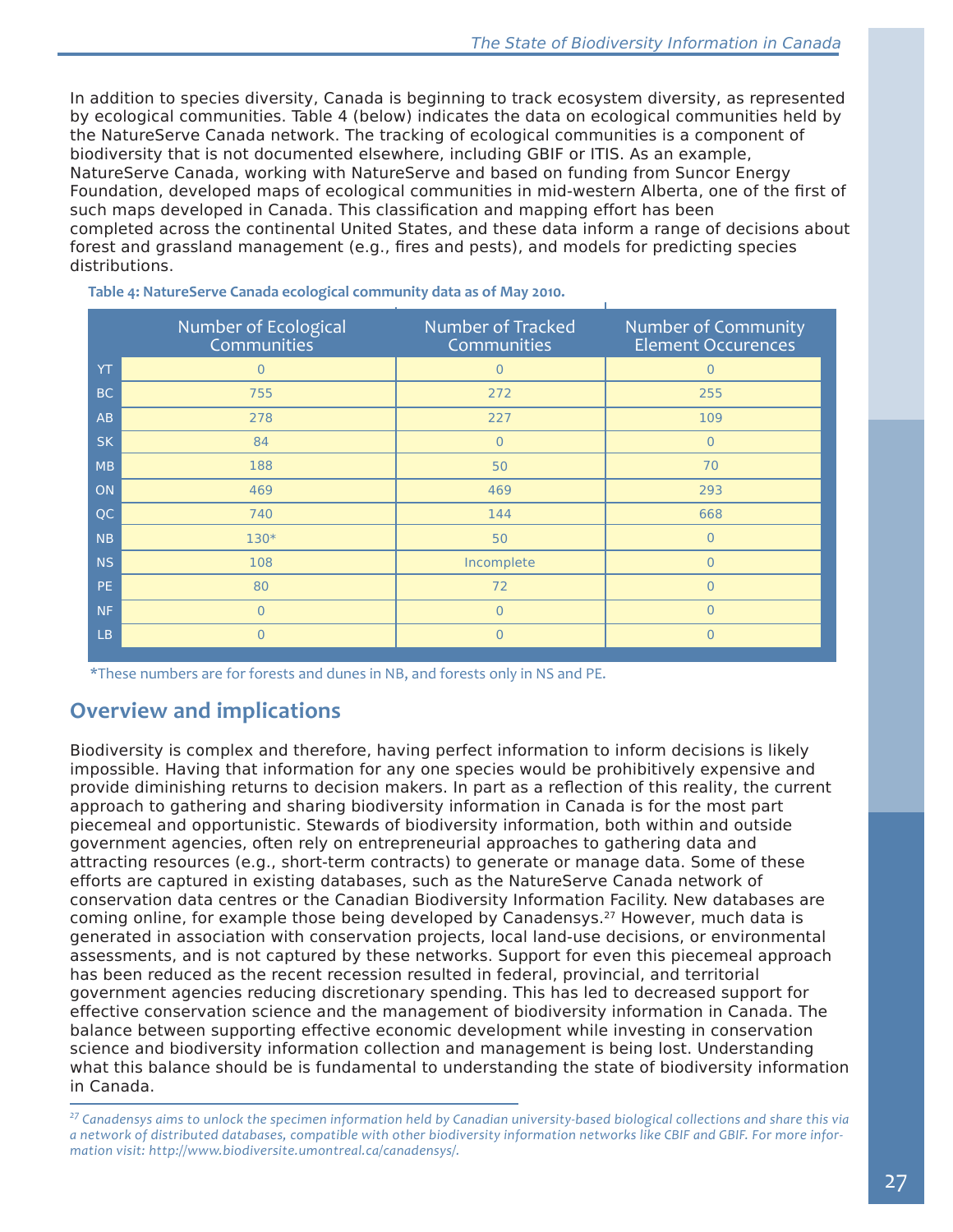# **Understanding the state of biodiversity information**

Understanding the state of biodiversity information in Canada requires the input of experts positioned to assess key questions associated with for instance, information required to inform species and ecosystem-related discussions. It is important to note that information which meets today's needs may not meet tomorrow's needs because of changes: priorities, abundance and distribution or species (relative to human use and the environment), and improved scientific understanding. To understand if Canada has enough information to inform decisions about the conservation and sustainable use of biodiversity, 19 experts were interviewed, chosen for their familiarity with primary biodiversity information in Canada and abroad. A list of these interviewees (Appendix 1) and the interview guide (Appendix 2) are provided at the end of this report. Insights gained from these interviews are presented in the following section.

### **Perspectives on the state of biodiversity information in Canada**

In the first set of questions, interviewees were asked to comment on the current state of biodiversity information in Canada. They indicated that Canada lacks the information required to develop an accurate picture of the state of biodiversity or of the health of Canada's ecosystems. Most indicated that although extensive information about some of Canada's species and ecosystems exist, with the exception of information developed and shared (e.g., CBIF, GBIF) biodiversity information is generally inconsistent, maintained in different formats, uncoordinated, difficult to access, and inadequate.

Interviewees suggested that there is an important gap between the information that decision makers need and the information that is currently available. They indicated that most decision making is currently based on Delphi approaches<sup>28</sup>, on expert advice, or on old and/or inconsistent data. Some argued that continuing to make decisions on this basis would undermine support for more systematic approaches to the development of needed information.

Most interviewees thought that the current approach to gathering and sharing biodiversity information was, for the most part, piecemeal and opportunistic. There was, however, consensus about the importance of knowing the condition and location of existing data and information. They indicated that systematic inventories of species or ecological communities were lacking. As one interviewee stated, in Canada "we don't know what we don't know". Interviewees indicated that most of the data collected is not uniform in the context of Canada's unique geographic conditions. More information has been gathered in regions where there is some degree of human activity or economic interest, mostly along the southern border of Canada. Information holdings decrease and become more scattered northwards.29,

The available biodiversity information was mostly viewed as insufficient for comparisons across Canada. Additionally, interviewees thought information was, for the most part, insufficient for answering basic questions about the effectiveness of strategies, policies, and legislation designed to sustain biodiversity, achieve the outcomes set out in the Biodiversity Outcomes Framework, or

*<sup>28</sup> The Delphi method is a systematic, interactive forecasting method, which relies on a panel of experts. The experts answer questions in rounds, review an anonymous summary of the results with reasons then rescore earlier answers. During this process the range of the answers decreases and the group converges towards the "correct" answer.* 

<sup>&</sup>lt;sup>29</sup> The Canadian Museum of Nature is an exception in this regard with a long-term program of species discovery in the North and *therefore largest collection of Arctic flora and fauna data in Canada, with extensive digital databases available through GBIF.*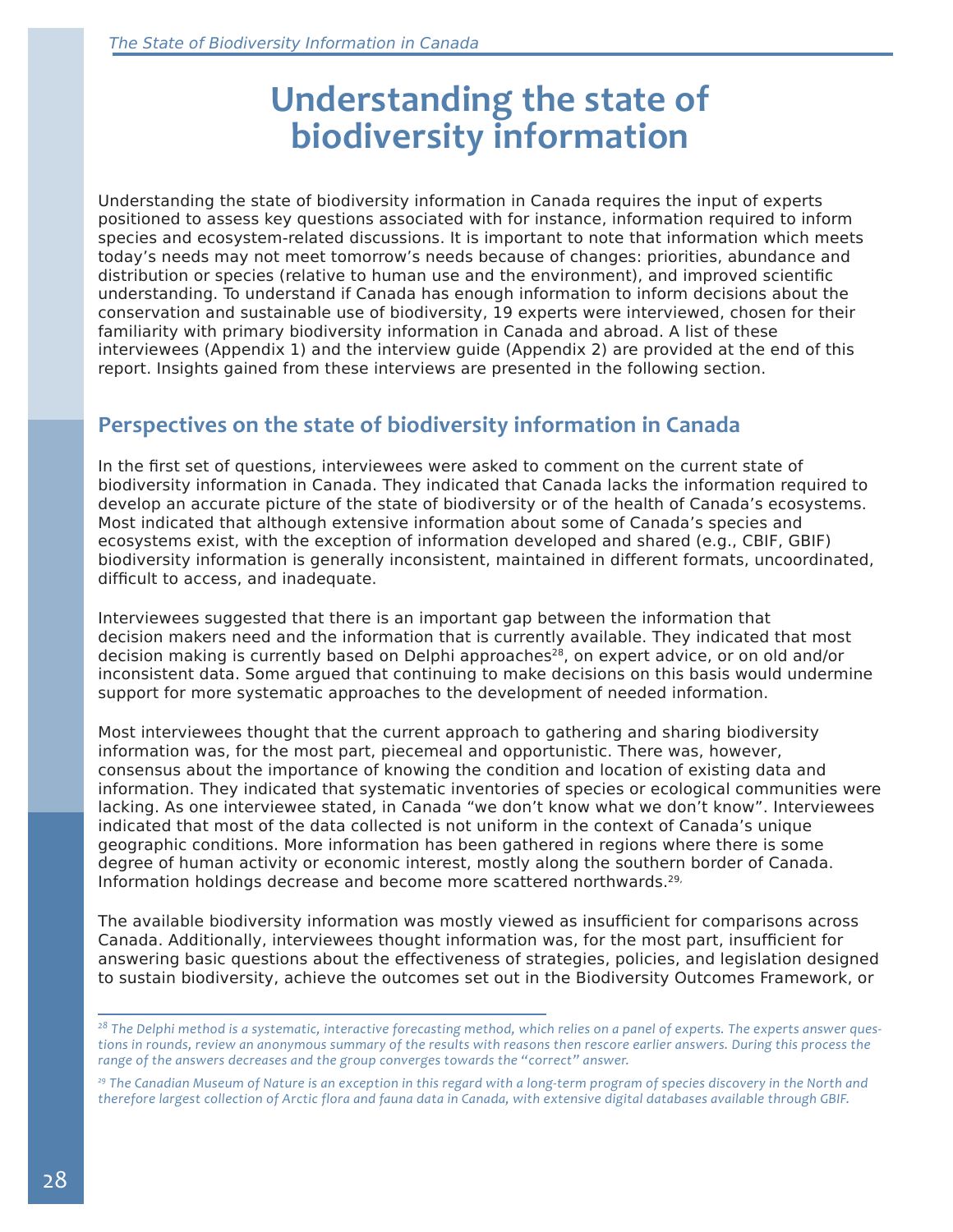meet international commitments. For example, interviewees indicated that there is not a complete list of species and ecosystem elements for Canada. In addition, they noted significant differences in the quantity and quality of existing information among: taxonomic groups, different geographic regions, and the relative importance given to those groups or ecosystems. Canada's most complete biodiversity information occurs for mammals, birds, butterflies, reptiles, freshwater fishes, amphibians, and to a lesser extent, vascular plants. Information for most invertebrates, other species, or ecological communities (which make up the bulk of Canada's biodiversity) is far from complete.

For species that have been inventoried or sampled, interviewees indicated that a large portion of that information (e.g., specimens held in biological collections) has not been digitized and therefore it is basically inaccessible. To make that information more readily accessible, this information needs to be digitized. As biological collections may include a number of unidentified specimens, Canada's taxonomic capacity presents a major constraint. Although they noted exceptions for species of conservation concern, invasive alien species, some other very well known groups, and species of economic interest, interviewees thought that available information for higher level taxonomic groups (Kingdom, Phylum, Class) was better than that at the genus and species level.

Some indicated that Canada's information about terrestrial species was better than that for marine and freshwater species, although data about Canada's marine biodiversity is available through GBIF (about 1.16 million records) and the Ocean Biodiversity Information System. For example, the few systematic surveys and biological characterizations of the eastern and northern coastal biodiversity corridors, has resulted in some primary marine biodiversity information, while primary marine biodiversity information for the rest of the Canada remains scattered and localized.<sup>30</sup> With the exception of marine species, listed under the federal Species at Risk Act and other economically important species, there is a general lack of accessible information about the current distribution and abundance of marine species and related ecological communities. $31$ 

Although a complete list of freshwater fishes was presented in Wild Species 2005, up-to-date freshwater fish abundance and distribution data are currently lacking or represents older data from the 1970s and 1980s. With the exception of the monitoring efforts in Alberta, some scattered sampling in northern Ontario, and an ongoing monitoring program for the St. Lawrence corridor in Quebec, there has not been a systematic survey of Canada's freshwaters in 25 years. The lack of a systematic approach to aquatic species such as fish, similar to terrestrial species, implies that most of the currently available information comes from accident more than design. Canada's information about aquatic invasive alien species has increased dramatically during the last five years, and as a consequence, Fisheries and Oceans Canada is currently leading a nation-wide effort to develop a consolidated database for invasive aquatic species.

At the broad ecoregional (ecozones) level, Canada has scalable ecological classification systems for the terrestrial, marine, and freshwater realms. These system classifications could work to create a seamless ecological framework across North America, and would allow collaborative approaches for ecosystem management to be formulated. These systems are commonly used and consulted by many organizations, particularly those interested in transboundary environmental issues. As an example, in the marine environment, there are general descriptions of large ecosystem units known as Large Ocean Management Areas (LOMAs), which are regions established for planning and implementing integrated-management plans.

While there seems to be good information at the large ecosystem scale, there are major knowledge gaps at the ecological community level, particularly in the classification and mapping

*<sup>30</sup> Note there are repositories of west coast marine species at the University of British Columbia and the Royal BC Museum.*

*<sup>31</sup> A good example of a systematic approach to developing biodiversity information is the Alberta Biodiversity Monitoring Institute. It demonstrates that addressing our deficiencies will be take time and require persistent investment.*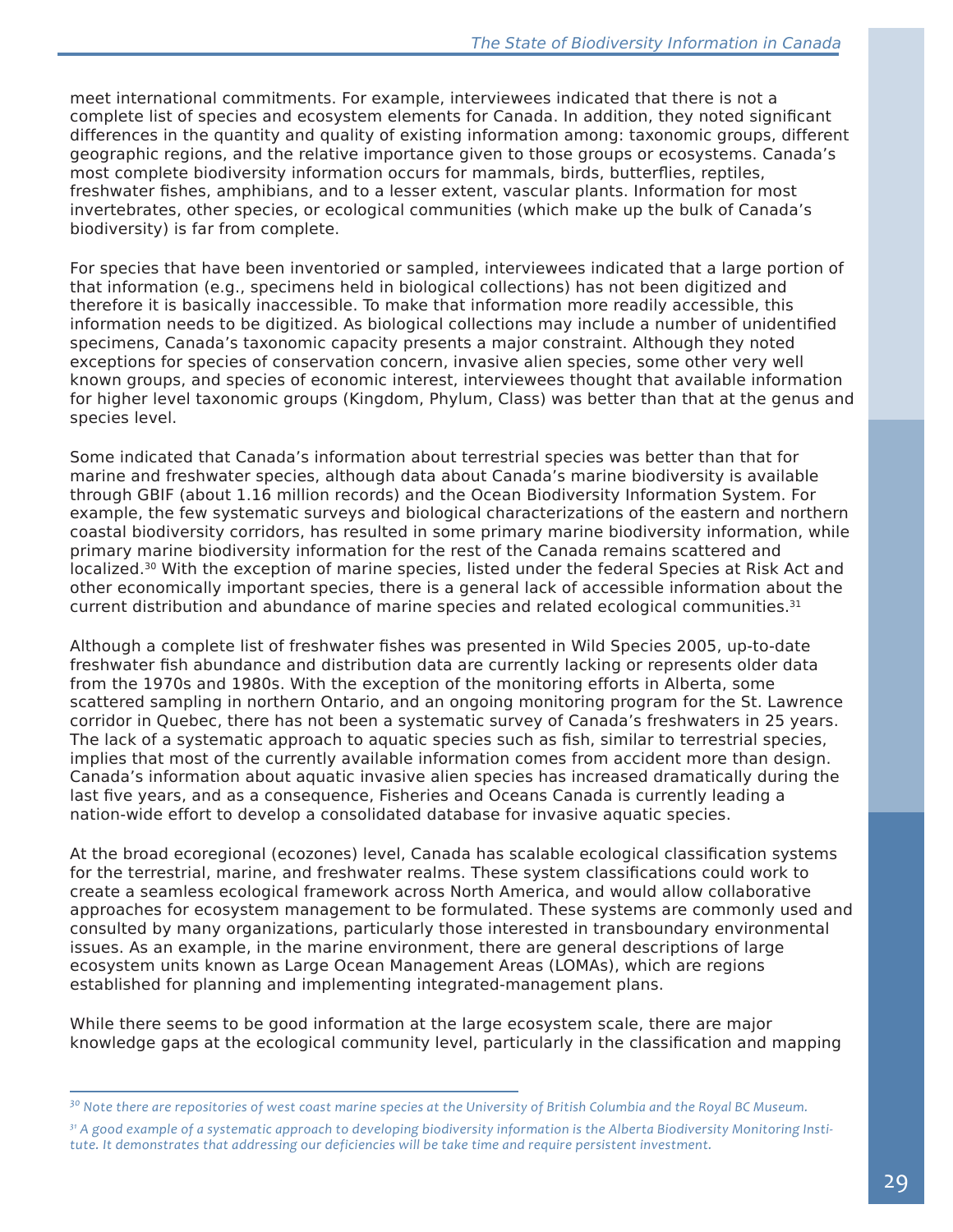of community types. Ironically, throughout Canadian legislation the terms "critical habitat" is used without a standardized means to identify those habitats, establish conservation offsets, or support mitigation initiatives to prevent habitat loss. Having primary information about both species and ecosystems is fundamental to identifying "critical habitat".

The lack of any standardized ecological community classification and systematic, comprehensive broad-scale inventory and monitoring programs for freshwater ecosystems was a major concern. Presently, there is insufficient information to adequately report on status and trends of freshwater biodiversity at the ecological community level (where management and conservation decisions are made). In light of rapidly changing environmental conditions, particular in the North, there is an urgent need for a national long-term inventory and monitoring program that adopts consistent ecological community definitions and is designed to provide results that can be scaled-up to ecoregions.

Canada also lacks quantitative information about how biodiversity elements support ecosystem functioning and long-term "ecosystem integrity.<sup>32</sup>Further work is required to classify and characterize Canada's ecosystems, as most of the data about ecosystems and their services is sectoral (forests, agro-ecosystems). While useful for specific purposes, the lack of fine-scale definitions, and an inability to move from fine- to broader-scales ("scaling up"), limits ecosystem management efforts. Priority, in this regard, should be on trans-boundary and cross-jurisdictional ecosystems, where bi-national and provincial cooperation is critical to developing common ecosystem management approaches, avoiding duplication, or working at cross-purposes.

Interviewees indicated that improved biodiversity information collection should focus on: (1) "areas of rapid land-change" (including corridors, development, and fragmentation), (2) "hot spots" (where biodiversity levels are high, or where endemism is high), (3) areas or regions with rapidly growing human populations and associated development, (4) areas where Canada has little data, including the near North (the northern portion of most provinces) and the Far North (north of the 60th parallel), and (5) taxa that are grossly under represented and not understood in Canada.

### **Perspectives on challenges facing biodiversity information management in Canada**

In general, interviewees indicated that challenges related to the collection, management, and use of biodiversity information stem from poor public understanding of the importance of, or threats to, Canada's biodiversity—our "natural heritage". Along with its environment and wild and seemingly untouched areas, Canada's biodiversity is being affected by human activities and environmental changes. The public has generally not made this connection and tends to be focused on issues that affect nature, rather than on nature itself. Therefore, biodiversity receives less attention than issues such as industrial activities, accidents, and climate change even though one reason Canada invests in understanding these specifics is to protect its natural heritage. As a consequence, government has given relatively low priority to biodiversity in relation to other more pressing concerns (e.g., economic recession). This has in turn affected funding for all aspects of biodiversity information: a declining roaster of taxonomists; the lack of systematic monitoring; a lack of field work; and inadequate inter-governmental coordination.

*<sup>32</sup> See http://www.pc.gc.ca/eng/progs/np-pn/ie-ei.aspx as at March 31, 2010. It is defined as: "a condition that is determined to be characteristic of its natural region and likely to persist, including abiotic components and the composition and abundance of native species and biological communities, rates of change and supporting processes"32. A good example of a systematic approach to developing biodiversity information is the Alberta Biodiversity Monitoring Institute. It demonstrates that addressing our deficiencies will take time and require persistent investment.*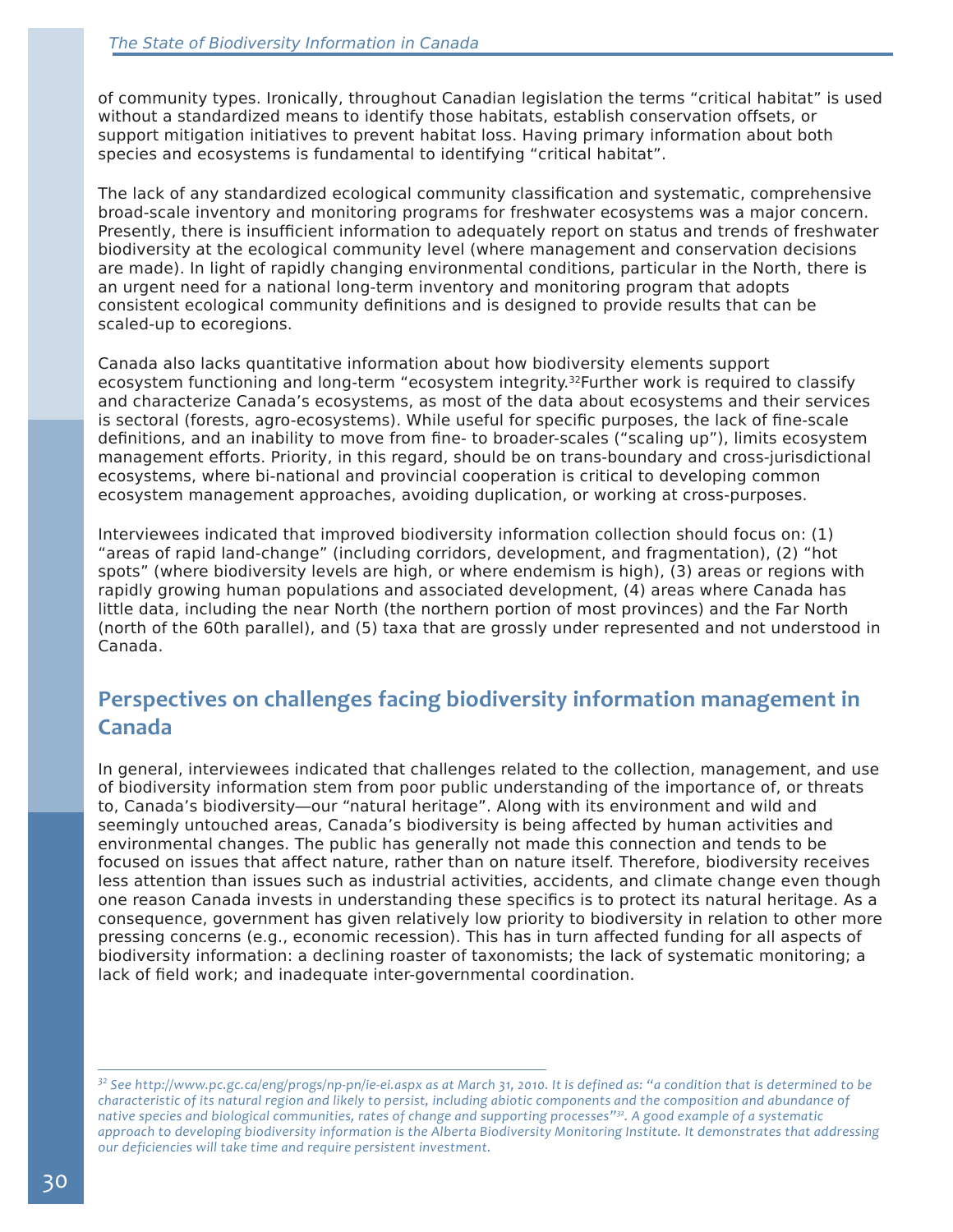This point is reinforced in the following list of the most significant biodiversity information challenges identified by interviewees, organized by different challenge types.

Challenges related to leadership and governance:

- Politicians and decision makers do not really understand or use primary biodiversity information. They tend to rely on expert advice. Therefore, they place little value on primary information, the foundation (hopefully) for the advice they receive.
- The government's need for biodiversity information is mainly associated with specific legislative or policy requirements (for example, the Fisheries Act, the Migratory Birds Convention Act, the Species at Risk Act, and the Invasive Alien Species Strategy), but biodiversity is much broader than the few species these cover.
- The economics of biodiversity and biodiversity information are not clear. What would be the economic, social, cultural, and environmental effects if Canada lost 10 percent of its endemic biodiversity? Being able to answer a question like that could help justify investing in biodiversity information systems.
- In spite of investments by governments, non-govermental organizations (NGOs), and the private sector in biodiversity information, duplication of efforts remains among many collecting and storing such information. For example, in 2007, the Federal Biodiversity Information Partnership (FBIP) found that there were three independent efforts to develop a checklist of Canada's vascular plants. In addition, the gap between what exists and what is needed continues to grow.
- Biodiversity information is a key federal cross-sectoral issue, and while strong leadership, or effective convening responsibility is seen to be a responsibility of the federal government, the federal government has not yet catalyzed action to ensure systematic, comprehensive approaches to developing and sharing of such information. With some exceptions<sup>33</sup> effective biodiversity information partnerships have not been established among federal and provincial agencies. However, some inter-provincial partnerships have been developed and some key NGOs (e.g., NatureServe Canada, Nature Conservancy of Canada, Bird Studies Canada) have established partnerships in key areas (species of conservation concern, landscape plans, bird species).

#### Challenges related to collecting information:

- There is no systematic program in place to inventory Canada's species, even on a priority basis. Some interviewees believed this was a more important initiative than digitizing legacy information held in biological collections, although others saw efforts to digitize legacy information as an important complement. All current efforts are opportunistic or in response to a specific, short-term legislative need.
- Declining government spending since the mid 1990s has had a profound effect on Canada's capacity to collect, share, and store primary biodiversity information. The country appears to be losing research expertise and experienced taxonomists across all taxonomic groups. This problem is exacerbated by the widening succession gap created with the retirement of key specialists and the declining recruitment of new professionals in light of limited career opportunities and job prospects.34
- The lack of common collection protocols and the need to adopt international data standards to ensure systematic documentation and interoperability of biodiversity information was seen as one urgent issue limiting effective collaboration. In addition, limited conversion of "hard-copy" ("analog") data stored in museums, universities, etc. to digital format (the bulk of historic data remains analog), and the lack of incentives to digitize the remaining data, limit access to existing data, it's sharing, and effective use.
- Reporting on status and trends of ecosystem diversity is hindered by the lack of a national systematic and comprehensive monitoring program that crosses scales and jurisdictions, and the lack of a plan to create such a program.
- There is insufficient investment and support for Canadian biodiversity information management and storage, such as the need to develop and maintain technologies, archiving systems, and support experts from the Canadian biodiversity information management community.

*<sup>33</sup> AC CDC (includes three key federal agencies; four provinces; and two NGOs); Quebec CDC (involves one).*

*<sup>34</sup> A recent study assessing botanical capacity in the United States has noted the decline of botanical expertise (as per other disciplines) as a critical challenge of economic and environmental importance. See "Addressing botanical capacity to address grand challenges in the United States", report in brief, by Havens, K, Kramer, A, and Zom-Arnold, B, 2010.*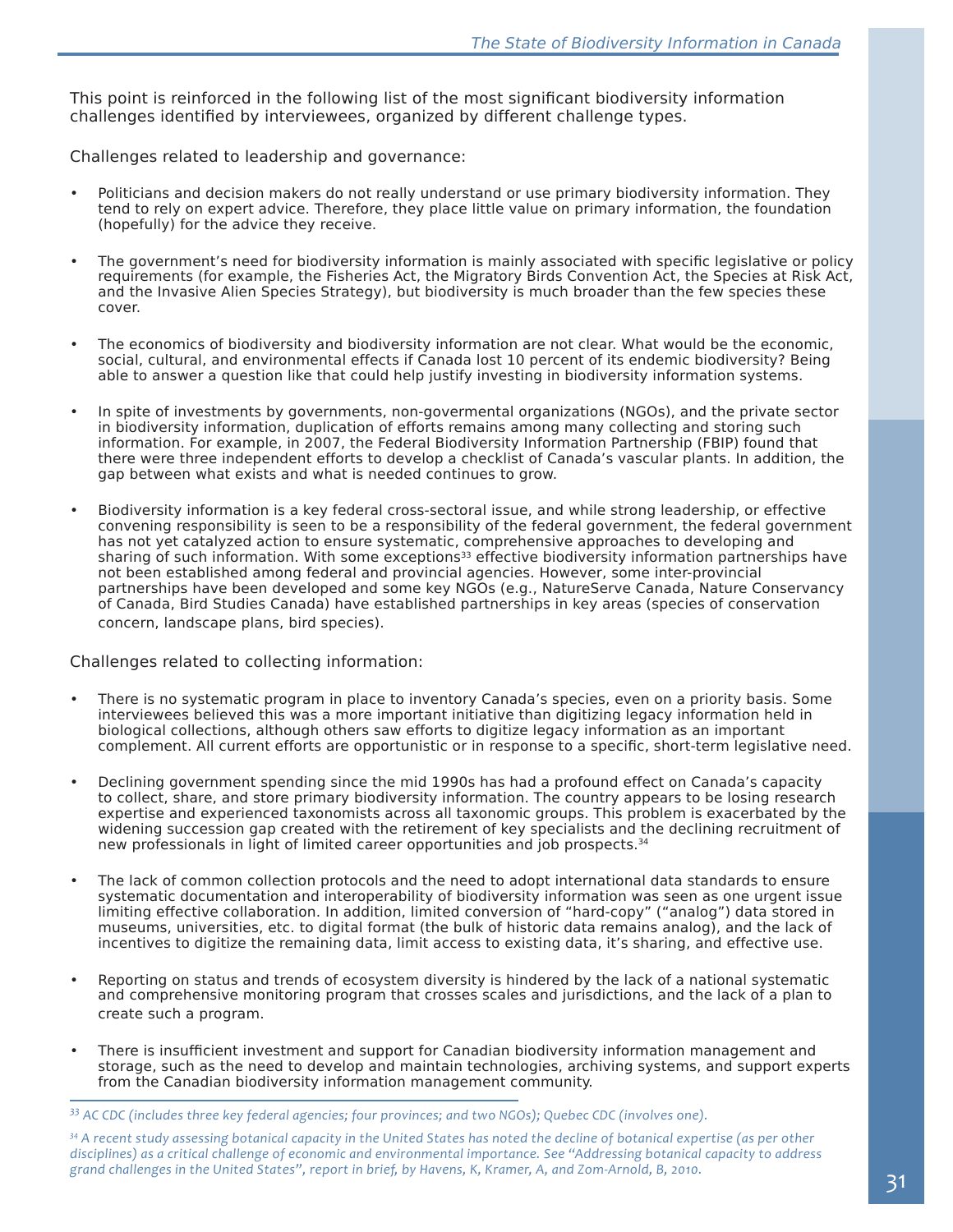Challenges related to sharing and access:

- The prevailing view of interviewees was that the major problems associated with the sharing and access of information are currently cultural and institutional, not technical, although technology continues to evolve.
- Although some indicated that the situation might be improving, many believe that there is a default mindset (personal and institutional) that restricts access to biodiversity information. With a reward system based on competition and not collaboration, researchers get credit for publishing papers, not for sharing data or making information more available. Interviewees noted this reward system must be reviewed and changed to support data sharing and publishing.
- There are rules and policies in place that implicitly or explicitly restrict the sharing of data assets in many related areas. For example, in areas where the government relies on industry to gather both baseline and monitoring information (e.g., environmental assessments), industry often considers that to be "proprietary information". Government policy should remove such restrictions, particularly where public funding is involved.
- Current efficient means that ensure that environmental information is available and shared among providers and users does not exist, and information is located in a fragmented universe of non-interoperable repositories.
- Government agencies and departments tend to work independently and they commonly have different biodiversity-related mandates, resulting in different needs and approaches. Some are interested primarily in taxonomy (e.g., Canadian Museum of Nature); while others focus on land management (e.g., Parks Canada Agency); and others focus on resource management (Fisheries and Oceans Canada). This makes interest in and coordination of their various information management systems challenging; organizations are commonly "locked into" their own information management systems, and the underlying data models can limit interoperability.
- Environmental information, even when it is in place, is grossly under-used for decision making. For example, it took 20 years to ban the insecticide carbofuran. It was banned not because of the overwhelming evidence that it was killing millions of birds in North America, but because its use was correlated with increased breast cancer rates in humans.

### **Perspectives on how to manage biodiversity information in Canada**

While interviewees held somewhat different views about how and who should coordinate and lead biodiversity information management efforts in Canada, there was consensus that any management system should be built as a decentralized network of existing databases, where primary information is shared via a central repository. Efforts in Canada to support both CBIF and GBIF represent elements of potential consistency, as does the NatureServe Canada network of conservation data centres. Such a central digital repository could provide geospatial integration of all relevant layers (species, occurrences, range, distribution maps, species assemblages, and ecological community information) and could act as authoritative records about species, communities, or ecosystems. This authoritative record could inform priorities for research and program implementation, and many other decisions. Interviewees also thought that a central repository should be used to support other science-based analysis perhaps drawing on other sources, such as information on stressors or economic activities. The implied vision was to create a focal point for sharing and accessing biodiversity information that would allow multi-relational, dynamic, depictions of information, and that would allow key partners to explore and add value to information as needed.

Regarding the coordination and leadership required to support such a vision, interviewees were split into two distinct groups: several thought that a central, national, perhaps federally led organization (e.g., Environment Canada) would be best suited to lead and coordinate this effort, while others proposed that a coordinating institution separate from the federal government, although funded and supported by many levels of government in Canada, would be less expensive, more responsive, and better reflect the shared interest of different levels of Canadian governments. Interviewees attributed success of "government-led" models, like the National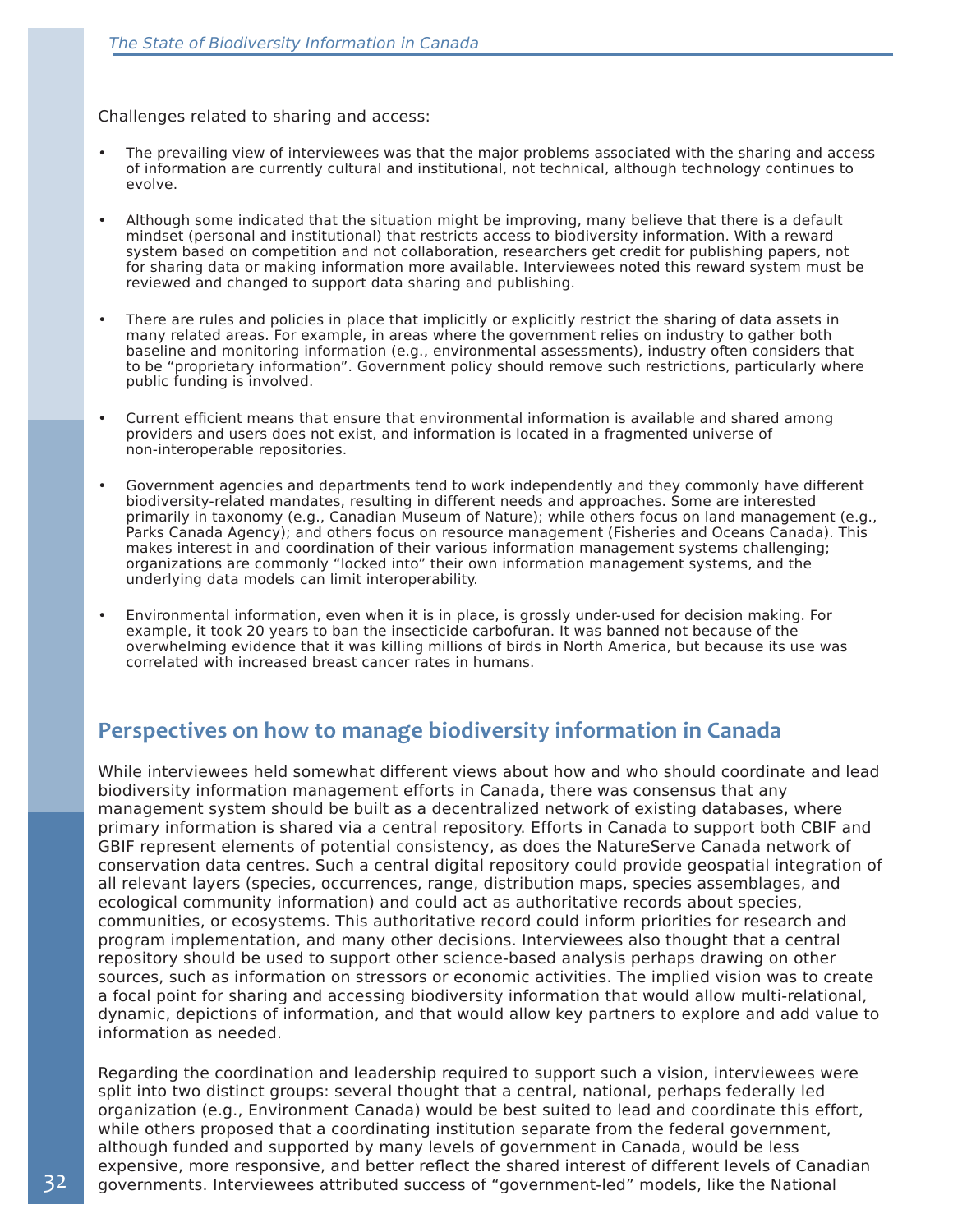Commission for the Knowledge of Biodiversity (CONABIO) in Mexico, and to a lesser extent the National Biological Information Infrastructure (NBII) in the United States (Appendix 3 describes the international biodiversity information initiatives), to three fundamental factors: (1) policy relevancy—effectively addressing specific needs with reliable information "products"; (2) sustainability—ensuring long-term, stable public funding; and, (3) good practices—having a focused mandate, and effective management of information through time. Others felt that an arms-length approach could address these same factors.

Interviewees indicated that where they exist, Canada should rely on existing international standards to facilitate biodiversity information management, and develop, and as appropriate, influence standards where they do not exist or are emerging. For example, the available species-based information positions Canada to share information with the world. Most organizations in Canada have already adopted standards that facilitate the exchange of information on a Canadian basis and support Canadian partnerships. Specifically, Canada has adopted the standards promoted by the Biodiversity Information Standards working group or TDWG ("Darwin core"). As Canadian universities work to digitize collections in Canada through Canadensys, they will be able to exchange information with the Canadian Biodiversity Information Facility (which also uses Darwin Core) to share this information within Canada and internationally.

Partnerships are already growing in Canada among members of the NatureServe Canada network, federal agencies, industry, universities, and non-governmental organizations, although resources remain limited. For example, interviewees noted that CBIF, a project of the Federal Biodiversity Information Partnership, has expanded its influence by establishing relationships recently with NatureServe Canada, the Biological Survey of Canada (a not-for-profit organization that helps to coordinate scientific research among specialists on the Canadian fauna), Canadensys (universities working together to unlock the specimen information held in university-based biological collections and share this via a network of distributed databases), and the Barcode of Life (a Canadian-based initiative that provides rapid taxonomic assessments based on genetic information).

Partnerships with existing networks were seen by all interviewees as fundamental to information sharing, and to addressing both short- and long-term biodiversity information needs. Long-term partnerships would clearly be required to govern and operate a national biodiversity information system. Short-term partnerships (e.g., driven by the need to conduct a rapid ecological assessment, or to address a specific policy question) would still be required. Examples of other effective information networks in Canada identified by interviewees include the Canadian Healthy Oceans Network, Alberta Biodiversity Monitoring Initiative, and the Canadian Aquatic Invasive Species Network.

Interviewees were asked to consider priorities for investments in order to achieve effective biodiversity information management in Canada. Many focused on the need for more complete observational data and capturing that and other information more effectively. Specifically, interviewees suggested:

- Canada needs to examine existing information, and identify regional, thematic, taxonomic, and geospatial information gaps, in order to inform national priorities. To empower effective data retrieval and priority setting, the federal government, working with provincial and territorial governments, should initiate a national effort to compile existing and future biodiversity information in a central standardized repository.
- Canada needs to rebuild its taxonomic capacity in university programs and government (federal, provincial, and territorial).
- Canada needs to invest in the digitization of information held in a variety of Canadian collections. Taxonomic capacity and digitized information are critical to identifying and controlling invasive alien species, identifying and conserving species at risk, and understanding the effects of climate change.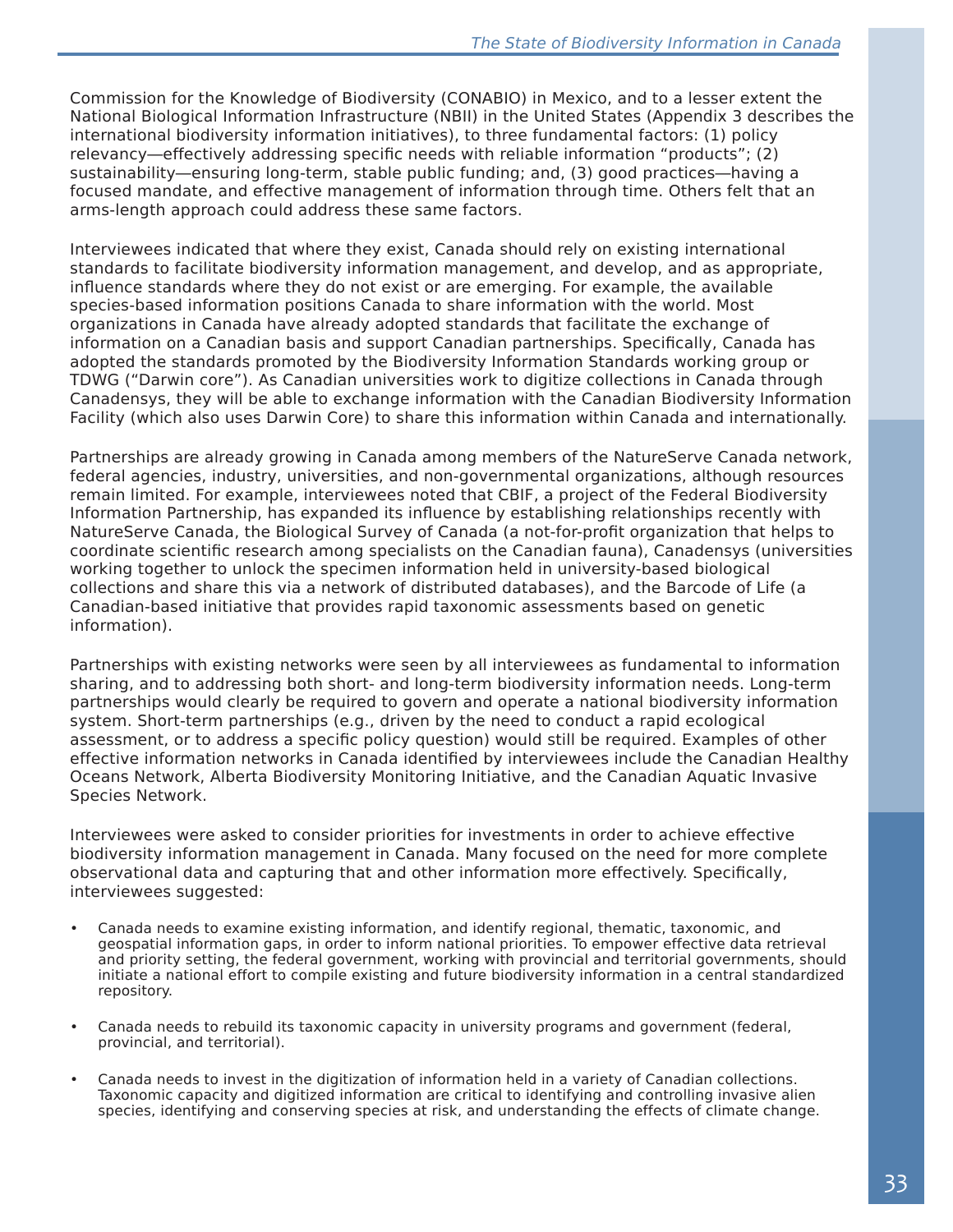- Canada needs to improve its understanding of species diversity by enhancing investments in biological/ecological expertise, and inventories. Therefore, it needs to develop a cost-effective biomonitoring strategy (including remote-sensing technologies, as appropriate) that works across scales and jurisdictions. Finally, it needs to launch a national inventory program at the species level. Results will improve Canada's capacity to report on the "health" and status of species and ecosystems, and contribute to monitoring habitat and a variety of ecological changes.
- In addition to improving knowledge of species diversity, Canada needs nationally consistent efforts to classify and map broad ecological systems and/or finer-scale ecological communities (specific types of wetlands, grasslands, arctic tundra, etc.).

Interviewees indicated that priority should be given to meeting legislative and emerging policy (e.g., climate change, alien invasive species) needs, and understanding ecosystems. On this, interviewees believed that attention is needed on the specifics required to maintain ecosystem functions, in particular understanding the role that key species play in these systems. They noted that basic information about the distribution of species is critical to understanding ecosystem functioning and "services" (social, health, economic) provided to Canadians. One interviewee noted that investments in the process of establishing such priorities would be fundamental.

In support of this, other interviewees indicated that Canada should pursue something equivalent to the Intergovernmental Platform on Biodiversity and Ecosystem Services (IPBES) to better understand the links among biodiversity, "ecosystem services", and human well-being. It was thought that this could trigger action related to governance and government investments in biodiversity information management. Interviewees also indicated that investment should be directed to basic research into ecosystem "resilience" and adaptation (e.g., how species respond to climate change). One interviewee suggested that modelling the relation between a changing climate and species distributions would help to determine potential effects. Another mentioned the role and importance of Traditional Ecological Knowledge in decision making at a variety of scales.

Several interviewees discussed establishing appropriate incentives and rewards for the Canadian biodiversity science and information management community. Given the importance of making existing information readily accessible, interviewees noted that Canada needs to do more to recognize and support field-focused conservation scientists. In addition, Canada needs to provide incentives for information development and sharing. As an example, several interviewees suggested that Canada should follow the example of the National Science Foundation which has a digitization incentive program for biological collections. Others suggested that federal funding agencies should develop information management review criteria (e.g., storage, access, sharing) as part of the requirement for scientific funding and as a basis for performance evaluations. Many mentioned the lack of personal and institutional accountability for sharing primary biodiversity information as an important hurdle to collaboration, especially within and among federal agencies.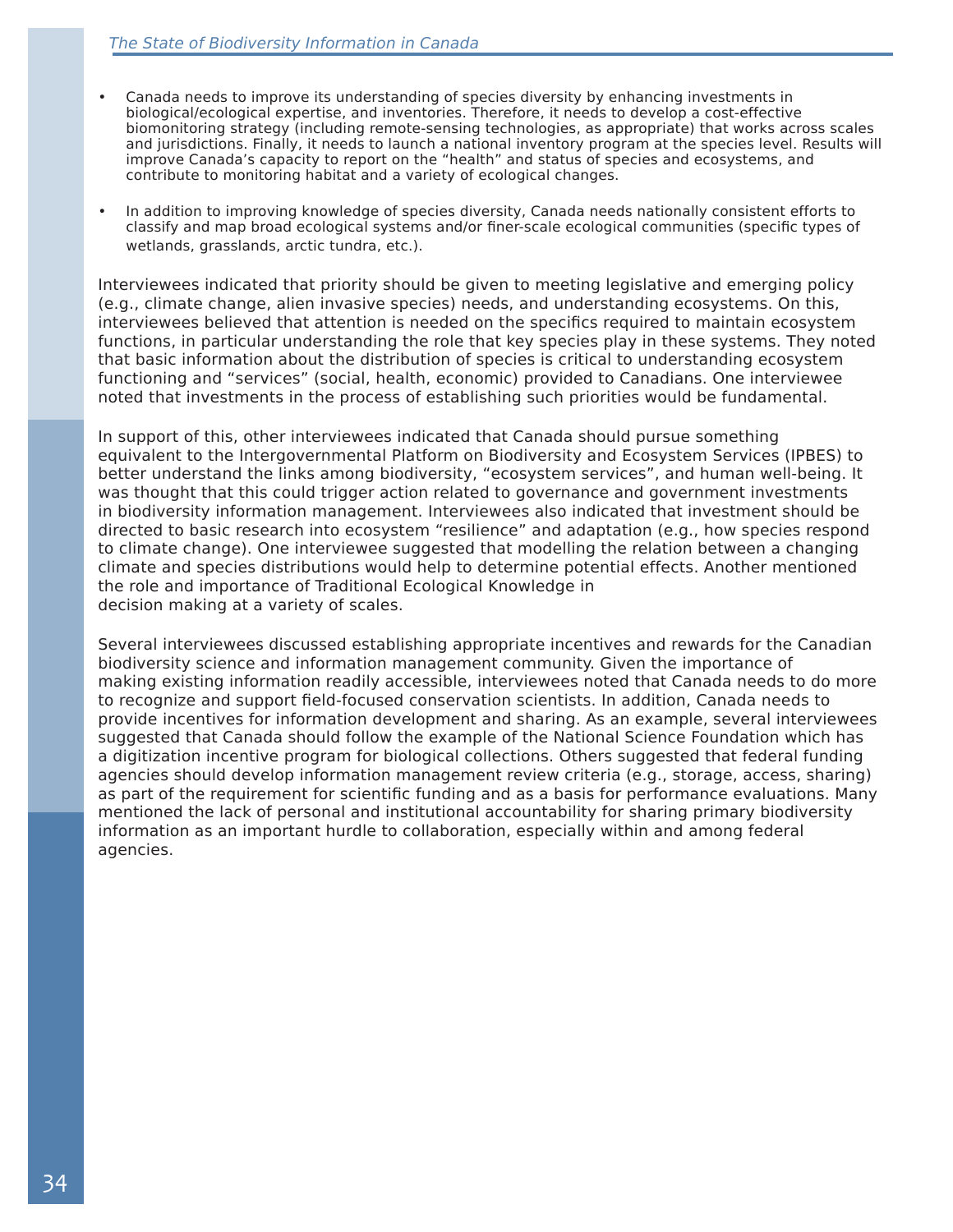# **Summary of Findings**

Understanding the state of biodiversity information in Canada requires the input of experts positioned to assess key questions associated with for instance, information required to inform species and ecosystem related discussions. It is important to note that information which meets today's needs may not meet tomorrow's needs because of changes: priorities, abundance and distribution or species (relative to human use and the environment), and improved scientific understanding. To understand if Canada has enough information to inform decisions about the conservation and sustainable use of biodiversity, 19 experts were interviewed, chosen for their familiarity with primary biodiversity information in Canada and abroad. A list of these interviewees (Appendix 1) and the interview guide (Appendix 2) are provided at the end of this report. Insights gained from these interviews are presented in the following section.

### **Perspectives on the state of biodiversity information in Canada**

Canada's biodiversity information requires dramatic improvement if it is going to inform national priorities and serve the needs of Canadians. Specifically:

- Canadians do not have the information needed to develop an accurate picture of the state of biodiversity or of the "health" of Canada's ecosystems. The current approach to both gathering and sharing biodiversity information is, for the most part, piecemeal, opportunistic, and short-sighted;
- Canada has significant information holdings for some species, largely developed in response to legislative priorities, or based on opportunistic approaches to gathering associated information;
- Canada has not taken stock of existing biodiversity information, nor has it identified the regional, thematic, taxonomic, and geospatial information gaps that need to be addressed in order to better inform national priorities. Canada needs a national initiative that compiles existing information in a central standardized repository in order to facilitate querying and priority setting;
- Institutions and organization in other countries, in particular the United States and countries in Europe, hold more primary information about Canadian biodiversity than does Canada itself. While this has enhanced access to such information by Canadians, it highlights other shortfalls in Canada to make Canadian information accessible;
- Canada lacks a clear understanding of the information it needs to manage its biodiversity, and it currently has no mechanisms in place to ensure that such information is developed;
- The biodiversity information available in Canada is insufficient to answer basic questions. For instance, questions about the effectiveness of strategies, policies, and legislation related to achieving specific results, or about Canada's ability to achieve the outcomes set out in the Biodiversity Outcomes Framework and meet its commitments to the Convention on Biological Diversity cannot be answered with existing information;
- Canada needs to launch a national inventory program for observable components of biodiversity that is informed by legislative priorities, existing information, and known conservation risks to ensure a complete understanding of its biodiversity;
- Biodiversity in general has received less attention than issues such as climate change or toxic chemicals, even though a primary reason Canada invests in these is to protect our natural heritage and well-being. The problem is that biodiversity and the information to manage it are exceedingly complex. Governments in Canada have given relatively low priority to biodiversity in relation to other concerns. As a consequence, funding for all aspects related to biodiversity information are affected, as seen in the declining roster of taxonomists, the lack of systematic monitoring, and inadequate inter-governmental coordination;
- Problems associated with sharing and accessing of information are cultural and institutional, not technical. Specifically, government groups tend to work independently, and federal and provincial departments have different mandates related to biodiversity, which lead them to different approaches, making coordination of information systems difficult. There is also a default mindset among researchers (personal and institutional) to restrict access to biodiversity information holdings;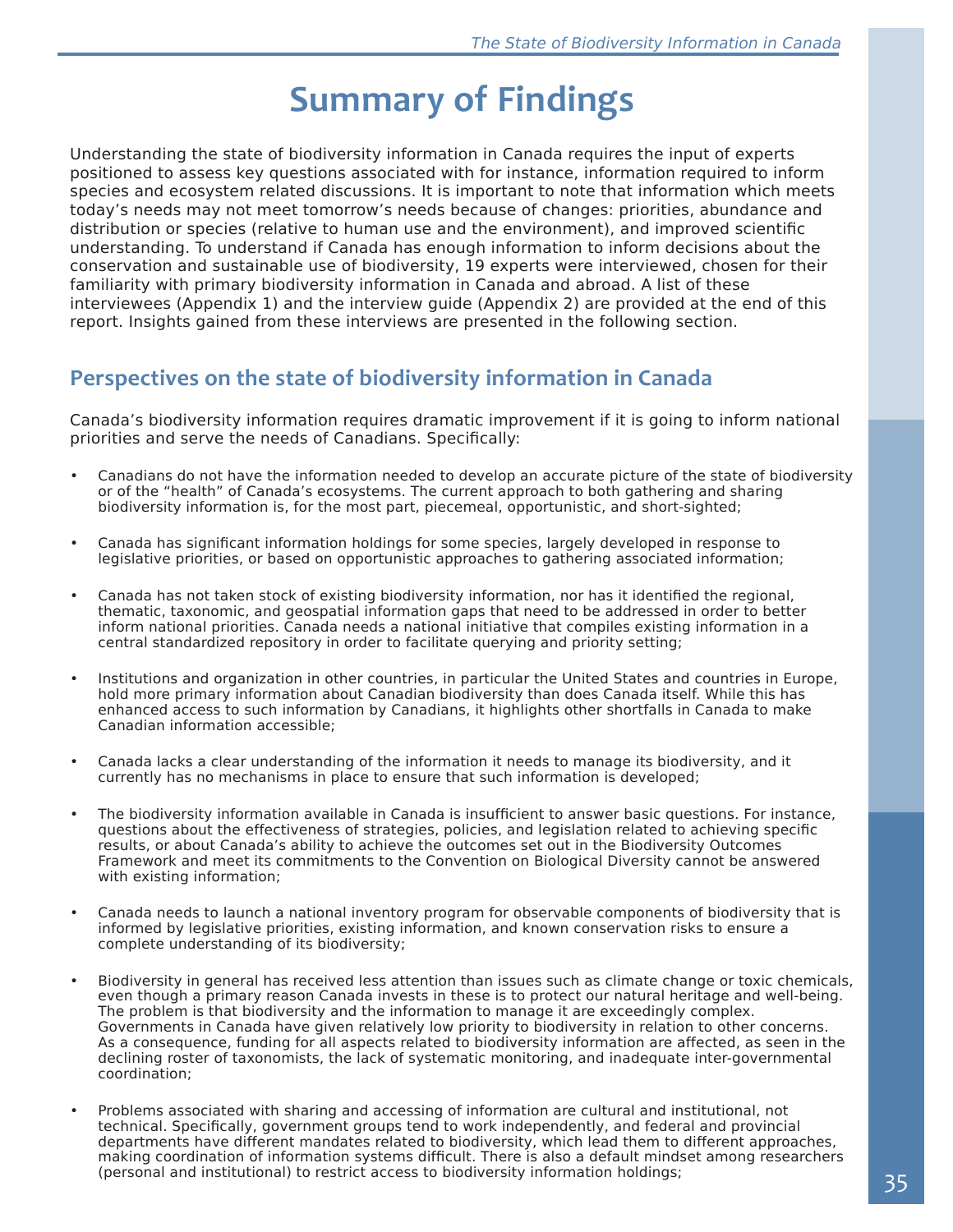- Canada needs to invest in taxonomic capacity (university programs and within federal, provincial, and territorial governments) to generate accurate and useful biodiversity information;
- Canada needs to allocate the funds required to digitize the specimen information presently held in Canadian collections. Access to that information, complemented by needed field work and monitoring, is critical if Canada hopes to respond to threats like habitat loss, invasive alien species, and climate change;
- Canada needs to complete efforts on a nationally consistent basis, to classify and map ecological communities (e.g., wetlands, grasslands, arctic tundra, etc.) as a complement to broad-scale ecosystem information and to species information, and as a means to enhance its ecosystem-related understanding, such as land-management decisions;
- Canada needs a national biomonitoring strategy that works across scales and across jurisdictions, and that leads to enhanced investments in inventories, mapping, and remote-sensing technologies (as appropriate). It should build on existing initiatives and improve the interpretive expertise required to monitor ecological change;
- Canada must gather more data and support a more systematic biodiversity information management approach. Basic information should be developed for: (1) "areas of rapid land-change" (including corridors, development, and fragmentation), (2) "hot spots" (where biodiversity levels are high, or where endemism is high), (3) areas or regions with rapidly growing human populations and associated development, (4) areas where Canada has little data, including the near north (the northern portion of most provinces) and the Far North (north of the 60th parallel), and (5) taxa that are grossly under represented and not understood in Canada;
- To address these gaps, Canada needs to address challenges related to leadership and governance, communications and public engagement, insufficient inventories, the digitization of existing collections, and information sharing and access;
- Only one region (Atlantic Canada), and one province (Quebec) have established biodiversity information partnerships among federal and provincial agencies, industry, and NGOs. However, although some NGOs (e.g., NatureServe Canada, Nature Conservancy of Canada, Bird Studies Canada) have established effective partnerships (related to landscape plans, species of conservation concern, bird species respectively) among federal, provincial, and territorial agencies, in general these partnerships across Canada are generally lacking;
- Partnerships with existing networks were seen by all interviewees as fundamental to information sharing, and to addressing both short- and long-term needs. Long-term partnerships will be required for the governance and operation of a national biodiversity information system; however, short-term partnerships will also be required, for example, to conduct a rapid ecological assessment, or to address a policy question; and
- Canada's final approach needs to be supported by a broad strategy that acknowledges the broadly distributed interest and mandate for the conservation and protection of biodiversity in Canada.

The need to develop a vision and implement a coordinated strategy and the principles required to ensure that biodiversity information is in place to support decision making is not new in Canada. In 2001, more than 300 representatives of governments, universities, zoological and botanical gardens, museums, environmental and wildlife NGOs, aboriginal groups, and sectoral and high technology industries met at the Canadian Biodiversity Network Conference with that in mind. Their common purpose was to ensure that such a strategy was developed and that a "Biodiversity Knowledge and Information Network" (BKIN) would be built. The principles around which such a system/network would be designed are outlined in Appendix 5. In the same year, the Minister of the Environment was presented with a blueprint for the design and implementation of a national environmental information system. This "Canadian Information System for the Environment" was a national initiative based on a network of partnerships aimed at ensuring easy and timely access, by a diverse array of users, to reliable environmental information. Unfortunately in both cases, the vision was not realized and Canada remains without much of the information required to implement the Canadian Biodiversity Strategy fully and meet its commitments under the Convention on Biological Diversity.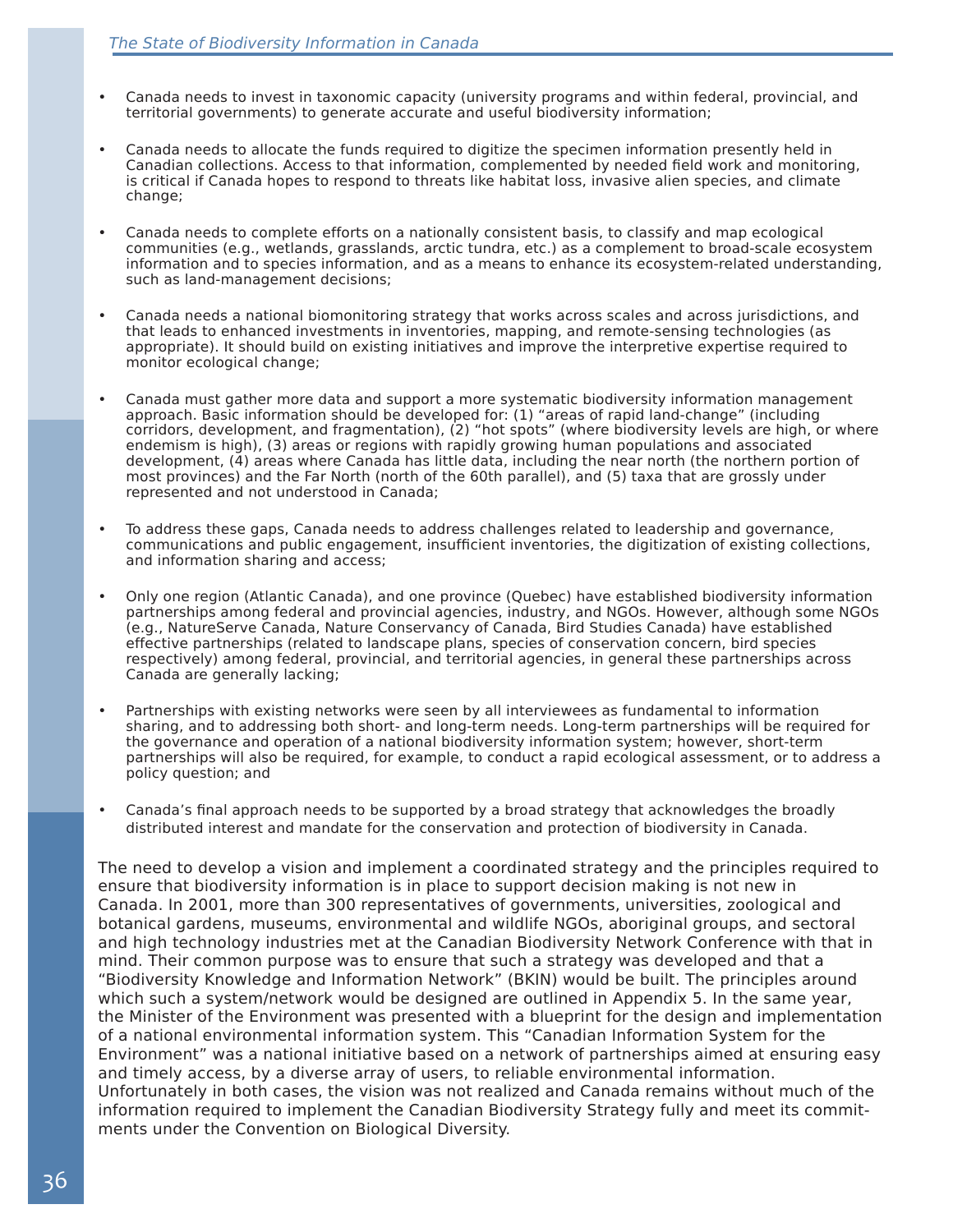The federal government has recognized the need for coordination and the importance of preparing for challenges inherent to the management of biodiversity information. In 1998 after significant program reductions, several science-based departments and agencies, seeking to protect their remaining biodiversity information assets, established the Federal Biosystematics Partnership (FBP), which included: Natural Resources Canada (Canadian Forestry Service), Fisheries and Oceans Canada, Environment Canada, Agriculture and Agri-Food Canada, the Canadian Museum of Nature, and Parks Canada Agency. The purpose of the partnership was to collaborate on research initiatives, undertake technology and knowledge transfer, raise awareness within government and the public of the importance of biosystematics, and ensure that biodiversity information was effectively managed in Canada.

The Federal Biodiversity Information Partnership (FBIP), borne from the FBP, has tried on several occasions to address these fundamental issues and to create support for biodiversity information development and management in Canada. Although it has had limited success, it successfully launched the Canadian Biodiversity Information Facility (CBIF) and contributes to the Global Biodiversity Information Facility. However, resources to support CBIF have dwindled and Canada's ability to support information sharing have also been limited. For the most part, the fundamental issues that led to the development of FBIP remain. In 2002, FBIP undertook an assessment of gaps and capacities of its membership. The assessment concluded that (1) there has been a significant loss of human capacity and expertise, on average departments reported having less than half of the expertise required to fulfill their mandate, and (2) there were virtually no dedicated resources to capture/convert existing information into digital format, furthering risk of deterioration, preventing enhancement and sharing, and presenting an obstacle to working with partners. Essentially, most mechanisms and protocols were not in place to facilitate national/departmental cooperation, a key strategy to compensate for weaknesses in the federal program. Those interviewed during the preparation of that report did not perceive significant improvements since FBIP began work to address these issues in 2002.

This consistent inability to address the need for a comprehensive approach to biodiversity information prompted Canada's Commissioner for the Environment and Sustainable Development (CESD) to state, in the 2005 report and the 2008 update, that federal commitments to improving Canada's capacity to understand its biodiversity and manage biodiversity information were not being fulfilled, despite numerous calls for improvement in these areas.<sup>35</sup>

In May 2009, the Minister of Canadian Heritage asked the Council of Canadian Academies to assess the state and trends of biodiversity science in Canada.36 Subsequently that Council initiated an expert panel to evaluate whether Canada is equipped to understand the challenges of its biodiversity resources. The panel is reviewing: (1) the state of expertise in biodiversity science, (2) the condition of and access to relevant data and information, (3) the state of biodiversity infrastructure, (4) financial resources available for biodiversity research, and (5) key gaps and associated risks. The report, due in November 2010, will provide another evidence-based overview of biodiversity information related findings and potential opportunities.

The growing demands of Canadian society, including recent investments in infrastructure to help stimulate the economy and efforts to address issues like invasive species and climate change, now exceed the capacity of Canada's biodiversity information (data and expertise) to support timely, efficient, and effective decision making that works to protect and conserve biodiversity. Linking social, including economic development, to a clear understanding of: status and trends of ecosystems, effects on species, including species at risk; and the specifics required to protect and conserve biodiversity is fundamental to long-term sustainability. Without that link it will be

*36 See: http://www.scienceadvice.ca/biodiversity.html.*

*<sup>35</sup> The 2008 report states: In 2001, the OAG found that there was a need for better baseline information to enable the government*  to effectively manage species at risk. In 2008 despite the progress noted at Parks Canada, the federal government as a whole had *made unsatisfactory progress in responding to the 2001 recommendations relating to the development of a comprehensive inventory of species at risk and of recovery strategies. Ongoing improvements to data quality and data consistency are needed.*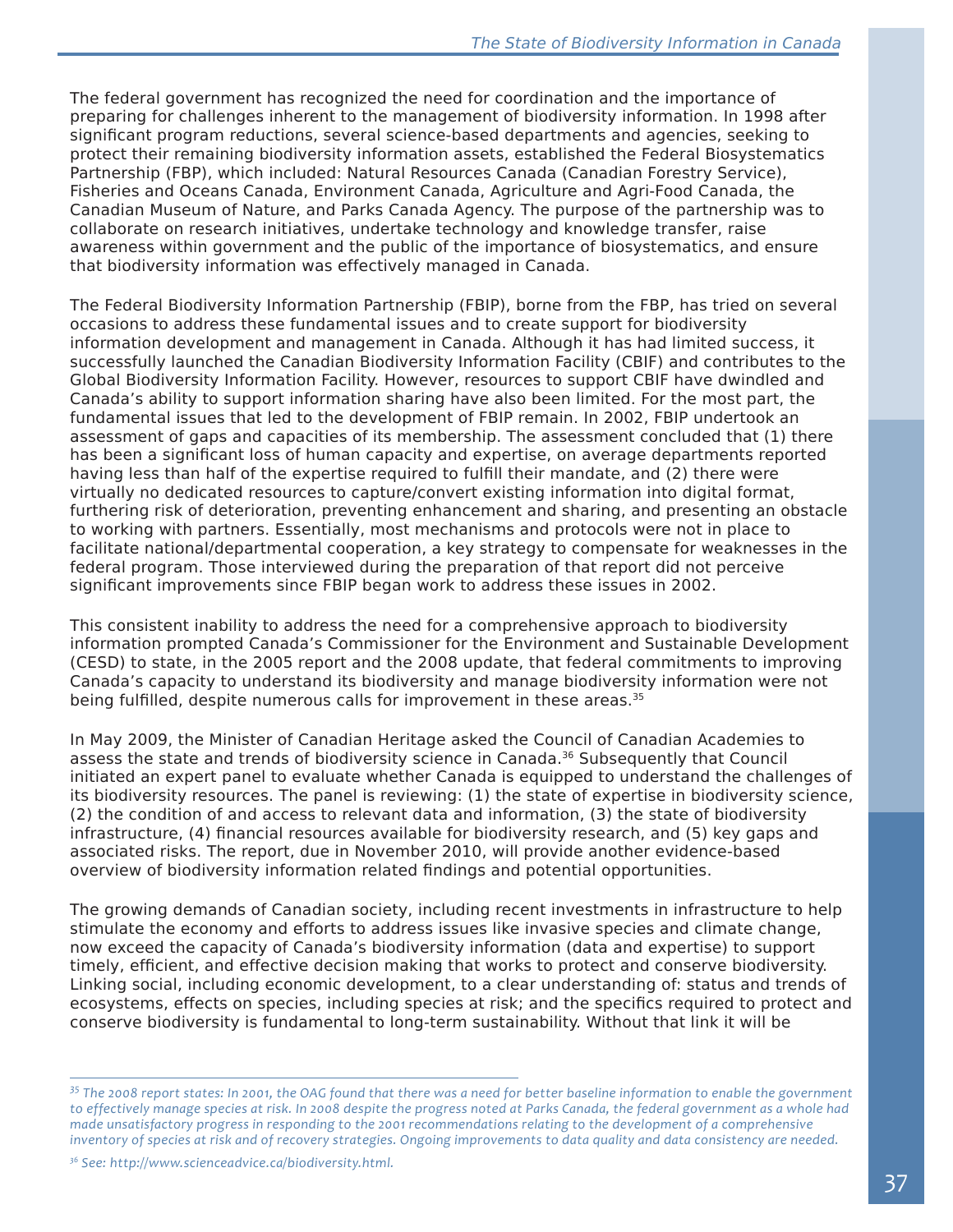impossible to develop integrated and strategic approaches to land-use and management. Specifically, that link is critical for: species at risk and alien invasive species identification and management; protection for newly listed species; environmental assessments and the time required to complete those assessments; recovery and conservation plans; and habitat restoration efforts.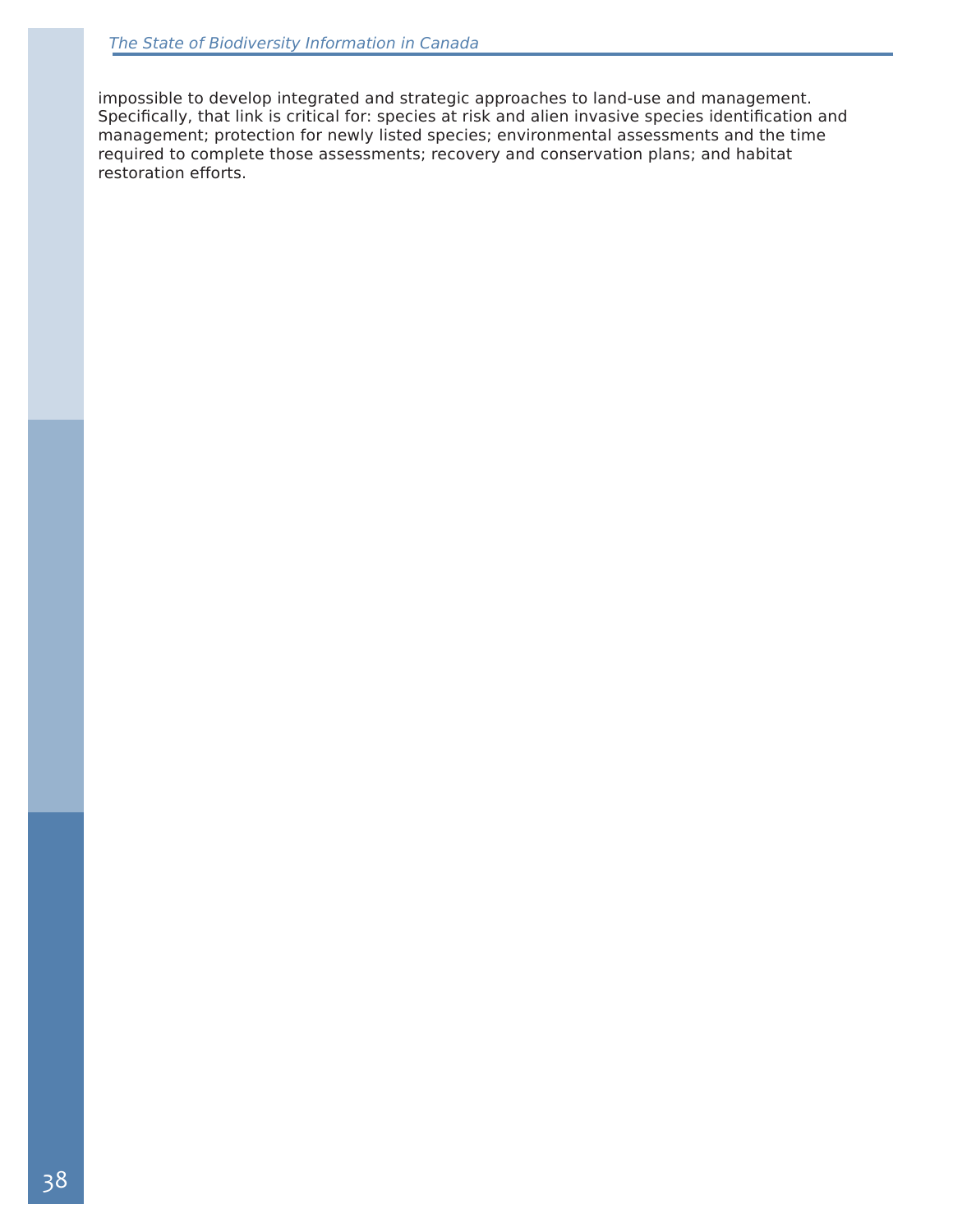## **Appendix 1 List of Interview Participants (Winter 2010)**

Guy Baillargeon, Database Manager, Biodiversity, Agriculture and Agri-food Canada

Roger Baird, Director, Canadian Museum of Nature

Anne Bruneau, Montreal Biodiversity Centre

Peter Desmet, Biodiversity Informatics Manager, Montreal Biodiversity Centre

James Duncan, Co-Chair, General Status Working Group, Manitoba

Mark Graham, Director of Research, Canadian Museum of Nature

Tom Hammond, Biodiversity Conservation Program Manager, Commission for Environmental Cooperation

John Herity, Former Director, Biodiversity Convention Office

Ole Hendrickson, Scientific Advisor, Ecosystem & Biodiversity Priorities, Environment Canada

Meredith Lane, Senior Advisor, Partnerships, Science & Networks, National Biological Information Infrastructure (NBII), United States

R.A. Lautenschlager, Executive Director, Atlantic Canada Conservation Data Centre

Benoit Limoges, Coordonnateur à la biodiversité, Ministère du Développement durable, de l'Environnement et des Parcs du Québec

Jim Mackenzie, Coordinator, Ontario Natural Heritage Information Centre

Camille Mageau, Director, Oceans Policy and Planning, Fisheries and Oceans Canada

Nick Mandrack, Executive Director, Centre of Expertise for Aquatic Risk Assessment, Fisheries and Oceans Canada

Robert McFetridge, Coordinator, Federal Biodiversity Information Partnership

Risa Smith, Senior Science Advisor, Environment Canada

Jorge Soberon, Former Executive Director, National Commission for the Knowledge of Biodiversity (CONABIO), Mexico

Stephen Woodley, Chief, Ecosystem Scientist, Parks Canada Agency

**Note:** the following individuals were invited to participate but were unable to in the time provided:

Jeff Hutchings, Chair, Committee on the Status of Endangered Wildlife in Canada

Kaaren Lewis, Director, Ecosystems Branch, British Columbia Ministry of the Environment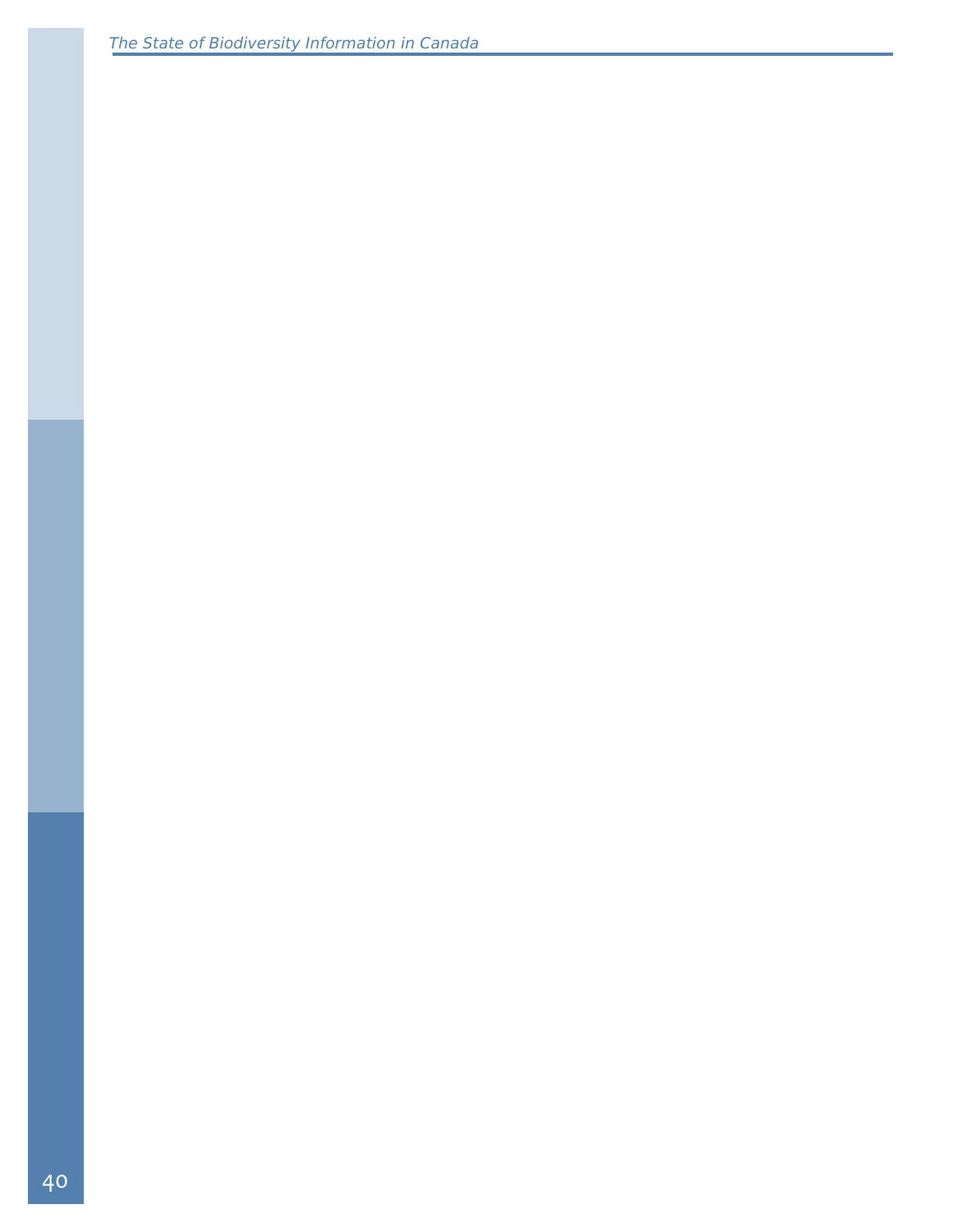## **Appendix 2 Interview Guide**

# **The State of Biodiversity Information in Canada**

### **Context**

As a party to the United Nations Convention on Biological Diversity, Canada has committed to implement practices that encourage the conservation and sustainable use of biological resources. In Canada, legislative and policy tools such as the Species at Risk Act, the Fisheries Act, the National Parks Act, and the Alien Invasive Species Strategy have been set in place to ensure the conservation and sustainable use of Canada's biodiversity. The management of our biological resources and the effective implementation of these tools require reliable, evidence-based information. Canada's Biodiversity Outcomes Framework makes this clear in its assess-plan-do-track approach to achieving results - reliable information is critical to assessing and tracking, and underpins planning and effective action. Understanding the current state of this information in Canada is therefore critical to achieving outcomes and will support identifying any potential gaps and guiding priorities to address these gaps.

Many different types of information could be considered "biodiversity information." For the purposes of this study, biodiversity information is considered to be primary information and supporting data that is fundamental to the management of biodiversity. Specifically, the study considers the components that make up Canada's ecosystem and species diversity, where these components occur in Canada, and particularly the status of information and data assets for these elements as primary information needed to support the effective management of biodiversity. The study considers primary biodiversity information to be:

 $\Box$  Information about the identity and details of Canada's species and community biodiversity elements;

- $\Box$  Information needed to determine where the biodiversity element is known to or may occur; and
- $\square$  Information needed to determine the status and trends of the biodiversity element.

Information that is derived from this primary information, for example management experiences, best practices or conservation plans, is not considered within the scope of the study.

The purpose of this interview is to gather your views about the state of biodiversity information in Canada to inform the preparation of a report. The report will develop a broad understanding of Canada's biodiversity information, the magnitude of information gaps and identify potential directions to be taken to address these gaps. The interview is expected to last approximately 45 minutes.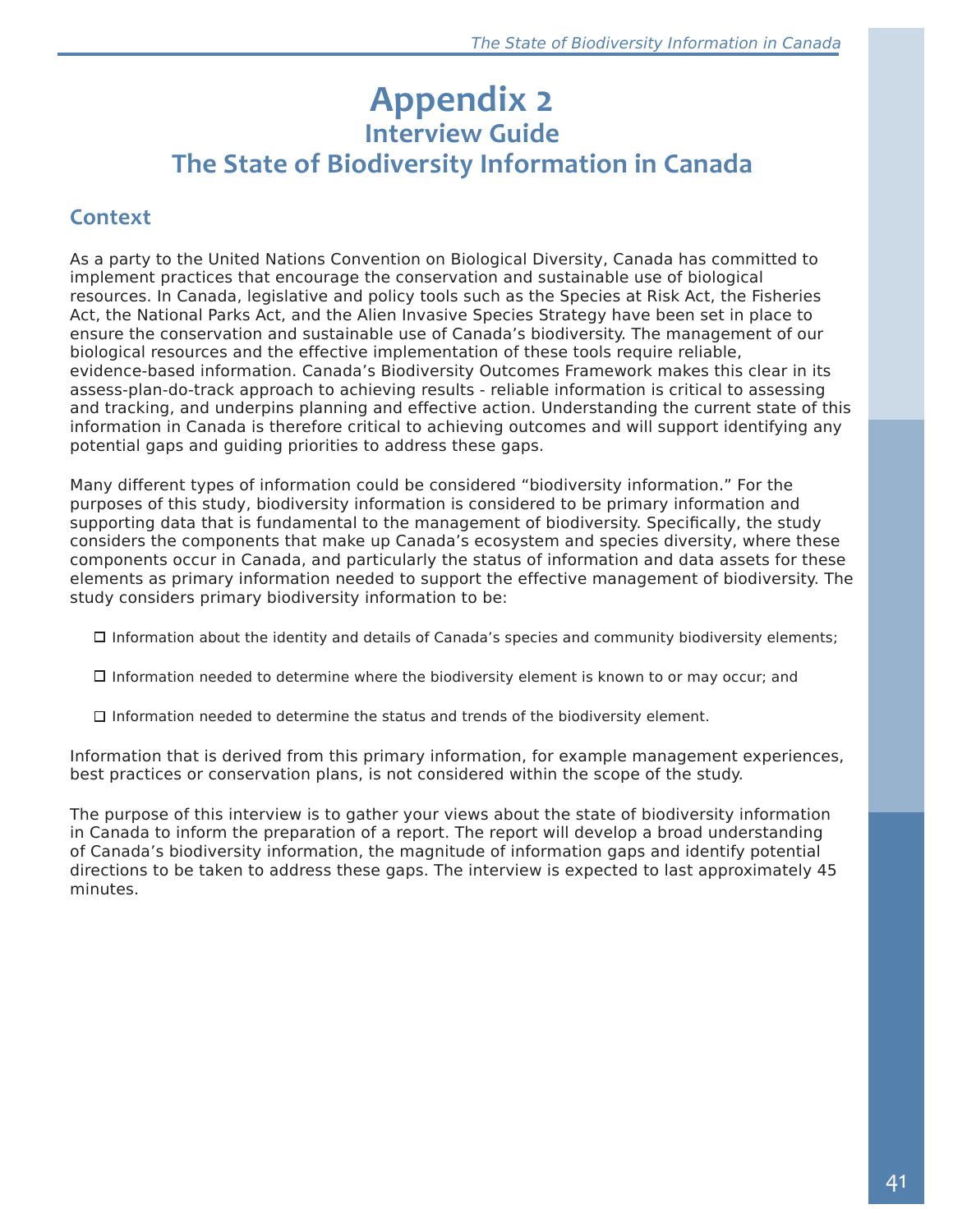### **Interview Questions**

- A. Defining the state and gaps:
	- $\Box$  How would you characterize the current state of biodiversity data and information in Canada?
	- To what extent has Canada systematically identified its biodiversity elements? Do we have a complete list of species and ecosystem elements? Is a complete list needed? If not, how would you set priorities?
	- For known elements, to what extent does Canada have information about where these elements occur? Is more information needed? What type of information does Canada need to understand where elements occur and manage biodiversity effectively?
	- Does Canada have sufficient information to report effectively on the status and trends of biodiversity and inform management and policy decisions? How much and what type of information is needed? Where are there gaps in Canada's primary information holdings?
	- $\Box$  What information do decision makers currently use to make decisions regarding biodiversity in Canada? Is this information sufficient?
	- How does Canadian data compare with the United States or other counties, based on international data protocols?
- B. Identifying obstacles/barriers:
	- $\Box$  What do you see are the major obstacles to developing and sharing biodiversity information in Canada?
	- $\Box$  In your experience, where are the most significant barriers along an information value chain?
		- Are there obstacles to basic information/data collection? If yes, what are they (e.g., technical, administrative, policy)? How can they be overcome?
		- Are there obstacles to information/data sharing and publication? If yes, what are they? How can they be overcome?
		- Are there obstacles to the effective use and access to data and information (i.e., improving the value chain in the use of these assets)? If yes, what are they? How can they be overcome?

#### C. Path forward:

- □ What is your vision for how biodiversity information could be most effectively managed in Canada?
- $\Box$  How can data and information be shared most effectively?
- $\Box$  What institutional partnerships are needed?
- □ What investments are needed?
- $\Box$  Are investments in priority elements (taxonomic groups, ecosystems) needed?
- $\square$  Are investments in key geographic areas needed?
- $\Box$  Are data standards required, or can Canada build on international efforts?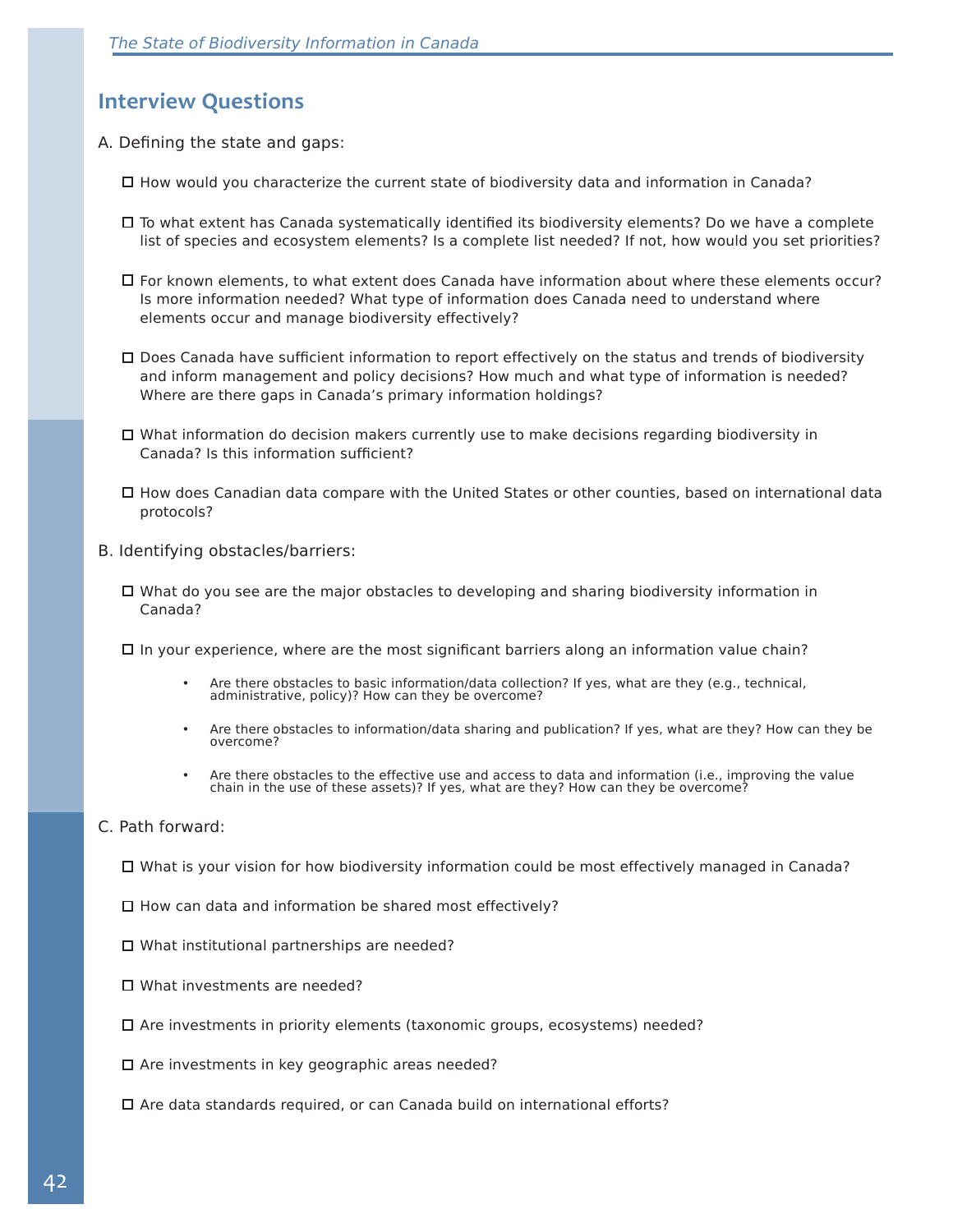# **Appendix 3 International Biodiversity Information Initiatives**

#### **CONABIO**

Mexico http://www.conabio.gob.mx/ -- the governmental agency in charge of biodiversity information management which depends on national networks and specimen custodians. CONABIO's efforts are primarily focused on three major areas: research, sustainable use, and public awareness.

**Mission:** "To co-ordinate conservation and research efforts designed to preserve biological resources. CONABIO promotes and develops scientifically based activities whose aim is to explore, study, protect or find a sustainable use for biological resources. The intention of these activities is to conserve the nation's resources and to generate criteria for sustainable development."

### **Convention on Biological Diversity - Clearing-House Mechanism (CHM)**

http://www.biodiv.org/ -- established a "clearing-house mechanism" to ensure that all governments have access to the information and technologies they need for their work on biodiversity.

**Mission:** To promote and facilitate technical and scientific co-operation, within and among countries; develop a global mechanism for exchanging and integrating information about biodiversity; and develop the necessary human and technological network

#### **Environmental Resources Information Network (ERIN)**

Australia http://www.environment.gov.au/ -- the governmental agency in charge of environmental, (includes biodiversity), information management which depends on national networks and specimen custodians.

**Mission:** "To contribute to improved environmental outcomes by developing and managing a comprehensive, accurate, and accessible information base for the government's environmental decisions and for community use."

### **European Platform for Biodiversity Research Strategy**

Made up of scientists and policy makers who meet to discuss strategic issues relating to biodiversity research in Europe and ways to improve the effectiveness and relevance of that research. Reports under the European Community Research Area, a program of the European Union.

**Mission:** "To work together to give strategic direction to European biodiversity research and discuss strategic biodiversity research issues." Such discussion topics include research strategies and priorities, sharing knowledge (i.e., best practices), exchanging information about biodiversity activities, systematic examination of research issues, and improved plans for protected areas.

List of National Biodiversity Platforms in European Member States:

Austria (Biodiversity Research Netnode)

Belgium (Belgian Biodiversity Platform)

Finland (Finnish Biodiversity Research Programme)

France (Institut Français de la biodiversité)

Sweden (Swedish Biodiversity Centre)

United Kingdom (Biodiversity Research Working Group)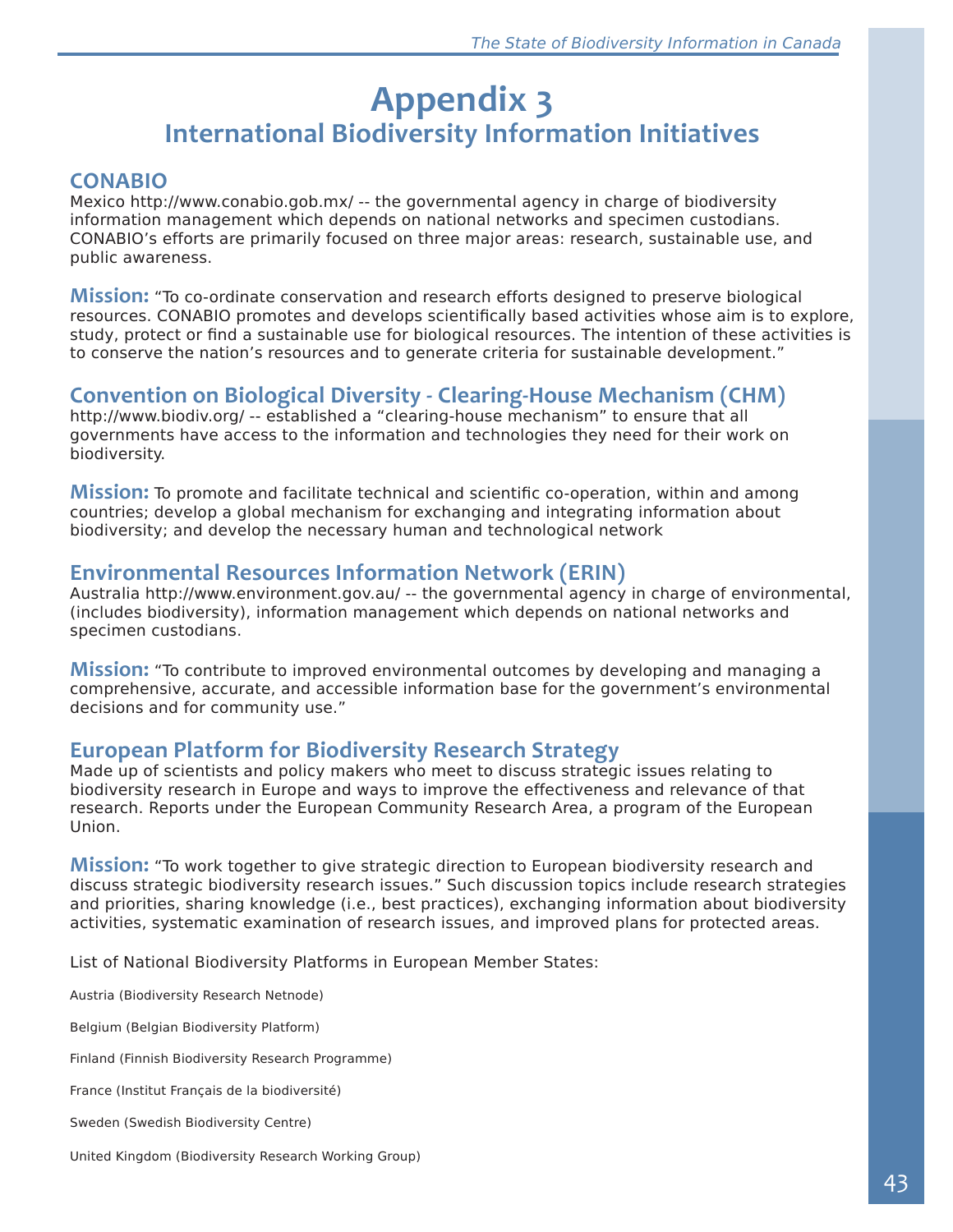#### **Global Biodiversity Information Facility (GBIF)**

World-wide http://www.gbif.org/ -- an interoperable, distributed network of scientific biodiversity databases and information technology tools which provide current data about genes, species, and ecosystems. It is freely and readily available to all.

**Mission:** "To work in close cooperation with established programmes and organizations that compile, maintain and use biological information resources. Participants working through GBIF establish and support a distributed information system that enables users to access and use vast quantities of new and existing biodiversity information to generate new knowledge, wealth, and ecological sustainability."

#### **National Biological Information Infrastructure (NBII)**

U.S. http://www.nbii.gov/ -- a "Biological Resources Division-led initiative dedicated to developing an electronic "federation" of biological data and information sources. Its success rests on a growing network of partners who share biological information."

**Mission:** "To provide swift user access to biological databases, information products, directories, and guides maintained by federal, state, and local government agencies, non-government institutions, and private sector organizations."

#### **The Instituto Nacional de Biodiversidad (INBIO)**

Costa Rica http://www.inbio.ac.cr/ -- a scientific institution with social orientation which is non-profit and for the public good. This non-governmental agency also manages biotic data but relies heavily on foreign institutions to manage its information network.

**Mission:** "To promote a new awareness of the value of biodiversity, and thereby achieve its conservation and use to improve the quality of life."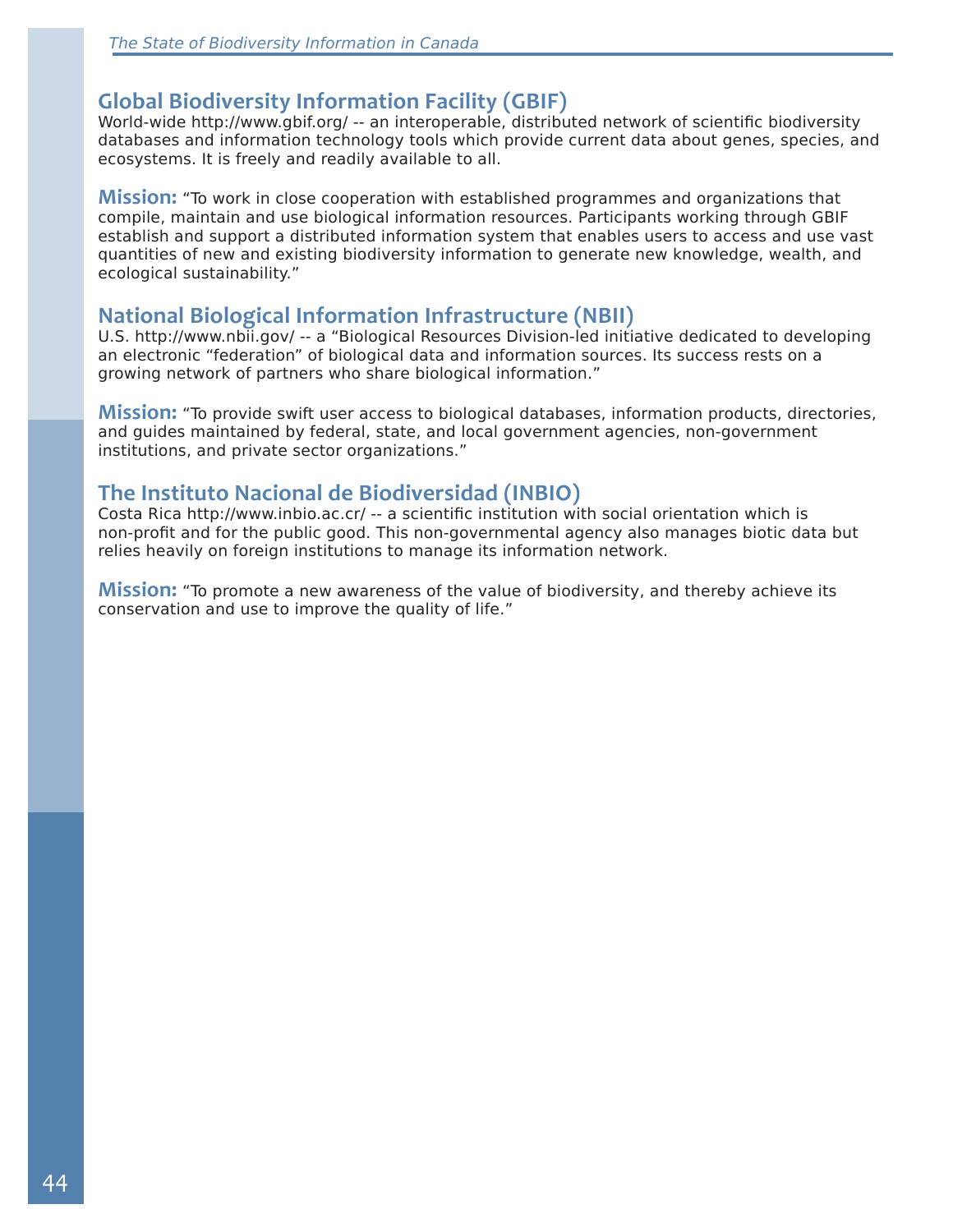## **Appendix 4 Federal Agencies With a Biodiversity Mandate, including Participants in the Federal Biodiversity Information Partnership39**

| Federal<br>Agency or<br>Department                                                | Mandate related to<br>Biodiversity<br>Information                                                                                                                                                                                                                                                                                  | Data                                                                                                                                                                                                                                                                                                                                                                                                                                | Collections                                                                                                                                                                                                                                                                                                                                                                                                                                                                                                                                                                                   | Resources                                                                                                                                                                                                                                                                                                                                                                                                                                                                                                                         |
|-----------------------------------------------------------------------------------|------------------------------------------------------------------------------------------------------------------------------------------------------------------------------------------------------------------------------------------------------------------------------------------------------------------------------------|-------------------------------------------------------------------------------------------------------------------------------------------------------------------------------------------------------------------------------------------------------------------------------------------------------------------------------------------------------------------------------------------------------------------------------------|-----------------------------------------------------------------------------------------------------------------------------------------------------------------------------------------------------------------------------------------------------------------------------------------------------------------------------------------------------------------------------------------------------------------------------------------------------------------------------------------------------------------------------------------------------------------------------------------------|-----------------------------------------------------------------------------------------------------------------------------------------------------------------------------------------------------------------------------------------------------------------------------------------------------------------------------------------------------------------------------------------------------------------------------------------------------------------------------------------------------------------------------------|
| The Canadian<br><b>Museum of Nature</b>                                           | The Canadian Museum of<br>Nature (CMN) is mandated<br>to increase interest in,<br>knowledge of and<br>appreciation and respect<br>for nature, by establishing,<br>maintaining and<br>developing a collection of<br>natural history objects for<br>research and posterity.                                                          | The Museum has an<br>established programme<br>of data capture (from<br>non-digital formats) and<br>conversion (from various<br>digital forms) for<br>biosystematic data. They<br>are using a modified<br>version of Multy MIMSY<br>2000. Presently (2002),<br>467,000 records of a total<br>1.9 million have been<br>converted to the new CSM<br>standard.                                                                          | In total the Museum<br>cares for 24 major<br>science collections of<br>more than 10 million<br>specimens.<br>Paleontological<br>specimens, minerals and<br>all major taxa of plants<br>and animals (vertebrates<br>and invertebrates) are<br>included in the holdings.                                                                                                                                                                                                                                                                                                                        | CMN has an extensive<br>working collection,<br>located at its research<br>and storage facility on<br>Pink Road in Aylmer,<br>Quebec. This 20,478-<br>square-metre facility<br>includes 42 separate<br>collection rooms and<br>nine documentation<br>rooms. There is also<br>a permanent display<br>collection located in the<br><b>Victoria Memorial</b><br>Building, 240 McLeod<br>Street, in Ottawa.                                                                                                                            |
| <b>Natural Resources</b><br>Canada (Canadian<br><b>Forestry Service -</b><br>CFS) | Research objectives for<br>programming include<br>research at the landscape,<br>ecosystem, species, and<br>genetic level. Special<br>attention is paid to<br>effects of human activity<br>and natural catastrophes,<br>ecosystems at risk, alien<br>forest pests and effective<br>conservation measures of<br>forest biodiversity. | Data management is a<br>significant challenge.<br>When the Forest Insect /<br><b>Disease Survey of Canada</b><br>Database was recently<br>moved from Petawawa<br>to Fredericton the data<br>was moved to an Oracle<br>platform which<br>identified numerous<br>"broken links" between<br>specimen holdings and<br>data. Lack of full-time<br>bioinformatics staff make<br>timely up-dates and<br>on-going validation<br>impossible. | Specimen collections<br>of diseases, pathogens,<br>pests, and their hosts are<br>extremely important for<br>research activities and<br>provide information that<br>is not easily stored in<br>written or digital format.<br>Regional collections are<br>located at the Forestry<br>Centres in BC, AB, ON,<br>QC, NB, and NF. The CFS<br>also contributes to the<br>national entomological,<br>mycological, and fungal<br>culture collections,<br>located at the Eastern<br><b>Cereal and Oilseed</b><br><b>Research Centre of</b><br>Agriculture and<br>Agri-Food Canada (AAFC)<br>in Ottawa. | CFS has a decentralized<br>research programme<br>with five principle<br>research facilities,<br>including:<br>- Pacific Forestry Centre<br>(BC)<br>- Great Lakes Forestry<br>Centre (ON)<br>- Northern Forestry<br>Centre (AB)<br>- Laurentian Forestry<br>Centre (QC)<br>- Atlantic Forestry Centre<br>(NB)<br>Other centres include the<br><b>Corner Brook Research</b><br>Division (NF), with links<br>to: the National Forest<br><b>Insect and Disease</b><br>Collection (ECORC), and<br>the Petawawa Research<br>Forest (ON) |

*39 This table is based on a report, "Capacity Gap Analysis and Statement of Requirement", prepared in 2002 by Delaney and Associated (or Associates?) for the Federal Biosystematics Partnership. Updating the table was outside of the scope of this report.*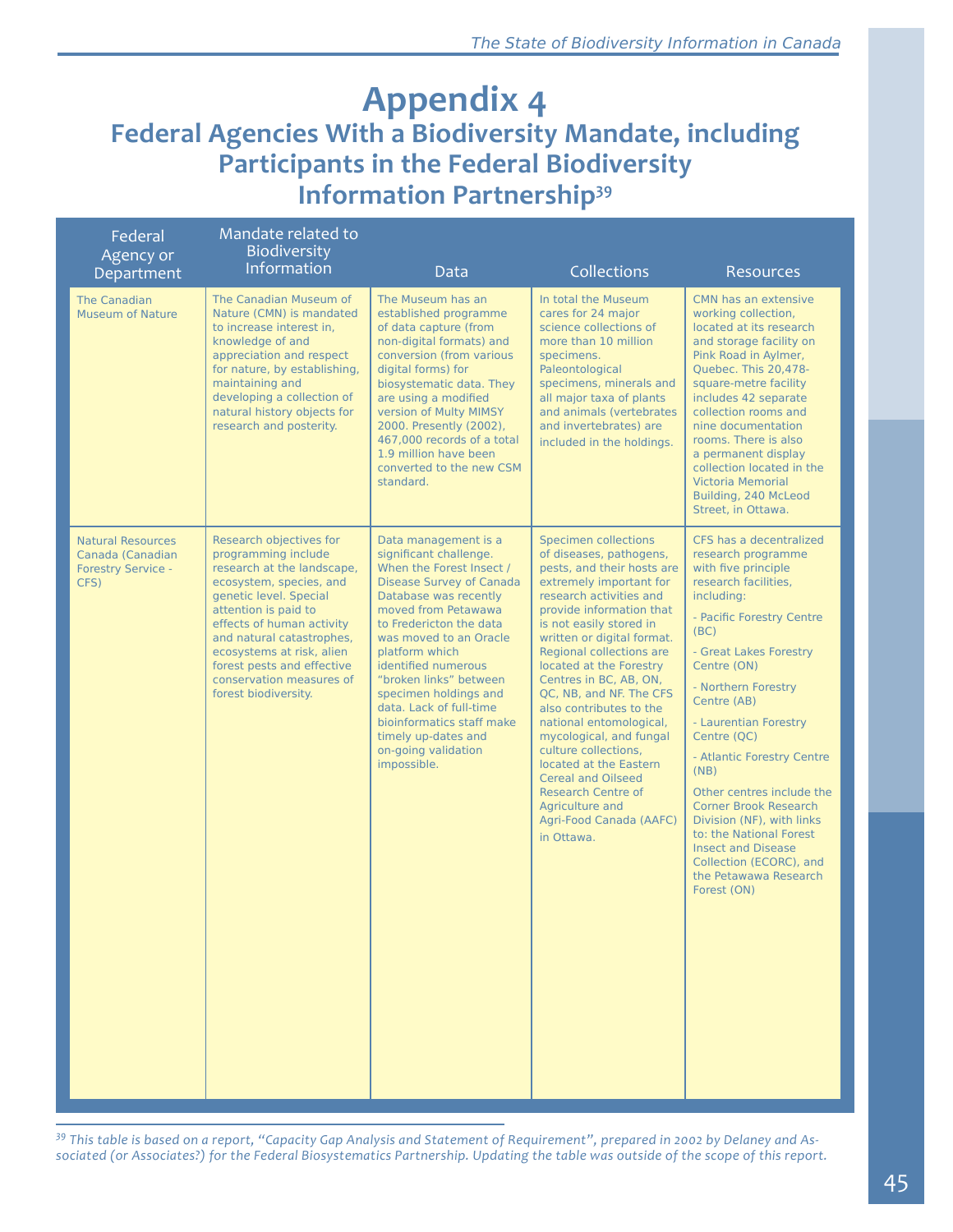| Federal<br>Agency or                        | Mandate related to<br>Biodiversity<br>Information                                                                                                                                                                                                                                                                                                                                                                                                                                                                                                                                                                                                                                                                                                                                                                                                                                                                        |                                                                                                                                                                                                                                                                                                                                                                                                                                                                                                                                                                                                            |                                                                                                                                                                                                                                                                                                                                                                                                                                                                                                                                                                                                                                                                                                                                                                                                                                                                                             |                                                                                                                                                                                                                                                                                                                                                                                                                                                                                                                                                                                                                                                                                                                                                                                                                                                                                        |
|---------------------------------------------|--------------------------------------------------------------------------------------------------------------------------------------------------------------------------------------------------------------------------------------------------------------------------------------------------------------------------------------------------------------------------------------------------------------------------------------------------------------------------------------------------------------------------------------------------------------------------------------------------------------------------------------------------------------------------------------------------------------------------------------------------------------------------------------------------------------------------------------------------------------------------------------------------------------------------|------------------------------------------------------------------------------------------------------------------------------------------------------------------------------------------------------------------------------------------------------------------------------------------------------------------------------------------------------------------------------------------------------------------------------------------------------------------------------------------------------------------------------------------------------------------------------------------------------------|---------------------------------------------------------------------------------------------------------------------------------------------------------------------------------------------------------------------------------------------------------------------------------------------------------------------------------------------------------------------------------------------------------------------------------------------------------------------------------------------------------------------------------------------------------------------------------------------------------------------------------------------------------------------------------------------------------------------------------------------------------------------------------------------------------------------------------------------------------------------------------------------|----------------------------------------------------------------------------------------------------------------------------------------------------------------------------------------------------------------------------------------------------------------------------------------------------------------------------------------------------------------------------------------------------------------------------------------------------------------------------------------------------------------------------------------------------------------------------------------------------------------------------------------------------------------------------------------------------------------------------------------------------------------------------------------------------------------------------------------------------------------------------------------|
| Department                                  |                                                                                                                                                                                                                                                                                                                                                                                                                                                                                                                                                                                                                                                                                                                                                                                                                                                                                                                          | Data                                                                                                                                                                                                                                                                                                                                                                                                                                                                                                                                                                                                       | Collections                                                                                                                                                                                                                                                                                                                                                                                                                                                                                                                                                                                                                                                                                                                                                                                                                                                                                 | <b>Resources</b>                                                                                                                                                                                                                                                                                                                                                                                                                                                                                                                                                                                                                                                                                                                                                                                                                                                                       |
| <b>Fisheries and Oceans</b><br>Canada (DFO) | Does not currently<br>have a biosystematics.<br>Programme, However<br>biosystematics expertise<br>is required as part of the<br>overall science programme<br>within the department.<br>The purpose of the science<br>programme is to better<br>understand the marine<br>environment and to inform<br>conservation, protection,<br>and fisheries management<br>decisions.                                                                                                                                                                                                                                                                                                                                                                                                                                                                                                                                                 | Does not have a bio-<br>informatics standards.<br>although species codes<br>have been standardized<br>and work is underway<br>to develop one. Data is<br>maintained in both hard-<br>copy and digital formats,<br>scattered throughout<br>individual offices, central<br>filing systems, central<br>servers and personal<br>computers. A significant<br>amount of pre-1980 data<br>is likely still in hardcopy.<br>The DFO Science Sector<br>has recently undertaken a<br>"Data Rescue" project that<br>will identify data<br>holdings, and prioritize<br>data that needs to be<br>secured electronically. | Does not have a<br>collections policy and<br>retains several<br>scattered collections.<br>There is currently no<br>A-based programme for<br>care and enhancement<br>of these collections. Most<br>collections are<br>created through on-going<br>research and retained<br>within inadequate and<br>increasingly scarce<br>storage facilities. The<br>department is currently<br>facing difficult questions<br>about to how to deal<br>with its current collection<br>inventory.                                                                                                                                                                                                                                                                                                                                                                                                             | Operates 12 regional<br>research facilities<br>including:<br><b>Pacific Biological Station</b><br><b>Institute of Oceans</b><br>Sciences Laboratory,<br>West Vancouver, BC.;<br><b>Cultus Lake Salmon</b><br><b>Research Laboratory;</b><br>Freshwater Institute;<br>Bayfield, MN. Institute<br>(ON):<br><b>Experimental Lake Area</b><br>(ON); Maurice Lamon-<br>tange Institute (QC); Gulf<br>Fisheries Centre (NB);<br><b>St. Andrews Biological</b><br>Station (NS); Bedford<br>Institute of<br>Oceanography (NS);<br>and Northwest Fisheries<br><b>Research Centre (NF)</b><br>Facilities range from<br>field stations, with a<br>small central laboratory,<br>to extensive research<br>facilities, which include<br>offices, laboratories,<br>collection storage<br>facilities, and permanent<br>collections. No special<br>bioinformatics hardware,<br>periphery or networking. |
| <b>Environment Canada</b><br>(EC)           | Biodiversity related goals<br>relate mostly to regulation,<br>national coordination, and<br>administration of<br>international<br>agreements. The migratory<br>bird programme monitors<br>bird populations for the<br>purpose of determining<br>their overall health status<br>for management decisions,<br>and to regulate incidental<br>take and hunting under the<br><b>Migratory Bird</b><br><b>Convention Act. The</b><br>species at risk programme<br>maintains similar<br>objectives of<br>monitoring the health<br>status of endangered<br>species, and may in the<br>future assume legal status<br>under the proposed<br>Species at Risk Act<br>Management of alien<br>species is an emerging<br>issue for which EC provides<br>national coordination in the<br>absence of any existing<br>coordination mechanism<br>or overarching legislation.<br>The department also<br>oversees the Canada<br>Wildlife Act. | Retains many "legacy"<br>datasets, which are<br>difficult or impossible to<br>use, as they typically lack<br>data dictionaries. Much<br>biosystematics research<br>data, mostly accumulated<br>through research projects,<br>is contained in hardcopy<br>files, hand-written field<br>notes and on PCs. Without<br>a comprehensive data<br>conversion initiative these<br>data are at risk of being<br>lost over time.                                                                                                                                                                                     | Several reference<br>collections exist,<br>however, most<br>specimens collected for<br>toxicology research<br>purposes are not suitable<br>for preservation. Species<br>at risk are taken alive<br>and released. However.<br>an extensive collection<br>of migratory birds is<br>maintained. Most<br>research specimens are<br>offered to museums as<br>"gifts". In addition to<br>the bird collections, EC<br>scientists maintain small<br>research collections of<br>crayfish, aquatic<br>parasites, and small<br>forage fish (cyprinids,<br>darters). The Cana-<br>dian Wildlife Service in<br>the past accumulated<br>a major collection of<br>parasites from northern<br>ungulates (e.g., dall<br>sheep) and snow geese.<br>This well-documented<br>collection was donated<br>to the Canadian Museum<br>of Nature, including all<br>the original data sheets,<br>as well as specimens. | <b>Extensive research</b><br>facilities are located<br>across Canada including<br>at the National Wildlife<br>Research Centre in Hull,<br><b>National Water Research</b><br>Institute in Burlington.<br>Saskatoon Hydrology<br>Lab. St. Lawrence Centre<br>in Montreal, Pacific<br><b>Environmental Science</b><br>Centre (Environmental<br><b>Toxicology Section) in</b><br>North Vancouver and<br>the Toxicology Lab at the<br><b>Environmental Science</b><br>Centre in Moncton.                                                                                                                                                                                                                                                                                                                                                                                                    |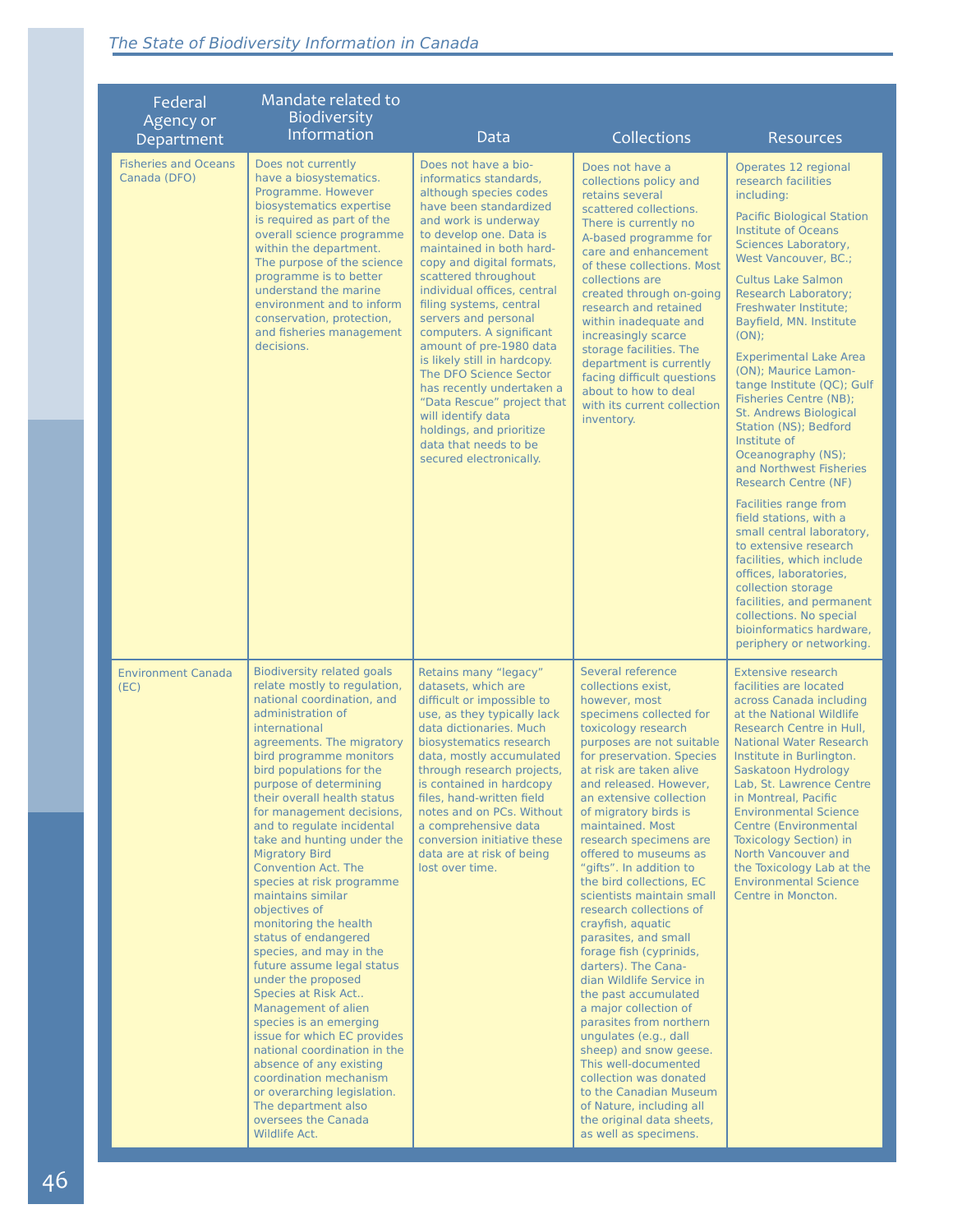| Federal<br>Agency or<br>Department            | Mandate related to<br>Biodiversity<br>Information                                                                                                                                                                                                                                                                                                                                                                                                                                                                                                                                                                                                                                                                                                                                                                                                                                                                                                                                                                                                                 | Data                                                                                                                                                                                                                                                                                                                                                                                                                                                                                                                                                                                                                                                                                                                                                                                               | Collections                                                                                                                                                                                                                                                                                                                                                                                                                                                                                                                                                                                                                                                                                                                                                       | <b>Resources</b>                                                                                                                                                                                                                                                                                                                                                                                                                                                                                                                                                                                                                                                                                                                                                                                                                       |
|-----------------------------------------------|-------------------------------------------------------------------------------------------------------------------------------------------------------------------------------------------------------------------------------------------------------------------------------------------------------------------------------------------------------------------------------------------------------------------------------------------------------------------------------------------------------------------------------------------------------------------------------------------------------------------------------------------------------------------------------------------------------------------------------------------------------------------------------------------------------------------------------------------------------------------------------------------------------------------------------------------------------------------------------------------------------------------------------------------------------------------|----------------------------------------------------------------------------------------------------------------------------------------------------------------------------------------------------------------------------------------------------------------------------------------------------------------------------------------------------------------------------------------------------------------------------------------------------------------------------------------------------------------------------------------------------------------------------------------------------------------------------------------------------------------------------------------------------------------------------------------------------------------------------------------------------|-------------------------------------------------------------------------------------------------------------------------------------------------------------------------------------------------------------------------------------------------------------------------------------------------------------------------------------------------------------------------------------------------------------------------------------------------------------------------------------------------------------------------------------------------------------------------------------------------------------------------------------------------------------------------------------------------------------------------------------------------------------------|----------------------------------------------------------------------------------------------------------------------------------------------------------------------------------------------------------------------------------------------------------------------------------------------------------------------------------------------------------------------------------------------------------------------------------------------------------------------------------------------------------------------------------------------------------------------------------------------------------------------------------------------------------------------------------------------------------------------------------------------------------------------------------------------------------------------------------------|
| Parks Canada (PCA)                            | Responsible for legisla-<br>tion such as the Canada<br>National Parks Act, and the<br><b>Canada National Marine</b><br><b>Conservation Areas Act.</b><br>Responsible for ensuring<br>"ecological integrity" in<br>parks and marine<br>conservation areas.                                                                                                                                                                                                                                                                                                                                                                                                                                                                                                                                                                                                                                                                                                                                                                                                         | A comprehensive<br>review of PC capacity<br>to 'conserve "ecological<br>integrity"' was conducted<br>in 2000. It identified<br>serious gaps in the areas<br>of data collection and<br>management. Since that<br>time PC has established<br>an automated inventory<br>system, called Species in<br>Parks System (SIPS). SIPS<br>presently contains 40% of<br>the PC species inventory.<br>Records are kept at the<br>population level. Data is a<br>key input to management<br>decisions.                                                                                                                                                                                                                                                                                                           | The park holds both<br>research and display<br>collections. However.<br>research collections are<br>generally "left over"from<br>research projects and<br>not granted any official<br>status and hence no on-<br>going funds are in place<br>to maintain or enhance<br>these collections. Typi-<br>cally these research<br>collections are offered<br>to museums or universi-<br>ties once the project<br>has been completed,<br>as there is usually<br>not adequate storage<br>facilities at the park<br>level to protect against<br>deterioration. Display<br>collections are typically<br>for park-level interpre-<br>tive programmes and are<br>limited in number and<br>documentation. There<br>are also about 20<br>herbariums through the<br>parks system. | Research facilities are<br>decentralized at the park<br>level. Six "service cen-<br>tres" have been created<br>(in some instances at)<br>different parks) to pool<br>resources and provide<br>support. Each park has<br>a scientific advisory<br>committee to draw in<br>external expertise.                                                                                                                                                                                                                                                                                                                                                                                                                                                                                                                                           |
| Agriculture and<br>Agri-food Canada<br>(AAFC) | Relies heavily on<br>biodiversity for crop and<br>livestock productivity,<br>sources of genetic<br>advancement (e.g.,<br>disease resistance) and<br>ecosystem services (e.g.,<br>soil building). At the same<br>time agriculture can have<br>a significant effects on the<br>local environment and<br>biodiversity levels.<br>However, economic<br>sustainability is not<br>incompatible with<br>conserving biodiversity in<br>agricultural production<br>systems. In keeping with<br>both the Convention on<br><b>Biological Diversity and</b><br>Canada's<br><b>Biodiversity Strategy, AAFC</b><br>has included sustainable<br>use of biological resources<br>and conservation of<br>biodiversity as key<br>components of its<br><b>Agriculture Policy</b><br>Framework (APF). Under<br>the framework, a number<br>of programs, such as the<br>National Farm Stewardship<br>Program, Environmental<br>Farm Planning, Prairie<br>Shelterbelt Program,<br>and Greencover Canada,<br>include incentives for<br>conserving or enhancing<br>biodiversity at the farm | Has a bioinformatics<br>programme for capturing,<br>storing and managing<br>data. The programme is<br>new and evolving.<br>Protocols for data capture<br>and conversion, which<br>include the Darwin Core<br>as a baseline standard,<br>are in place.<br><b>Consolidation of</b><br>biosystematics data<br>holdings will be a<br>challenge. About 1.5<br>million collection records<br>have been digitized but<br>are in a number of formats<br>and scattered among the<br>various research centres.<br>About 300,000 records<br>include Darwin Core data,<br>but presently many are<br>not georeferenced.<br>Approximately 2 FTEs,<br>technical staff are<br>currently dedicated to<br>data capture and<br>conversion. Metadata<br>development will be a<br>high priority in the coming<br>years. | Cares for 26 distinct<br>collections containing<br>approximately 17-20<br>million specimens. These<br>collections consist of<br>crop cultivars, other<br>vascular plants, insects<br>and nematodes. The<br>collection is incomplete<br>and evolving year-to-<br>year. As an example,<br>only one in seven mites<br>have been classified and<br>are represented in the<br>AAFC collection.                                                                                                                                                                                                                                                                                                                                                                         | Operates 19 research<br>centres andresearch<br>at each centre reflects<br>industry in the<br>agro-ecological region<br>where they are located.<br><b>Centres across Canada</b><br>including:<br><b>Atlantic Cool Climate Crop</b><br>Research (NF)<br>Crops and Livestock Re-<br>search (PEI)<br>Atlantic Food & Horticulture<br>Research (NS)<br>Potato Research (NB)<br>Soils & Crops Research &<br>Development (QC)<br>Dairy & Swine Research &<br>Development (QC)<br>Horticulture Research &<br>Development (QC)<br>Food Research & Develop-<br>ment (QC)<br>Eastern Cereal & Oilseed<br>Research (ON)<br>Food Research Program (ON)<br>Southern Crop Protection and<br>Food Research (ON)<br><b>Greenhouse and Processing</b><br>Crops Research (ON)<br>Cereal Research (MN)<br>Brandon Research (MN)<br>Saskatoon research (SK) |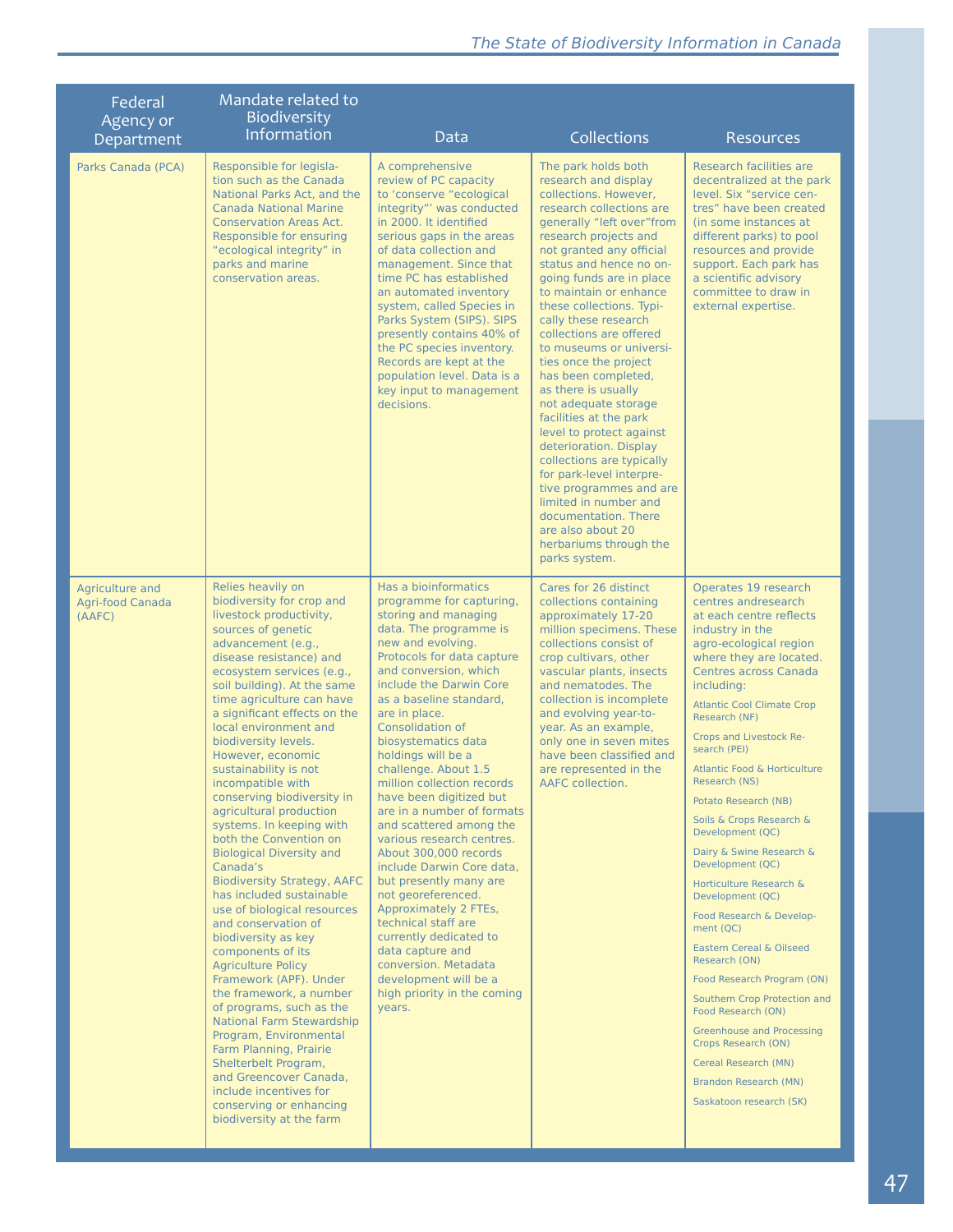| Federal<br>Agency or<br>Department | Mandate related to<br>Biodiversity<br>Information                                                                                                                                                                                                 | Data | <b>Collections</b> | Resources                                                                                                                                 |
|------------------------------------|---------------------------------------------------------------------------------------------------------------------------------------------------------------------------------------------------------------------------------------------------|------|--------------------|-------------------------------------------------------------------------------------------------------------------------------------------|
|                                    | level. The APF, which<br>expires in 2008, AAFC is<br>currently developing the<br>next generation of<br>agriculture and agri-food<br>policies in consultation<br>with the provinces, the<br>ag-sector, key stakeholders<br>and the general public. |      |                    | Semiarid Prairie Agricultural<br>Research (SK)<br>Lethbridge Research (AB)<br>Lacombe Research (AB)<br>Pacific Agri-food Research<br>(BC) |

Other agencies with a mandate participating in FBIP meetings include:

#### **Canadian Food Inspection Agency**

Responsible for border controls, and has a role to play in relation to invasive species. It focus is on non-native plants, animals, and micro-organisms that spread when introduced outside of their natural distribution and cause serious and often irreversible damage to Canada's ecosystems, economy and society. It works to prevent and manage invasive species to strengthen Canada's long-term competitiveness, protect its natural environment, and contribute to the well-being of its citizens.

#### **Public Health Agency of Canada**

Responsible for coordinating public health issues in Canada, including the control of zoonotic infectious diseases, or diseases that can move from wildlife to humans (west Nile virus, avian flu).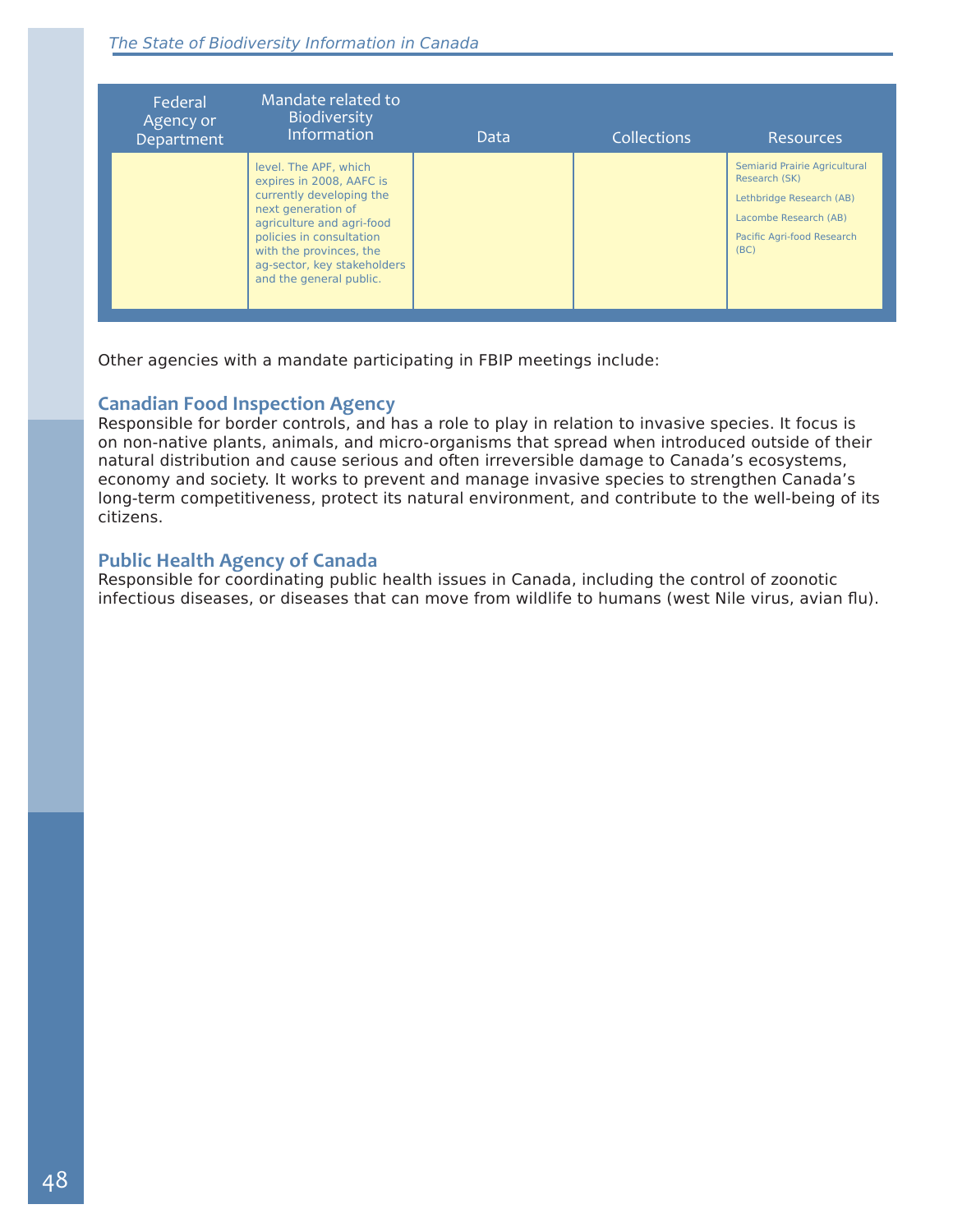# **Appendix 5 Guiding Principles for Managing Biological Information**

In 2002, Ministers responsible for forests, wildlife, endangered species, and fisheries from across Canada endorsed a set of guiding principles. Those principles were intended to provide guidance for collecting, managing, sharing, analyzing, and accessing biological information. http://www. cbin.ec.gc.ca/science/principes-principles.cfm?lang=eng.

Those principles are:

**Data will be distributed, not centralized.** A network will be built by connecting existing databases in situ, rather than centralizing them in a clearinghouse. The network values, and is designed by linking, local efforts thereby acknowledging the distributed nature of the biodiversity community in Canada. Control over content provided to the network will remain localized.

**The network will be inclusive**, in recognition of the fact that it will serve a broad range of needs. Data quality will be the responsibility of the data provider and providers will not be restricted; however, sources will be carefully identified.

**Data will be freely available.** We expect the network will stimulate commercial activity as secondary services arise to repackage data for custom applications. However, as a fundamental principle, primary data will be widely accessible to users at no charge.

**Data sharing will be facilitated.** Tools to enable the interoperability of biological information, including on-line data access, taxonomic nomenclature standards, search engines, and common analytical software, are becoming increasingly available. Common metadata standards for describing the content of biological data sets are a key tool for data sharing and access, and their use will be promoted.

**Efforts will be made to ensure that species are correctly identified.** Adequate capacity in biosystematics (scientific identification and description of species) is essential to assure the quality of biological information.

**Efforts will be made to standardize ecosystem classification.** A standard classification of ecosystems and biological communities allows biodiversity change to be tracked at landscapes/seascape levels, particularly if used in conjunction with tools such as remote sensing and geographic information systems.

**Applications to decision making will be facilitated.** Knowledge about biodiversity, including traditional knowledge, is central to a variety of decision-making processes (e.g., environmental assessment). The design of the network will take into account the needs of specific user communities.

**Use of traditional knowledge will be promoted.** A continuing dialogue with holders of traditional knowledge will promote the wider application of their knowledge for conservation and sustainable use of biodiversity.

**Biological and socioeconomic data will be linked.** Mechanisms that link biological information to socioeconomic and cultural information at varying scales are essential for sound decision-making.

**Biological information will be shared with other countries**. Involvement in international initiatives for sharing of biological information speeds the development and implementation of standards, and enables effective action for cross-border issues such as invasive alien species.

**The network will include the general public.** Involvement of citizen scientists in acquiring biological information will extend the scope of the network, and will help raise awareness of the value of goods and services provided by biodiversity.

**All levels of government will help sponsor the network.** Broad participation in a national-level network is needed to promote action consistent with these guiding principles.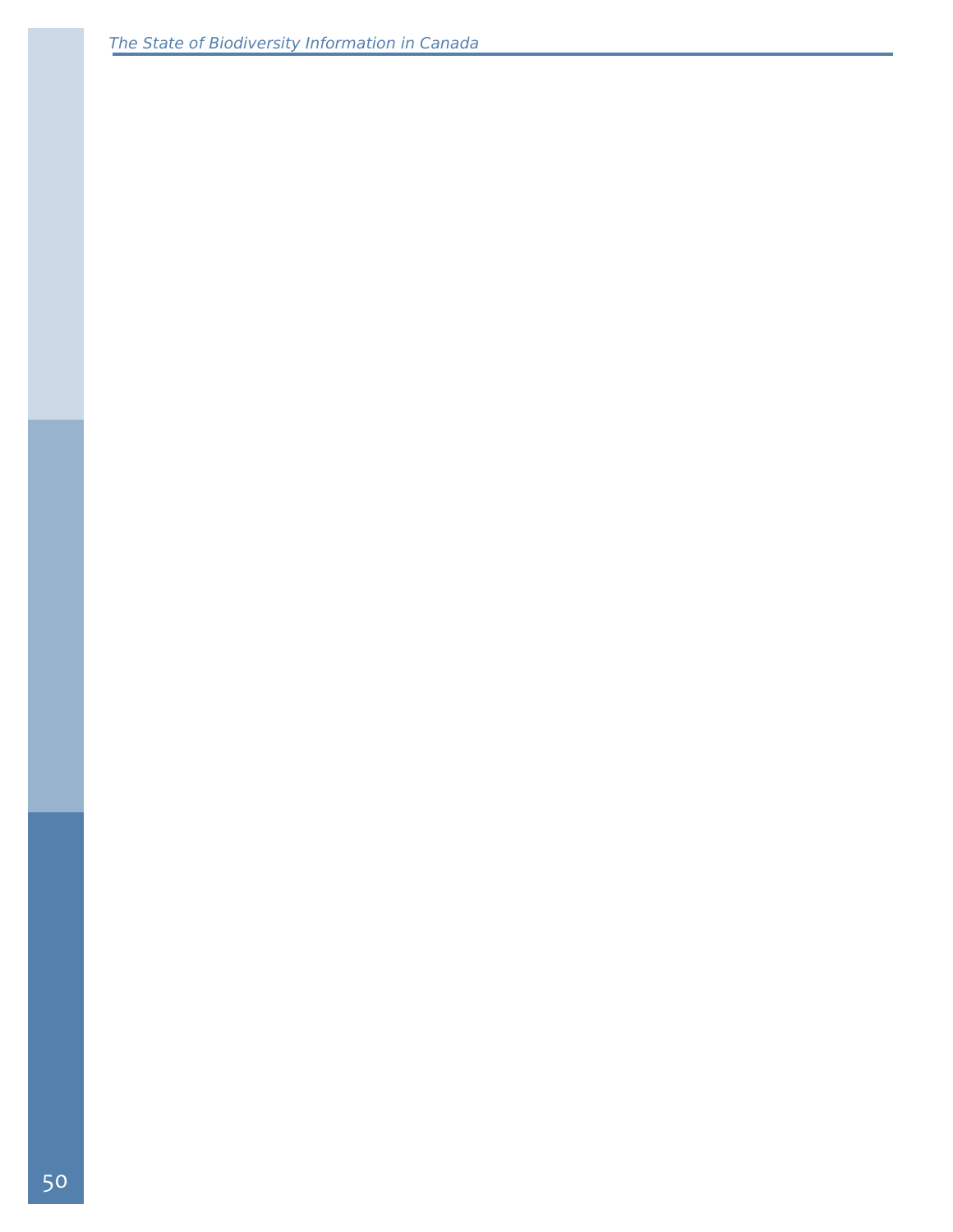# **Appendix 6 List of Acronyms**

BKIN. Biodiversity Knowledge and Information Network

- CBD. Convention on Biological Diversity
- CBIF. Canadian Biodiversity Information Facility
- CBS. Canadian Biodiversity Strategy
- CDC. Conservation Data Centre, the information foundation for NatureServe Canada

CESD. Canada's Commissioner for the Environment and Sustainable Development

CONABIO. National Commission for the Knowledge of Biodiversity (Mexico)

COSEWIC. Committee on the Status of Endangered Wildlife in Canada

FBIP. Federal Biodiversity Information Partnership

GBIF. Global Biodiversity Information Facility

IPBES. Intergovernmental Platform on Biodiversity and Ecosystem Services

IUCN. International Union for the Conservation of Nature

LOMAs. Large Ocean Management Areas

MEA. Millennium Ecosystem Assessment

NBII. National Biological Information Infrastructure (Unites States of America)

SARA. Canada's Species at Risk Act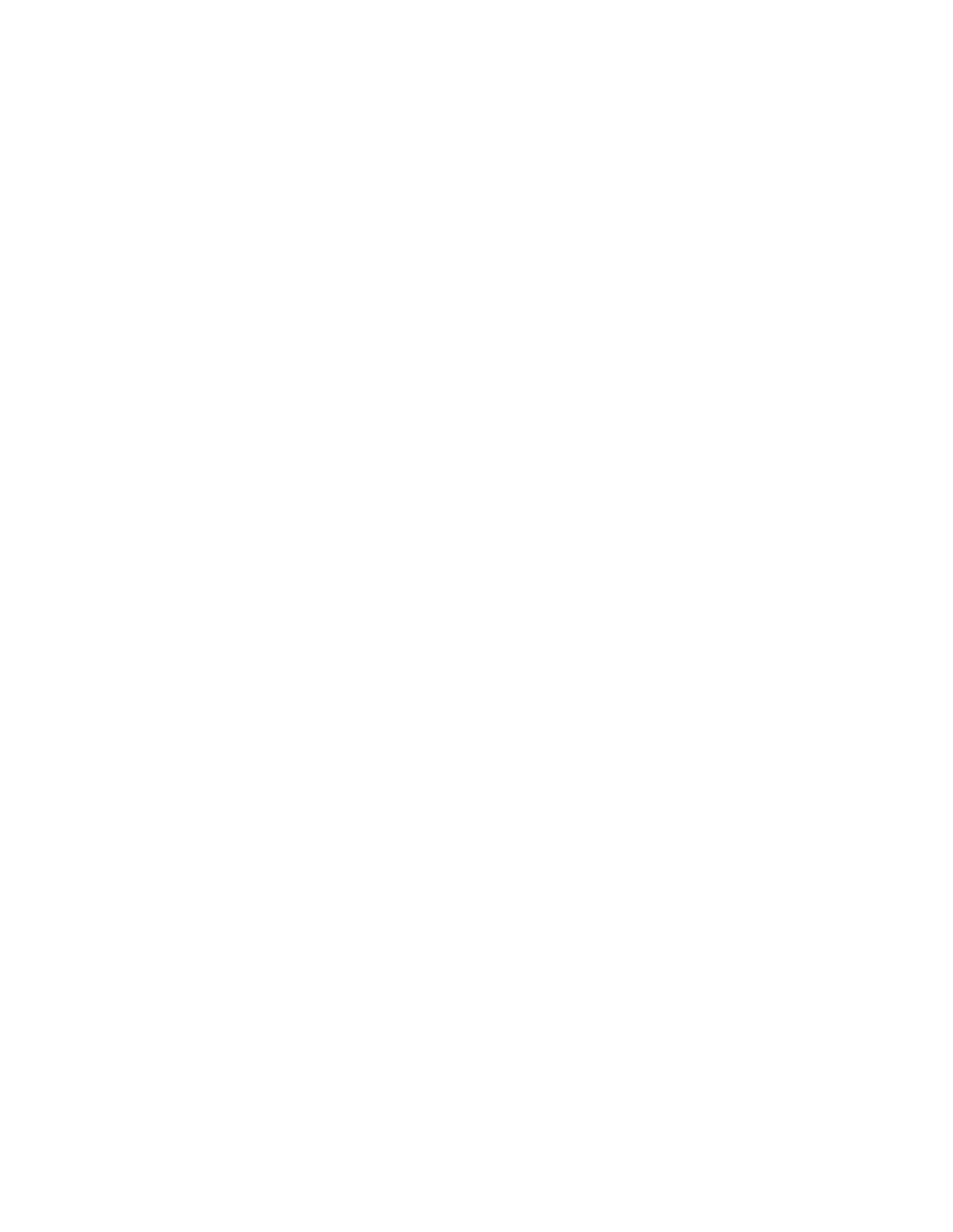

### **NatureServe Canada network of Conservation Data Centres**

#### **Alberta Conservation Information Management System**

Alberta Tourism, Parks and Recreation 2nd Floor, Oxbridge Place 9820-106 Street Edmonton, Alberta T5K 2J6 780-427-0350 http://tpr.alberta.ca/parks/heritageinfocentre/ default.aspx

#### **Atlantic Canada Conservation Data Centre**

P.O. Box 6416 146 Main Street Mount Allison University Sackville, New Brunswick E4L 1G6 506-364-2661 http://www.accdc.com

#### **Centre de données sur le patrimoine naturel du Québec**

Flora/Flore Ministère du Développement durable, de l'Environnement et des Parcs Edifice Marie-Guyart, 4e étage, Bte 21 675 Réne-Lévesque Est, Québec, Québec G1R 5V7 418-521-3907 x4794 www.cdpnq.gouv.qc.ca/

Fauna/Faune Ministère des Ressources naturelles et de la Faune du Québec Direction du développement de la faune Edifice Marie-Guyart, 11e étage, Bte 92 675 Réne-Lévesque Est, Québec, Québec G1R 5V7 418-521-3875 x4915 www.cdpnq.gouv.qc.ca

### **NatureServe Canada**

K.W. Neatby Bldg, 960 Carling Ave. Ottawa, Ontario K1A 0C6 www.natureserve.ca 1-888-277-5265

#### **British Columbia Conservation Data Centre**

Biodiversity Branch Ministry of Environment P.O. Box 9358 Station Provincial Government Victoria, British Columbia V8W 9M2 250-356-0928 http://env.gov.bc.ca/cdc

#### **Manitoba Conservation Data Centre**

Biodiversity, Habitat and Endangered Species Section Wildlife and Ecosystem Protection Branch Manitoba Conservation Box 24, 200 Saulteaux Crescent Winnipeg, Manitoba R3J 3W3 204-945-7775 http://www.gov.mb.ca/conservation/cdc/

#### **Saskatchewan Conservation Data Centre**

Saskatchewan Environment 3211 Albert Street Regina, Saskatchewan S4S 5W6 306-787-9038 www.biodiversity.sk.ca

#### **Yukon Conservation Data Centre**

Fish and Wildlife Branch Yukon Department of the Environment P.O. Box 2703 Whitehorse, Yukon Y1A 2C6 867-667-3684 www.environmentyukon.gov.yk.ca

#### **Ontario Natural Heritage Information Centre**

Ministry of Natural Resources P.O. Box 7000 (300 Water Street, 2nd Floor, North Tower) Peterborough, Ontario K9J 8M5 705-755-1960 http://nhic.mnr.gov.on.ca/nhic\_.cfm